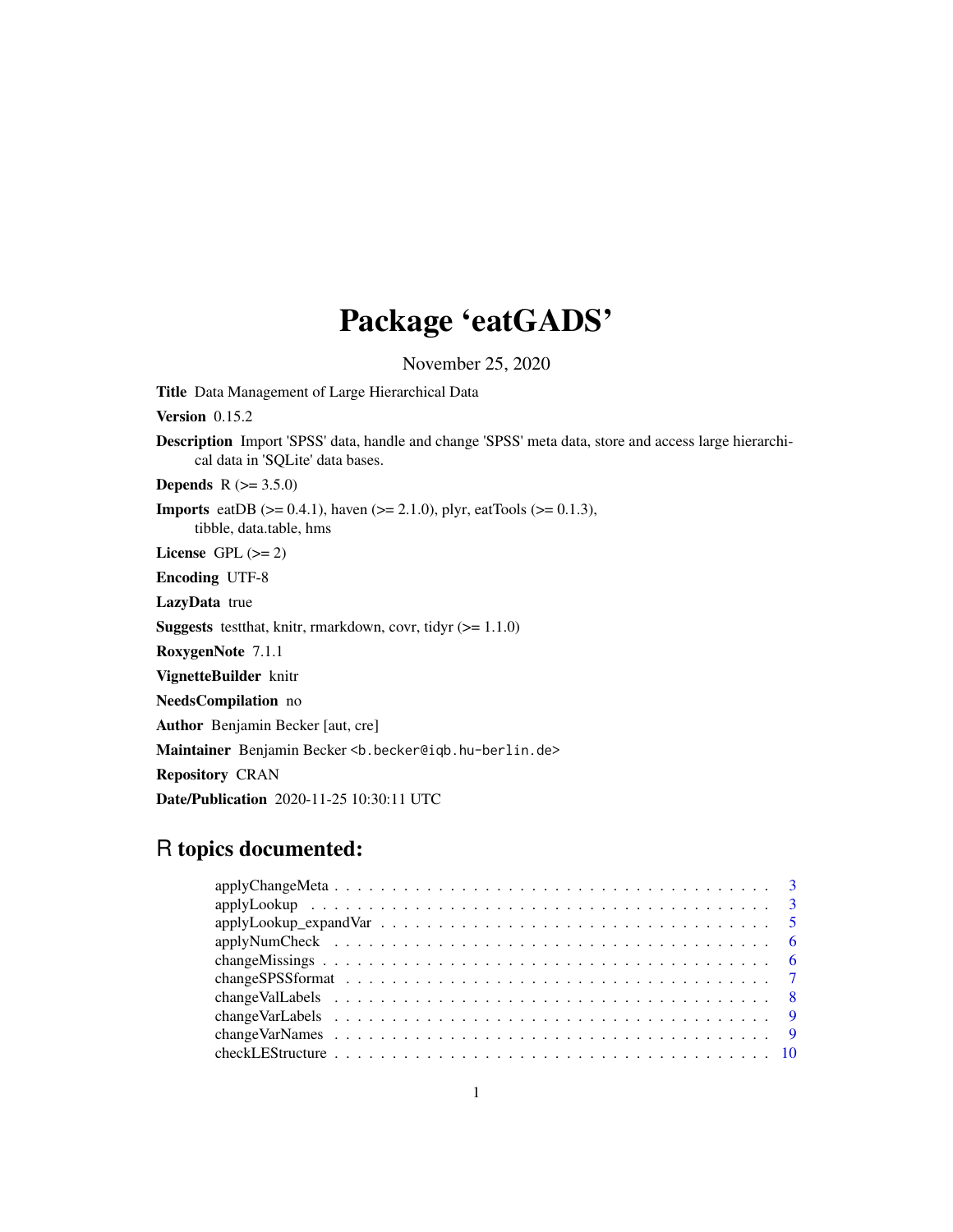|                                                                                                                      | 11 |
|----------------------------------------------------------------------------------------------------------------------|----|
|                                                                                                                      | 12 |
|                                                                                                                      | 12 |
|                                                                                                                      | 13 |
|                                                                                                                      | 14 |
|                                                                                                                      | 14 |
|                                                                                                                      | 15 |
|                                                                                                                      | 17 |
|                                                                                                                      | 19 |
| $createLookup \dots \dots \dots \dots \dots \dots \dots \dots \dots \dots \dots \dots \dots \dots \dots \dots \dots$ | 20 |
|                                                                                                                      | 21 |
|                                                                                                                      | 22 |
|                                                                                                                      | 22 |
|                                                                                                                      | 23 |
|                                                                                                                      | 24 |
|                                                                                                                      | 25 |
|                                                                                                                      | 25 |
|                                                                                                                      | 26 |
|                                                                                                                      | 27 |
| $getGADS_fast \dots \dots \dots \dots \dots \dots \dots \dots \dots \dots \dots \dots \dots \dots \dots \dots$       | 28 |
|                                                                                                                      | 29 |
|                                                                                                                      | 30 |
|                                                                                                                      | 31 |
|                                                                                                                      | 32 |
|                                                                                                                      | 33 |
|                                                                                                                      | 34 |
|                                                                                                                      | 34 |
|                                                                                                                      | 35 |
|                                                                                                                      | 36 |
|                                                                                                                      | 37 |
|                                                                                                                      | 38 |
|                                                                                                                      | 38 |
|                                                                                                                      | 39 |
|                                                                                                                      | 40 |
|                                                                                                                      | 41 |
|                                                                                                                      | 41 |
|                                                                                                                      | 42 |
|                                                                                                                      | 43 |
|                                                                                                                      | 44 |
|                                                                                                                      | 45 |
|                                                                                                                      | 46 |
|                                                                                                                      | 47 |
|                                                                                                                      | 47 |
|                                                                                                                      | 48 |
|                                                                                                                      | 49 |
|                                                                                                                      | 49 |
|                                                                                                                      |    |

**Index**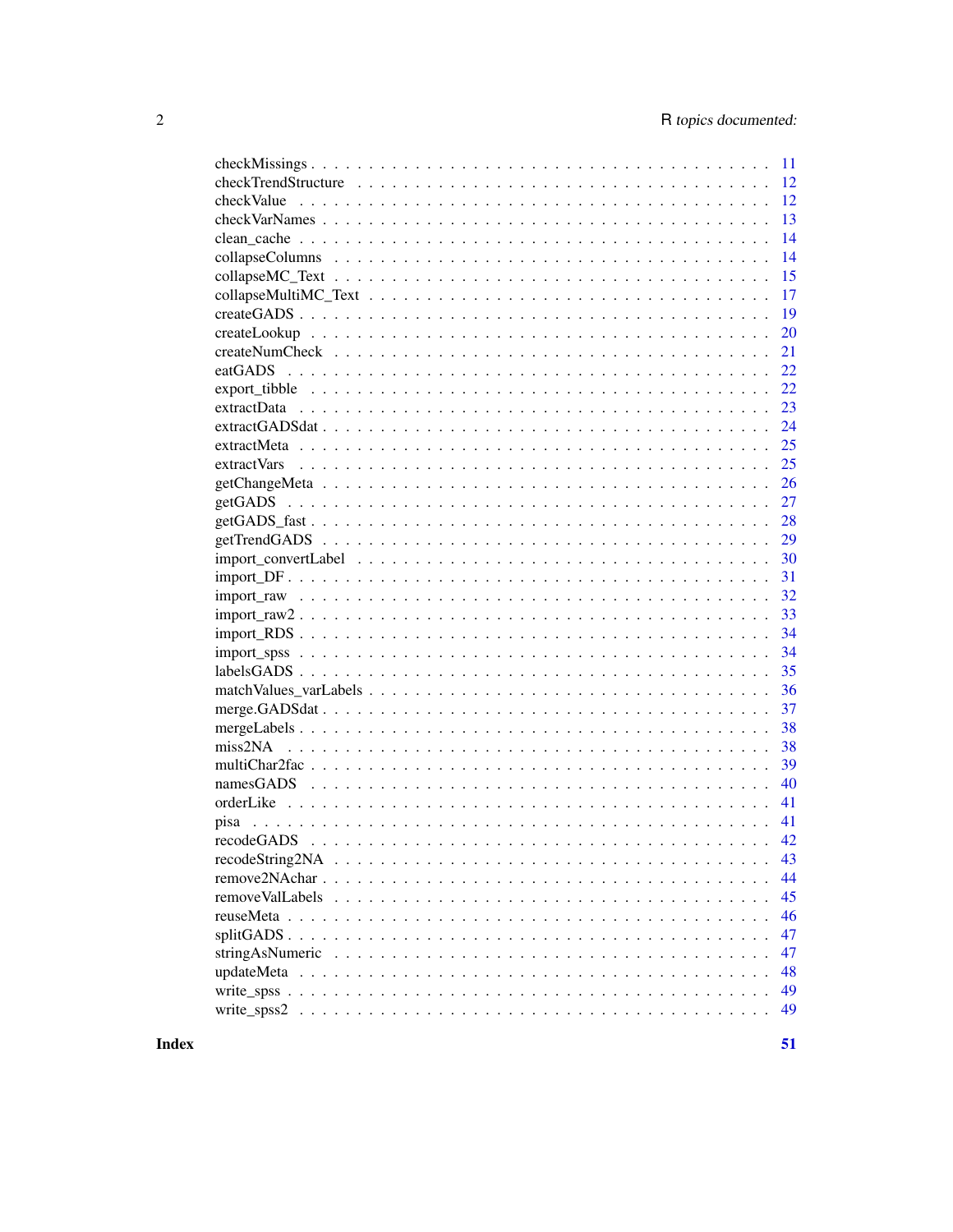<span id="page-2-2"></span><span id="page-2-0"></span>applyChangeMeta *Apply Meta Data Changes.*

## Description

Function to apply meta data changes to a GADSdat object specified by a change table extracted by [getChangeMeta](#page-25-1).

## Usage

```
applyChangeMeta(changeTable, GADSdat)
```
#### Arguments

| changeTable | Change table as provided by getChangeMeta. |
|-------------|--------------------------------------------|
| GADSdat     | GADSdat object imported via eatGADS.       |

## Details

Values for which the change columns contain NA remain unchanged.

#### Value

Returns the modified GADSdat object.

## Examples

```
# Change a variable name and label
varChangeTable <- getChangeMeta(pisa, level = "variable")
varChangeTable[1, c("varName_new", "varLabel_new")] <- c("IDstud", "Person ID")
pisa2 <- applyChangeMeta(varChangeTable, GADSdat = pisa)
```
<span id="page-2-1"></span>applyLookup *Recode via lookup table.*

## Description

Recode one or multiple variables based on a lookup table created via [createLookup](#page-19-1) (and potentially formatted by [collapseColumns](#page-13-1)).

#### Usage

```
applyLookup(GADSdat, lookup, suffix = NULL)
```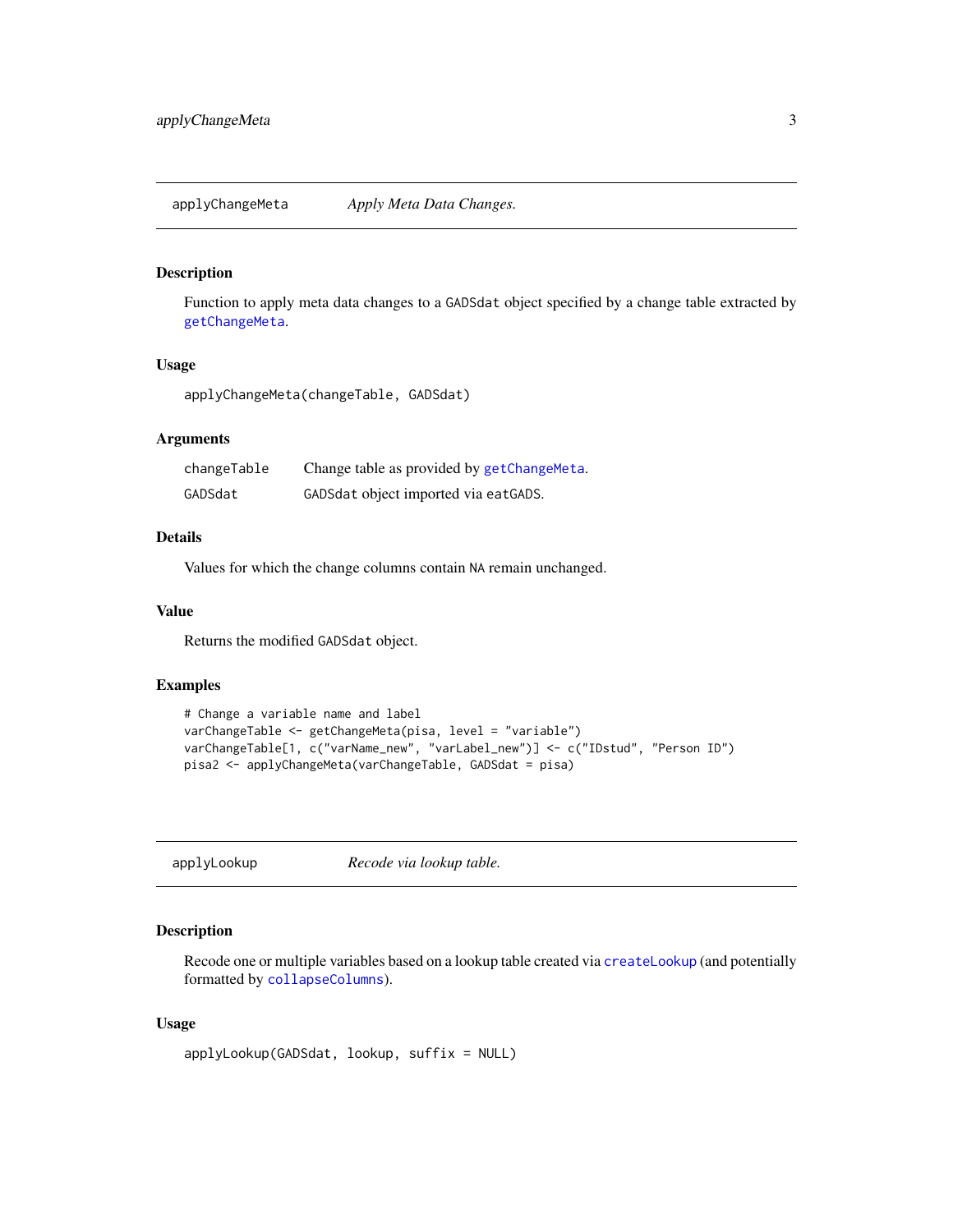#### <span id="page-3-0"></span>Arguments

| GADSdat | A GADSdat object.                                                                                                                                  |
|---------|----------------------------------------------------------------------------------------------------------------------------------------------------|
| lookup  | Lookup table created by createLookup and - if necessary - collapsed by collapseColumns.<br>Column names must be c("variable","value","value_new"). |
| suffix  | Suffix to add to the existing variable names. If NULL, the old variables will be<br>overwritten.                                                   |

#### Details

If there are missing values in the column value\_new, NAs are inserted as new values and a warning is issued.

The complete work flow when using a lookup table to recode multiple variables in a GADSdat could be: (0) optional: Recode empty strings to NA (necessary, if the look up table is written to excel). (1) create a lookup table with [createLookup](#page-19-1). (2) Save the lookup table to .xlsx with write\_xlsx from eatAnalysis. (3) fill out the lookup table via Excel. (4) Import the lookup table back to R via read\_excel from readxl. (5) Apply the final lookup table with applyLookup.

See [applyLookup\\_expandVar](#page-4-1) for recoding a single variable into multiple variables.

#### Value

Returns a recoded GADSdat.

```
## create an example GADSdat
iris2 <- iris
iris2$Species <- as.character(iris2$Species)
gads <- import_DF(iris2)
## create Lookup
lu <- createLookup(gads, recodeVars = "Species")
lu$value_new <- c("plant 1", "plant 2", "plant 3")
## apply lookup table
gads2 <- applyLookup(gads, lookup = lu, suffix = "_r")
## only recode some values
lu2 <- createLookup(gads, recodeVars = "Species")
lu2$value_new <- c("plant 1", "plant 2", NA)
gads3 <- applyLookup(gads, lookup = lu2, suffix = "_r")
```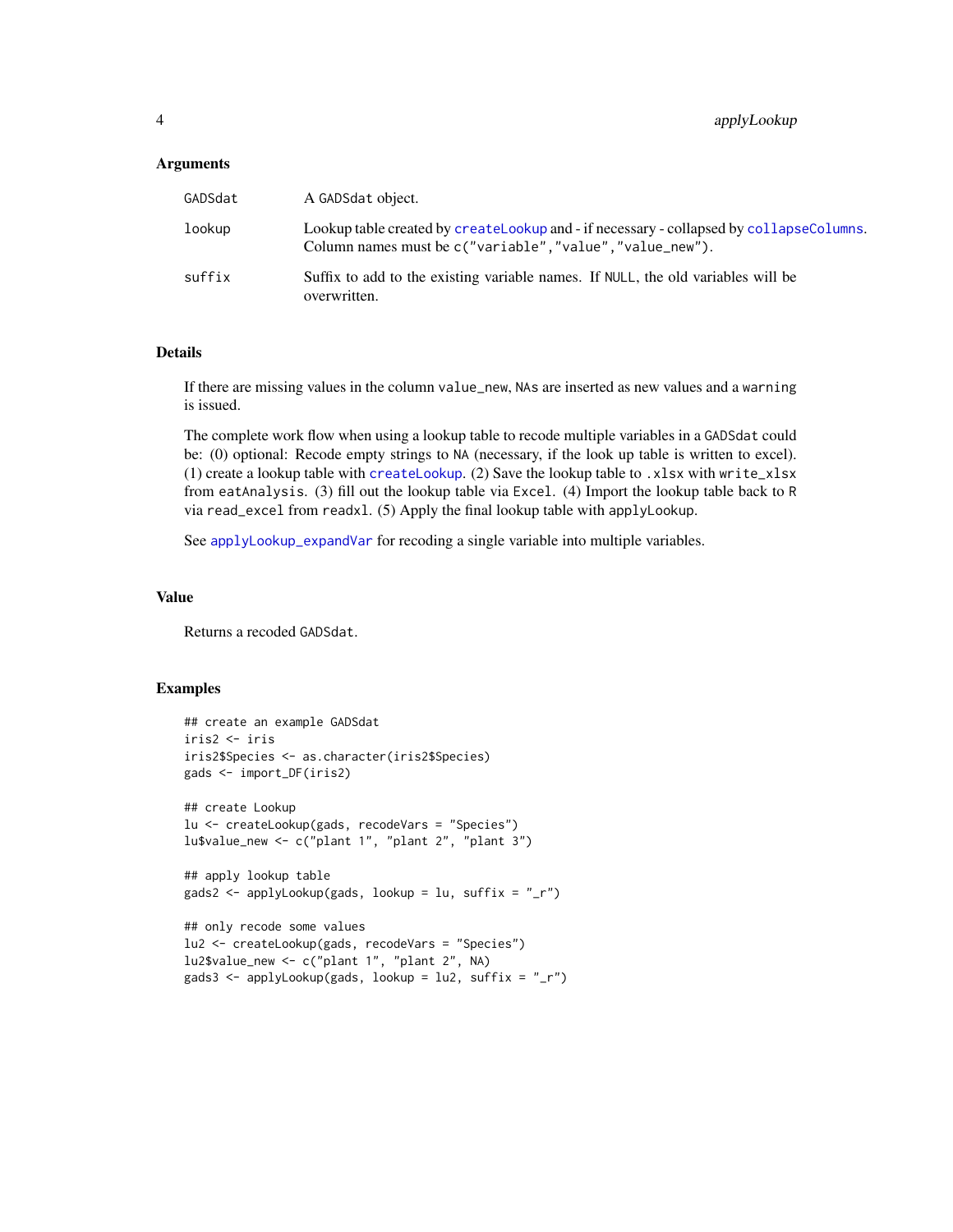<span id="page-4-1"></span><span id="page-4-0"></span>applyLookup\_expandVar *Recode via lookup table into multiple variables.*

#### Description

Recode one or multiple variables based on a lookup table created via [createLookup](#page-19-1). In contrast to [applyLookup](#page-2-1), this function allows the creation of multiple resulting variables from a single input variable. All variables in lookup except variable and value are treated as recode columns.

#### Usage

applyLookup\_expandVar(GADSdat, lookup)

#### Arguments

| GADSdat | A GADSdat object.                     |
|---------|---------------------------------------|
| lookup  | Lookup table created by createLookup. |

#### Details

If a variable contains information that should be split into multiple variables via manual recoding, applyLookup\_expandVar can be used. If there are missing values in any recode column, NAs are inserted as new values. A warning is issued only for the first column.

The complete work flow when using a lookup table to expand variables in a GADSdat based on manual recoding could be: (1) create a lookup table with [createLookup](#page-19-1). (2) Save the lookup table to .xlsx with write\_xlsx from eatAnalysis. (3) fill out the lookup table via Excel. (4) Import the lookup table back to R via read\_excel from readxl. (5) Apply the final lookup table with applyLookup\_expandVar.

See [applyLookup](#page-2-1) for simply recoding variables in a GADSdat.

## Value

Returns a recoded GADSdat.

```
## create an example GADSdat
example_df \leq data.frame(ID = 1:6,
                        citizenship = c("germ", "engl", "germ, usa", "china",
                                        "austral, morocco", "nothin"),
                        stringsAsFactors = FALSE)
gads <- import_DF(example_df)
## create Lookup
lu <- createLookup(gads, recodeVars = "citizenship", addCol = c("cit_1", "cit_2"))
lu$cit_1 <- c("German", "English", "German", "Chinese", "Australian", NA)
lu$cit_2 <- c(NA, NA, "USA", NA, "Morocco", NA)
```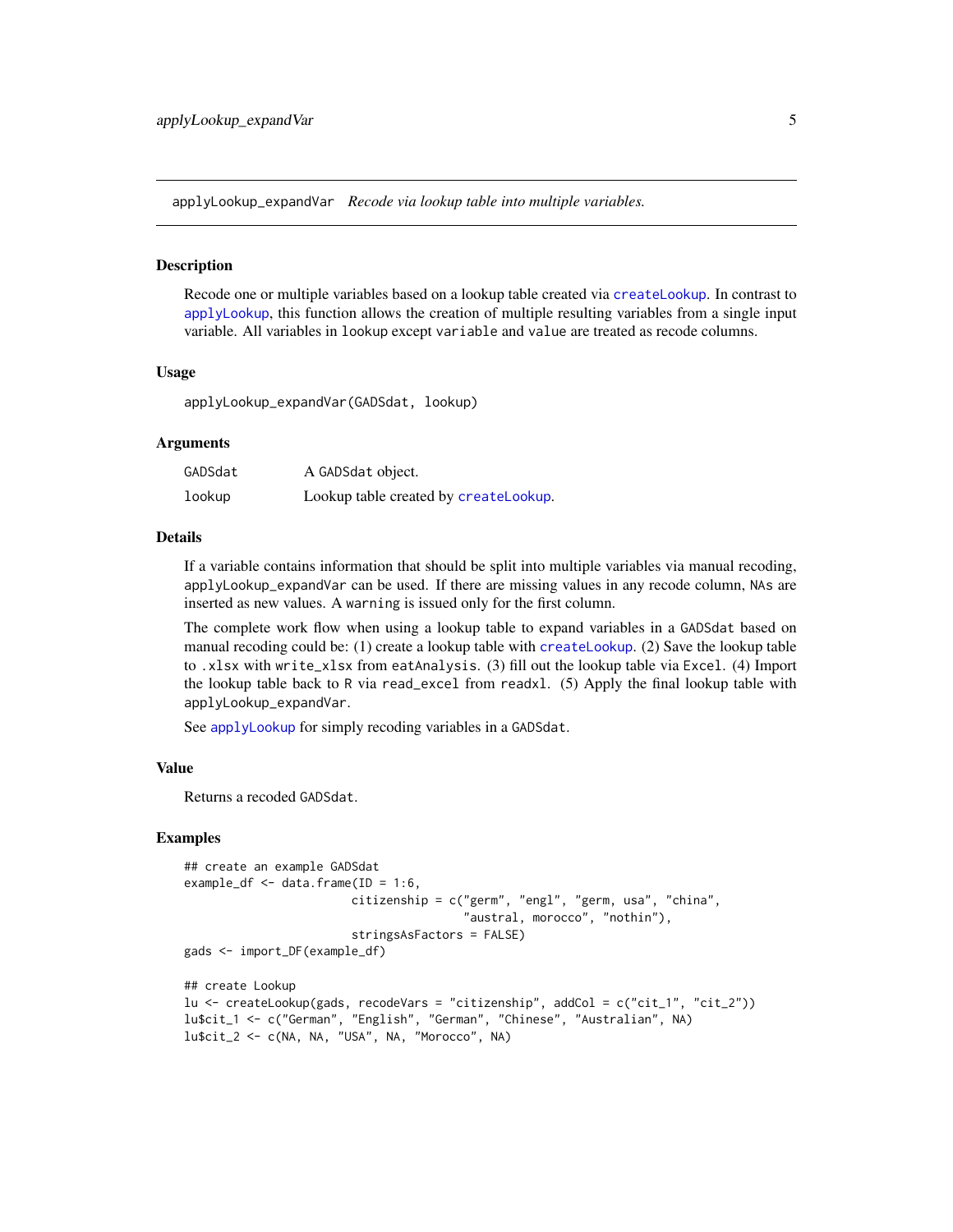```
## apply lookup table
gads2 <- applyLookup_expandVar(gads, lookup = lu)
```
applyNumCheck *Apply recodes according to a numerical check data.frame.*

## Description

Applies recodes as specified by a numCheck data.frame, as created by [createNumCheck](#page-20-1).

#### Usage

applyNumCheck(GADSdat, numCheck)

## Arguments

| GADSdat  | A GADSdat object.                           |
|----------|---------------------------------------------|
| numCheck | A data. frame as created by createNumCheck. |

## Details

This function is currently under development.

## Value

A recoded GADSdat.

## Examples

# tbd

<span id="page-5-1"></span>changeMissings *Change missing code.*

## Description

Change or add missing codes of a variable as part of a GADSdat or all\_GADSdat object.

## Usage

```
changeMissings(GADSdat, varName, value, missings)
```
<span id="page-5-0"></span>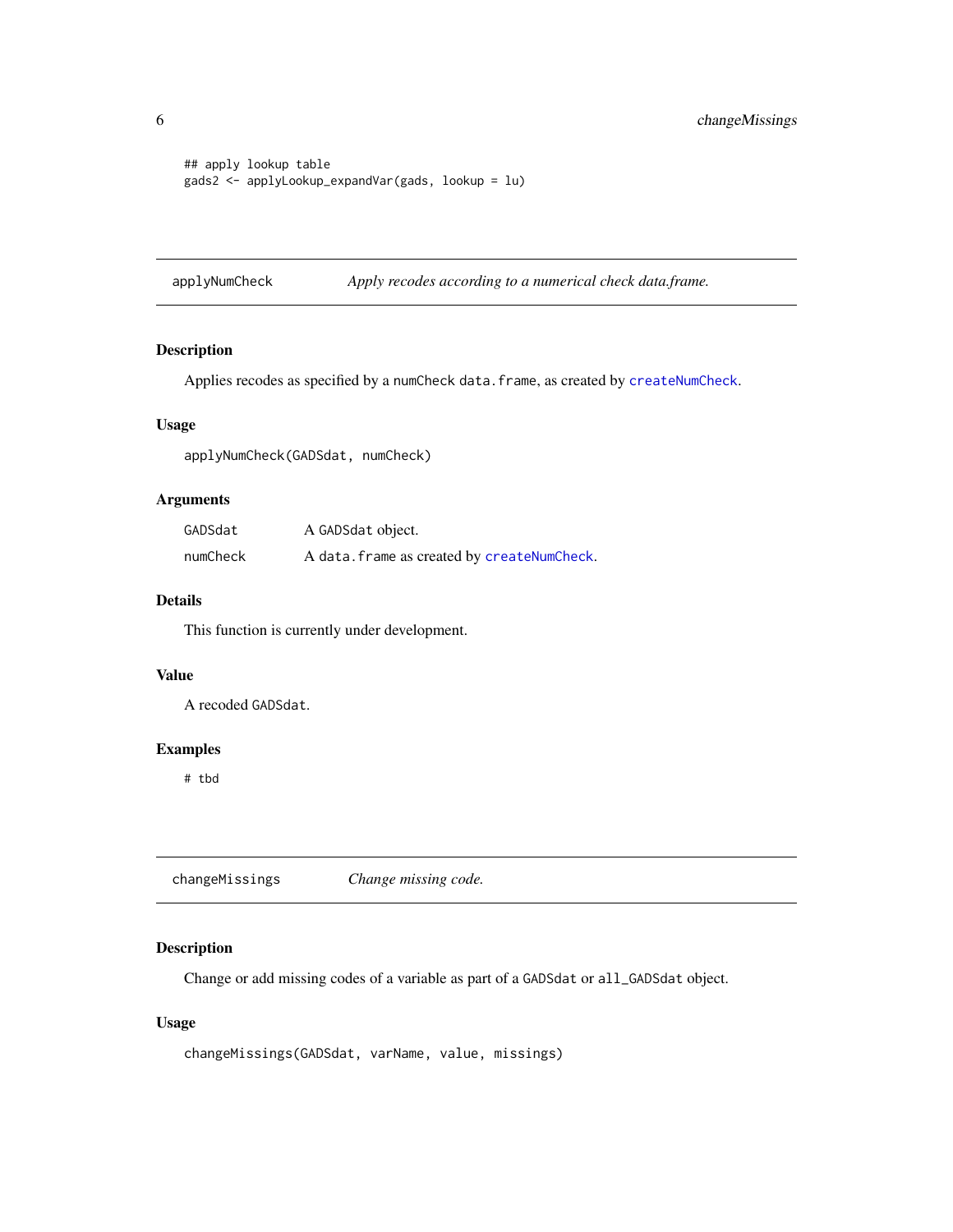## <span id="page-6-0"></span>changeSPSSformat 7

## Arguments

| GADSdat  | GADS dat object imported via eat GADS.                               |
|----------|----------------------------------------------------------------------|
| varName  | Character string of a variable name.                                 |
| value    | Numeric values.                                                      |
| missings | Character string of the new missing codes, either "miss" or "valid". |

## Details

Applied to a GADSdat or all\_GADSdat object, this function is a wrapper of [getChangeMeta](#page-25-1) and [applyChangeMeta](#page-2-2).

## Value

Returns the GADSdat object with changed meta data.

#### Examples

```
# Set a specific value to missing
pisa2 <- changeMissings(pisa, varName = "computer_age",
                        value = 5, missings = "miss")
# Set multiple values to missing
pisa3 <- changeMissings(pisa, varName = "computer_age",
                        value = 1:4,
                        missings = c("miss", "miss", "miss", "miss"))
# Set a specific value to not missing
pisa4 <- changeMissings(pisa2, varName = "computer_age",
                        value = 5, missings = "valid")
```
changeSPSSformat *Change SPSS format.*

## Description

Change the SPSS format of a variable as part of a GADSdat or all\_GADSdat object.

#### Usage

changeSPSSformat(GADSdat, varName, format)

## Arguments

| GADSdat | GADS dat object imported via eat GADS.                                      |
|---------|-----------------------------------------------------------------------------|
| varName | Character string of variable names.                                         |
| format  | A single string containing the new SPSS format, for example 'A25' or 'F10'. |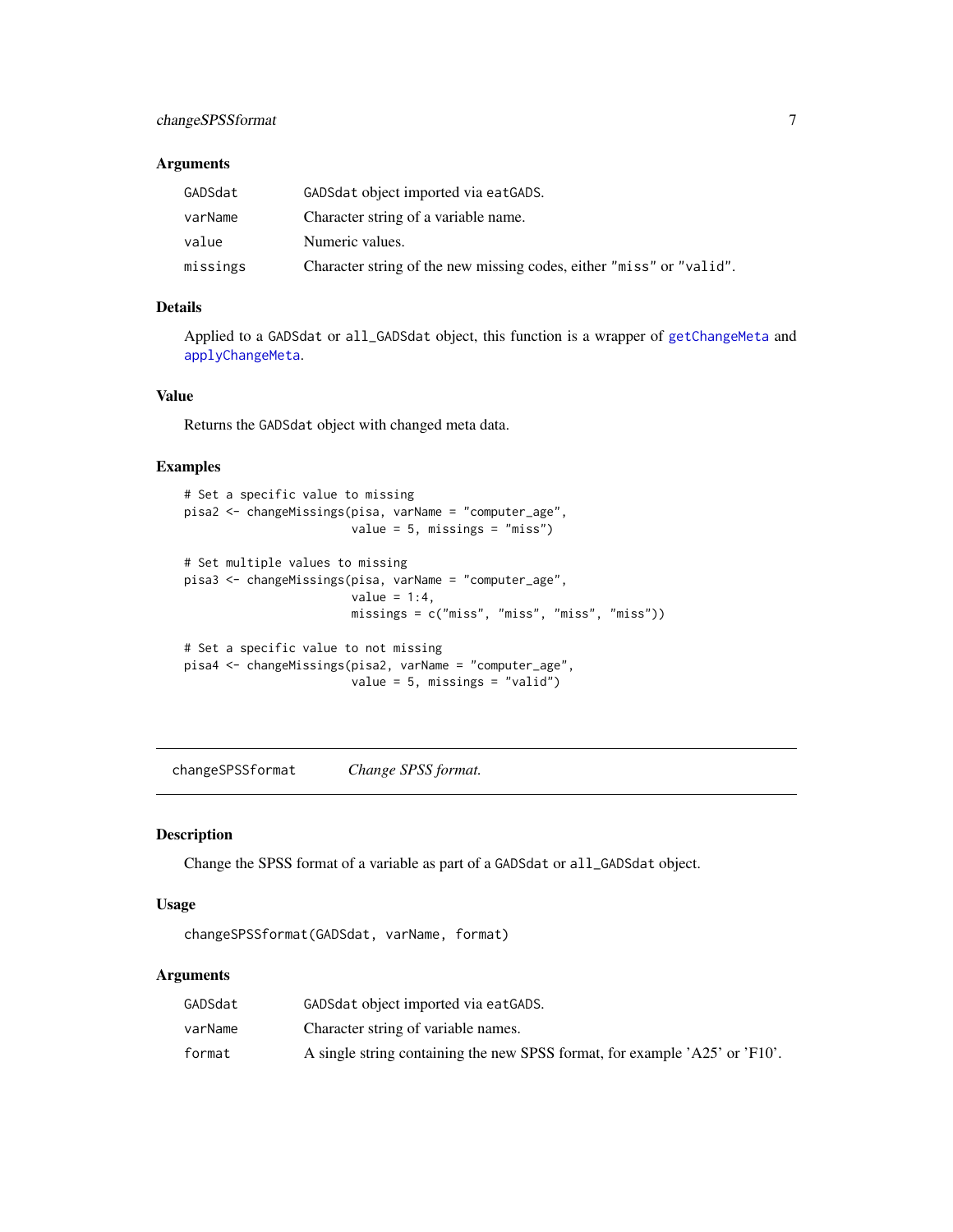## <span id="page-7-0"></span>Details

Applied to a GADSdat or all\_GADSdat object, this function is a wrapper of [getChangeMeta](#page-25-1) and [applyChangeMeta](#page-2-2).

## Value

Returns the GADSdat object with changed meta data..

#### Examples

```
pisa2 <- changeSPSSformat(pisa, varName = "idstud",
                        format = "F10.0")
```
changeValLabels *Change value labels.*

## Description

Change or add value labels of a variable as part of a GADSdat or all\_GADSdat object.

#### Usage

changeValLabels(GADSdat, varName, value, valLabel)

## Arguments

| GADSdat  | GADSdat object imported via eatGADS.      |
|----------|-------------------------------------------|
| varName  | Character string of a variable name.      |
| value    | Numeric values.                           |
| valLabel | Character string of the new value labels. |

## Details

Applied to a GADSdat or all\_GADSdat object, this function is a wrapper of [getChangeMeta](#page-25-1) and [applyChangeMeta](#page-2-2).

### Value

Returns the GADSdat object with changed meta data.

```
# Change existing value labels
pisa2 <- changeValLabels(pisa, varName = "repeated",
                       value = c(1, 2),valLabel = c("no grade repetition", "grade repitition"))
```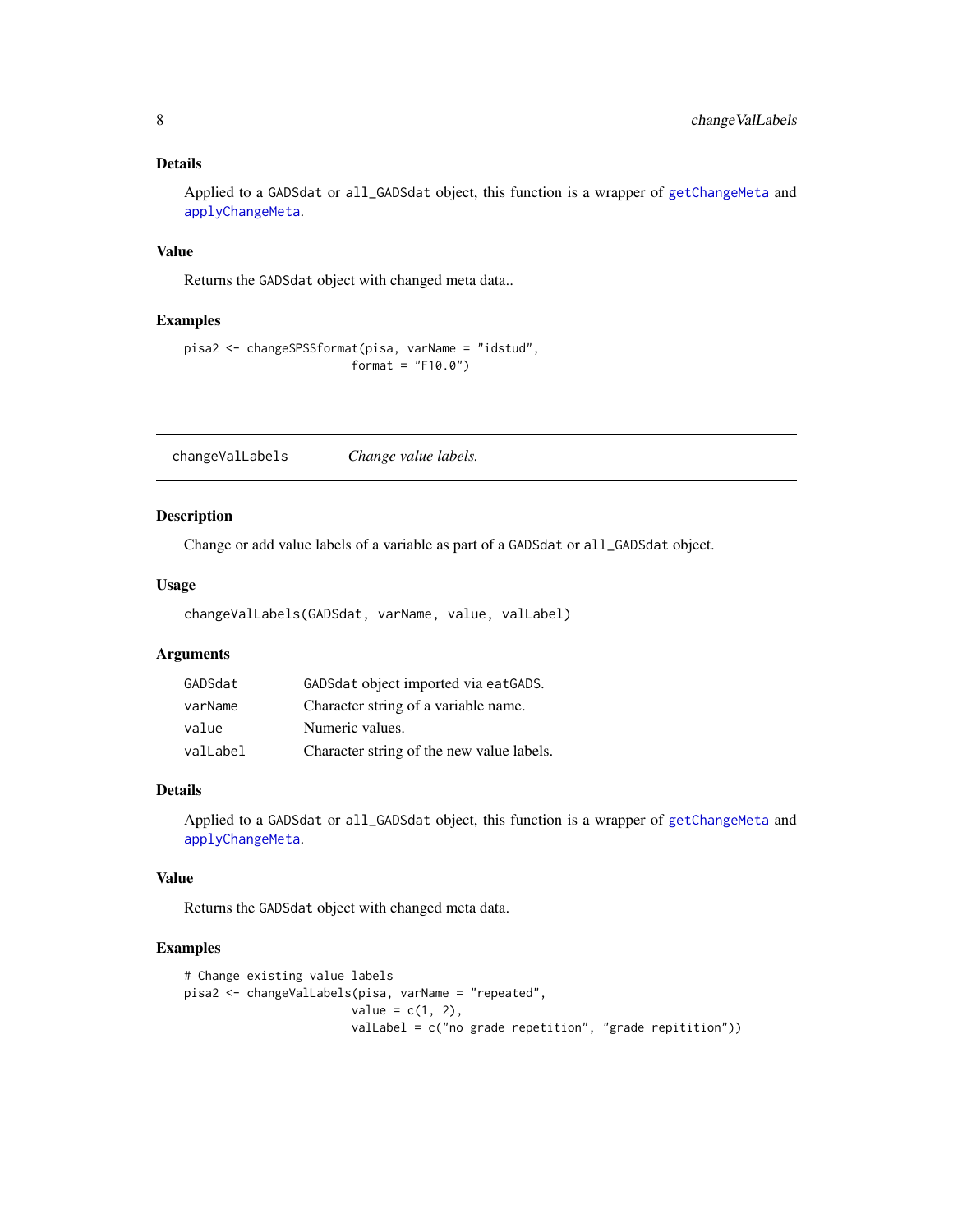<span id="page-8-0"></span>changeVarLabels *Change the variable label.*

## Description

Change the variable label of a variable as part of a GADSdat or all\_GADSdat object.

#### Usage

changeVarLabels(GADSdat, varName, varLabel)

## Arguments

| GADSdat  | GADSdat object imported via eatGADS.         |
|----------|----------------------------------------------|
| varName  | Character string of variable names.          |
| varLabel | Character string of the new variable labels. |

## Details

Applied to a GADSdat or all\_GADSdat object, this function is a wrapper of [getChangeMeta](#page-25-1) and [applyChangeMeta](#page-2-2).

## Value

Returns the GADSdat object with changed meta data.

## Examples

```
# Change one variable label
pisa2 <- changeVarLabels(pisa, varName = "repeated",
                        varLabel = c("Has a grade been repeated?"))
```
changeVarNames *Change Variable Names.*

## Description

Change variable names of a GADSdat or all\_GADSdat object.

## Usage

changeVarNames(GADSdat, oldNames, newNames)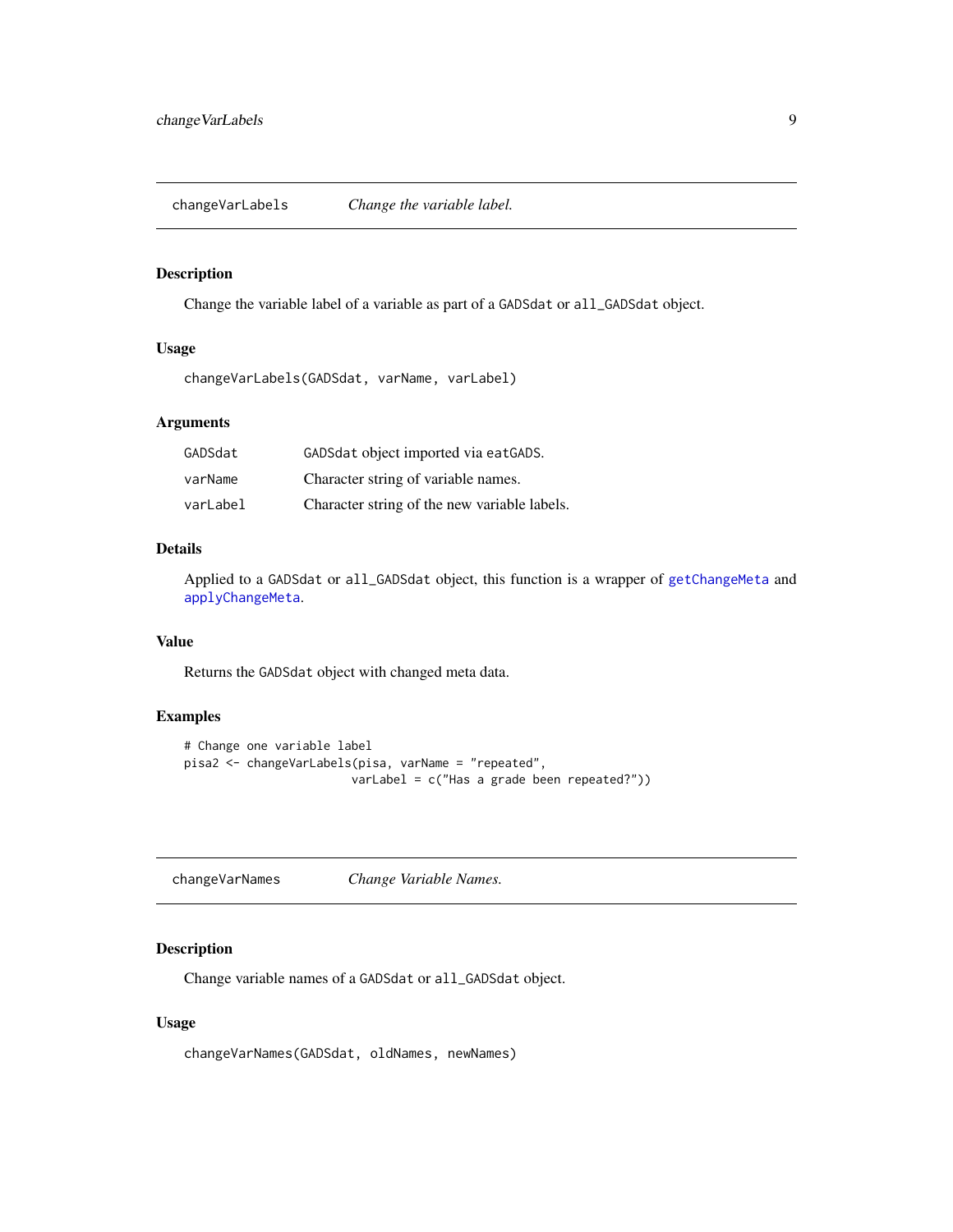#### <span id="page-9-0"></span>Arguments

| GADSdat  | GADSdat object imported via eatGADS.                                      |
|----------|---------------------------------------------------------------------------|
| oldNames | Vector containing the old variable names.                                 |
| newNames | Vector containing the new variable names, in identical order as oldNames. |

## Details

Applied to a GADSdat or all\_GADSdat object, this function is a wrapper of [getChangeMeta](#page-25-1) and [applyChangeMeta](#page-2-2)

## Value

Returns the GADSdat object with changed variable names.

## Examples

```
# Change multiple variable name
pisa2 <- changeVarNames(pisa, oldNames = c("idstud", "idschool"),
                       newNames = c("IDstud", "IDschool"))
```

| checkLEStructure | Checks compatibility of GADS data bases with a linking error data |
|------------------|-------------------------------------------------------------------|
|                  | base.                                                             |

## Description

This function checks if a linking error data base is compatible with the two trend eatGADS data bases. For checking the compatibility of two eatGADS data bases see [checkTrendStructure](#page-11-1).

## Usage

```
checkLEStructure(filePath1, filePath2, lePath)
```
## Arguments

| filePath1 | Path of the first eatGADS . db file.         |
|-----------|----------------------------------------------|
| filePath2 | Path of the second eat GADS . db file.       |
| lePath    | Path of the linking error eatGADS . db file. |

## Details

This function inspects whether all linking error variables correspond to variables in the eatGADS data base and if the key variables also correspond to existing variables in the trend eatGADS data bases.

## Value

Returns a report list.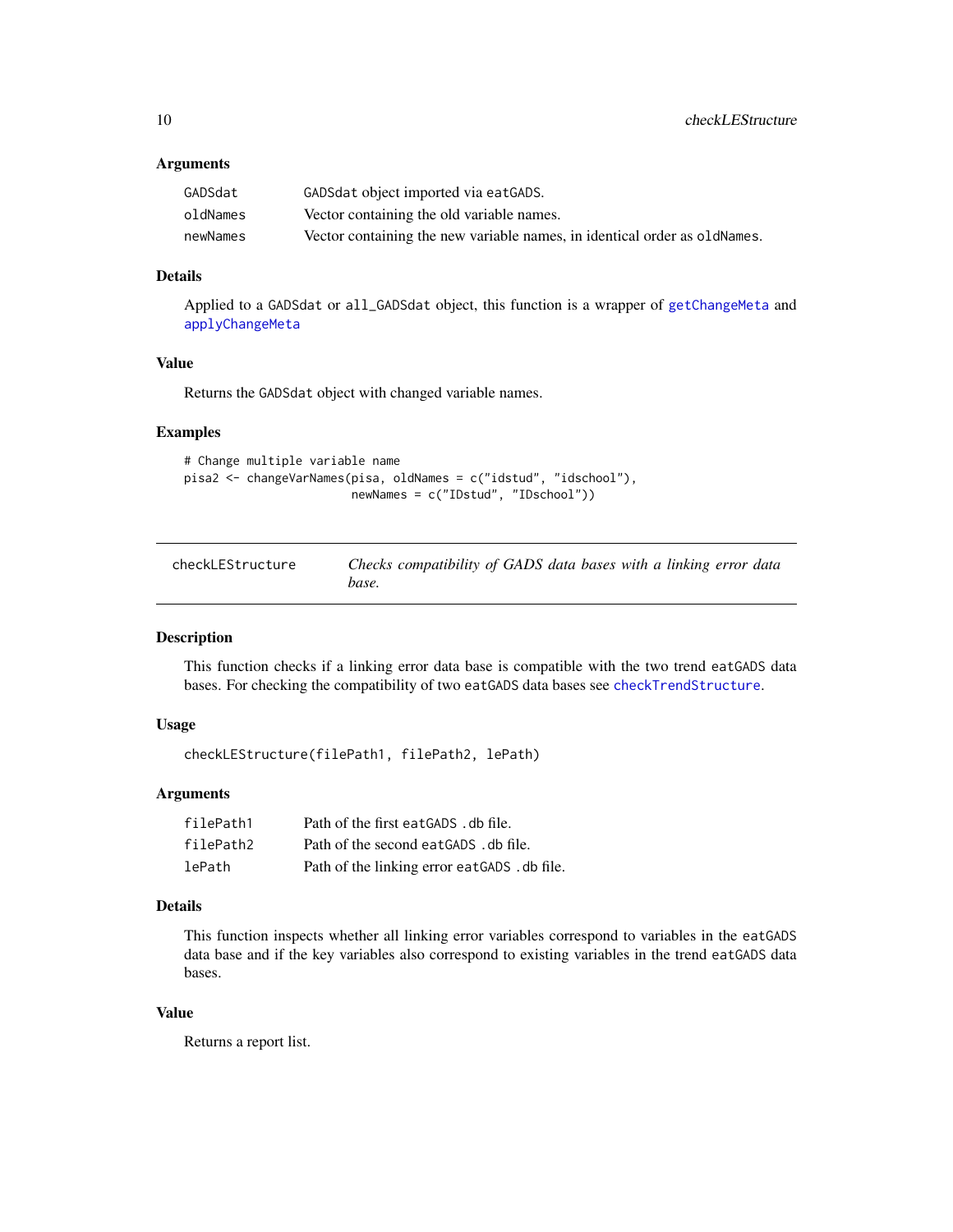<span id="page-10-1"></span><span id="page-10-0"></span>

Function to check if missings are coded and labeled correctly in a GADSdat object.

#### Usage

```
checkMissings(
  GADSdat,
 missingLabel = "missing",
  addMissingCode = TRUE,
  addMissingLabel = FALSE
)
```
#### Arguments

| GADSdat         | GADSdat object imported via eatGADS.                                                                                                                                                         |  |
|-----------------|----------------------------------------------------------------------------------------------------------------------------------------------------------------------------------------------|--|
| missingLabel    | Single string indicating how missing labels are commonly named in the value<br>labels.                                                                                                       |  |
|                 | addMissingCode If TRUE, missing codes are added according to occurrence of "missingLabel"<br>in "valLabel".                                                                                  |  |
| addMissingLabel |                                                                                                                                                                                              |  |
|                 | If TRUE, "generic missing" is added according to occurrence of "mis" in<br>"missings". As often various value labels for missings are used, this argument<br>should be used with great care. |  |

## Details

The function compares value labels "valLabels" and missing codes "missings" of a GADSdat object and its meta data information. Mismatches are reported and can be automatically adjusted.

## Value

Returns a GADSdat object.

```
# Change example data set (create a value label with incorrect missing code)
pisa2 <- changeValLabels(pisa, varName = "computer_age",
                       value = 5, valLabel = "missing: No computer use")
```

```
pisa3 <- checkMissings(pisa2)
```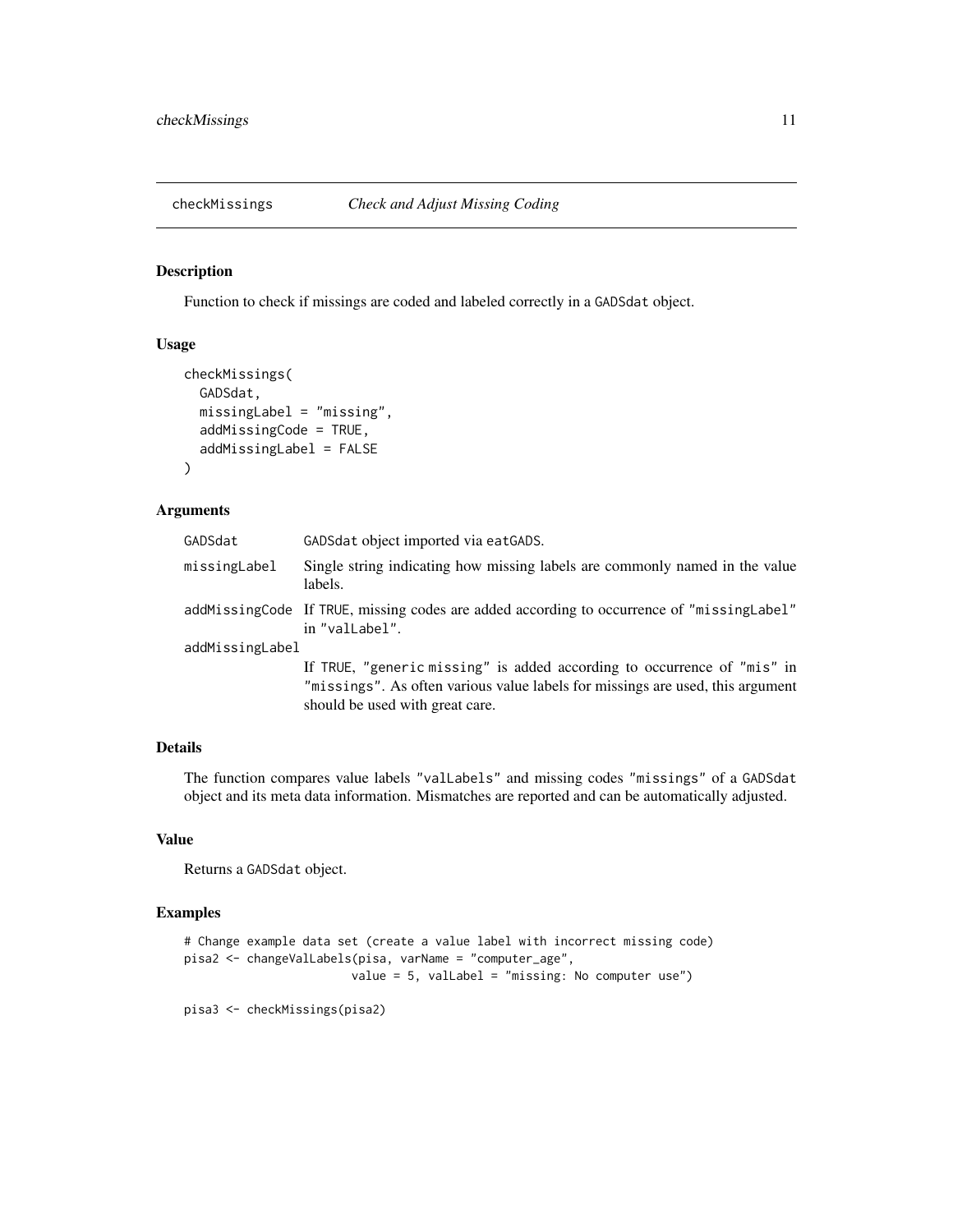<span id="page-11-1"></span><span id="page-11-0"></span>checkTrendStructure *Checks compatibility of two* eatGADS *data bases.*

#### Description

This function checks if both data bases perform identical joins via foreign keys, if they contain the same variable names and if these variables have the same value labels. Results of this comparison are reported on data table level as messages and as an output list.

## Usage

checkTrendStructure(filePath1, filePath2)

## Arguments

| filePath1 | Path of the first eatGADS . db file.  |
|-----------|---------------------------------------|
| filePath2 | Path of the second eatGADS . db file. |

#### Details

An error is thrown if the key structure or the data table structure differs between the two data bases. Differences regarding meta data for missing value labels and for variables labels (and formatting) are ignored.

## Value

Returns a report list.

checkValue *Check for a specific value*

## Description

Function to look for occurrences of a specific value in a GADSdat.

#### Usage

```
checkValue(GADSdat, value)
```
#### Arguments

| GADSdat | GADS dat object imported via eat GADS.                                                 |
|---------|----------------------------------------------------------------------------------------|
| value   | Single string indicating how missing labels are commonly named in the value<br>labels. |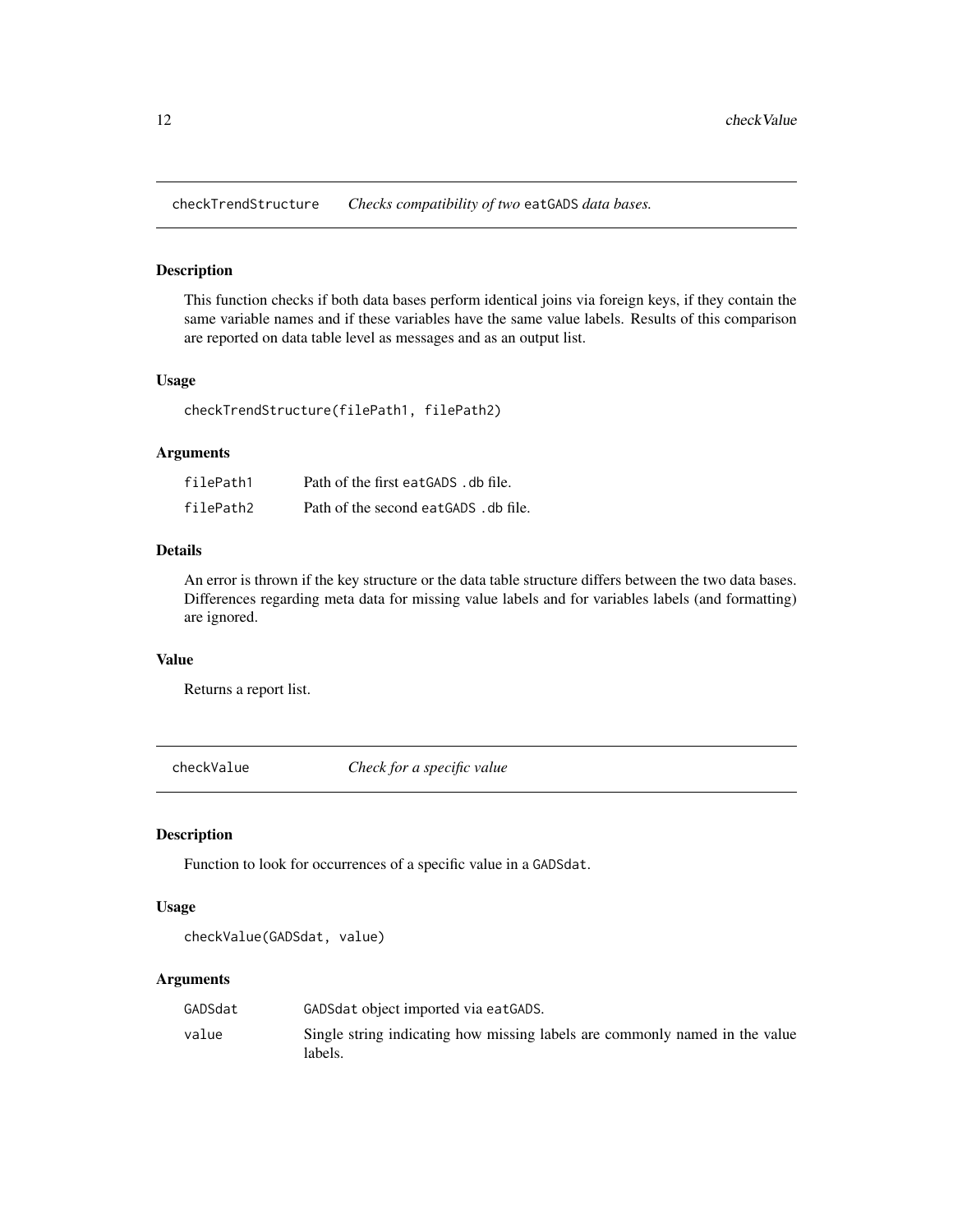## <span id="page-12-0"></span>check VarNames 13

## Details

The function checks occurrences of a specific value in all variables in the GADSdat and outputs a message containing a list of variables in which the value occurs.

#### Value

Returns NULL.

## Examples

# Example data set #to be done

checkVarNames *Check names for* SQLite *conventions.*

#### Description

Applies variable names changes to GADSdat or all\_GADSdat objects.

## Usage

```
checkVarNames(GADSdat)
```
#### Arguments

GADSdat GADSdat or all\_GADSdat object imported via eatGADS.

#### Details

Illegal names in a SQLite data base include SQLite keywords (see [sqlite\\_keywords](#page-0-0)) and names with a "." in it.

#### Value

Returns the original object with updated variable names.

```
# Change example data set (create an invalid variable name)
pisa2 <- changeVarNames(pisa, oldNames = "computer_age",
                        newNames = "computer.age")
```

```
pisa3 <- checkVarNames(pisa2)
```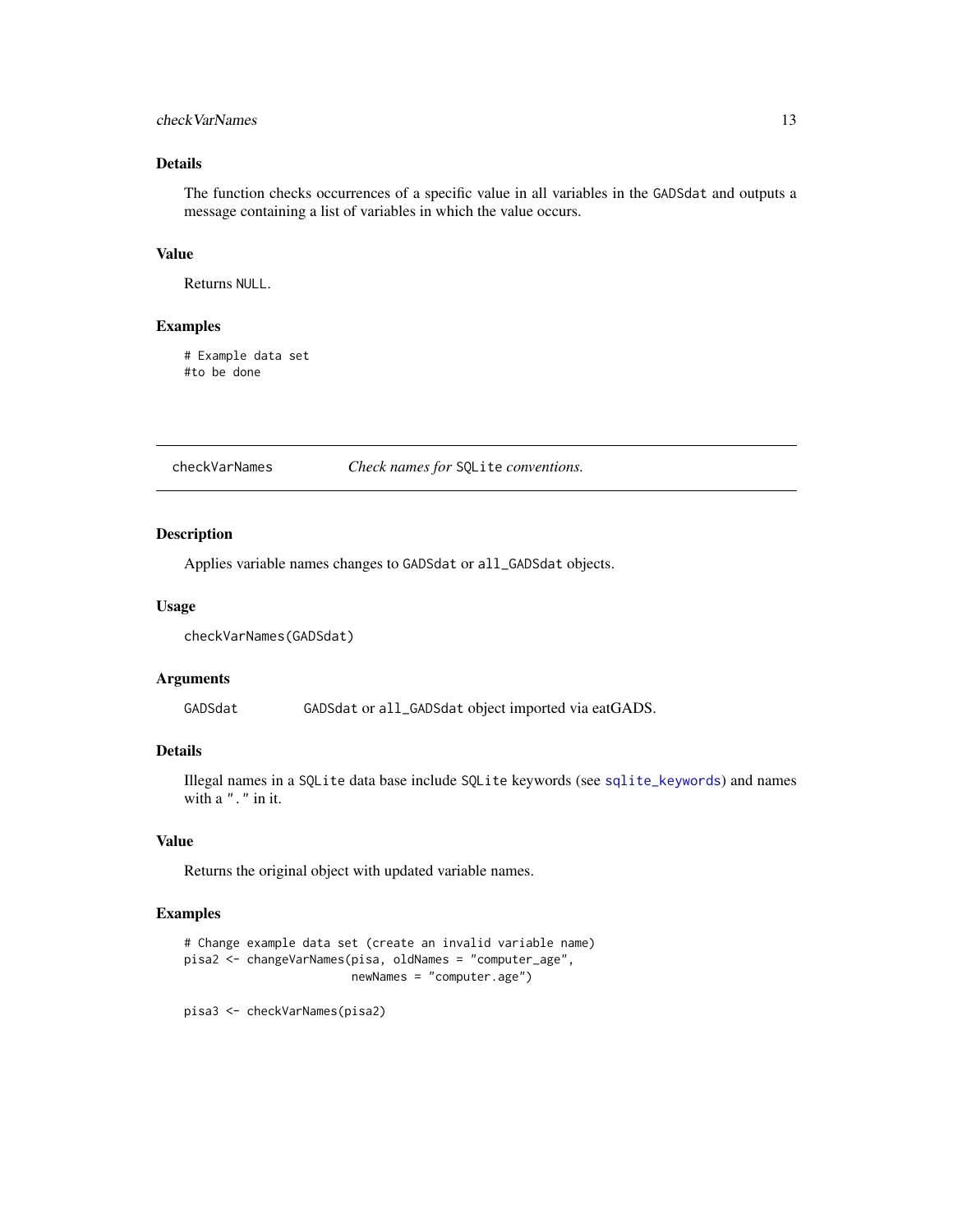<span id="page-13-0"></span>

Deprecated. The cached data base is now cleaned when the R sessions ends automatically.

## Usage

```
clean_cache(tempPath = tempdir())
```
## Arguments

tempPath Local directory in which the data base was temporarily be stored.

## Details

Cleans the temporary cache, specified by  $tempdir()$ . This function had to be executed at the end of an R session if [getGADS\\_fast](#page-27-1) or [getTrendGADS](#page-28-1) with fast = TRUE had been used.

## Value

Returns nothing.

<span id="page-13-1"></span>collapseColumns *Collapse two columns of a lookup table.*

## Description

Collapse two columns or format a single column of a lookup table created by [createLookup](#page-19-1).

## Usage

```
collapseColumns(lookup, recodeVars, prioritize)
```
## Arguments

| lookup     | For example a lookup table data. frame as created via createLookup.                                                                                                                             |
|------------|-------------------------------------------------------------------------------------------------------------------------------------------------------------------------------------------------|
| recodeVars | Character vector of variable names which should be collapsed (currently only<br>up to two variables are supported).                                                                             |
| prioritize | Character vector of length 1. Which of the variables in recode Vars should be<br>prioritized, if multiple values are available? If recode Vars is of length 1, this<br>argument can be omitted. |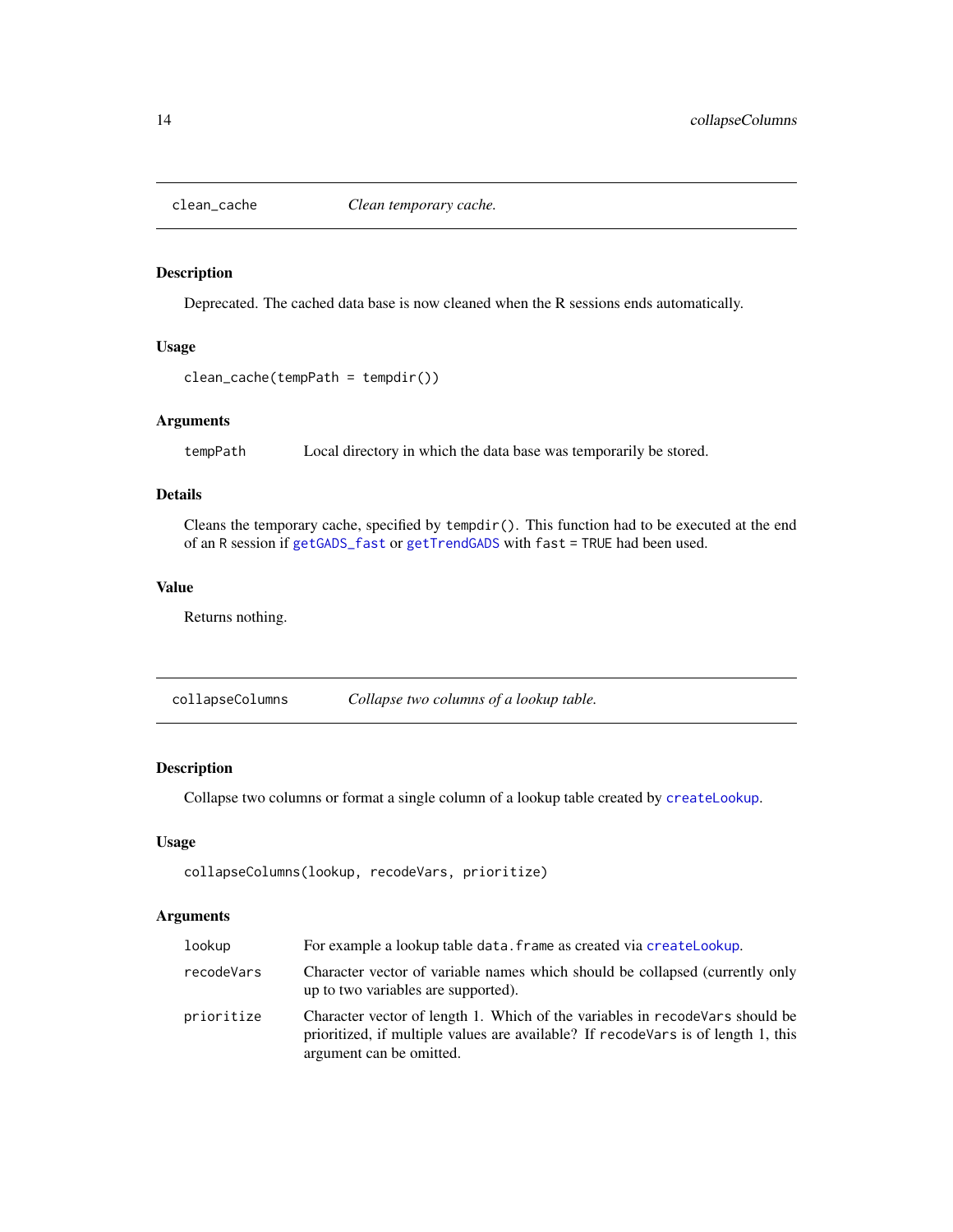## <span id="page-14-0"></span>Details

If a lookup table is created by [createLookup](#page-19-1), different recoding columns can be specified by the addCols argument. This might be the case if two rater suggest recodes or one rater corrects recodes by another rater in a separate column. After the recoding columns have been filled out, collapseColumns can be used to either:

(a) Collapse two recoding columns into one recoding column. This might be desirable, if the two columns contain missing values. prioritize can be used to specify, which of the two columns should be prioritized if both columns contain valid values.

(b) Format the lookup table for [applyLookup](#page-2-1), if recodeVars is a single variable. This simply renames the single variable specified under recodeVars.

#### Value

Returns a data. frame that can be used for [applyLookup](#page-2-1), with the columns:

| variable  | Variable names                               |
|-----------|----------------------------------------------|
| value     | Old values                                   |
| value new | New values. Renamed and/or collapsed column. |

#### Examples

```
## (a) Collapse two columns
# create example recode data.frame
lookup_raw <- data.frame(variable = c("var1"), value = c("germa", "German", "dscherman"),
           recode1 = c(NA, "English", "German"),
           recode2 = c("German", "German", NA), stringsAsFactors = FALSE)
# collapse columns
lookup <- collapseColumns(lookup_raw, recodeVars = c("recode1", "recode2"), prioritize = "recode2")
## (b) Format one column
# create example recode data.frame
lookup_raw2 <- data.frame(variable = c("var1"), value = c("germa", "German", "dscherman"),
           recode1 = c("German", "German", "German"), stringsAsFactors = FALSE)
# collapse columns
```

```
lookup2 <- collapseColumns(lookup_raw2, recodeVars = c("recode1"))
```
collapseMC\_Text *Recode a multiple choice variable according to a character variable.*

#### **Description**

Recode an labeled integer variable (based on an multiple choice item), according to a character variable (e.g. an open answer item).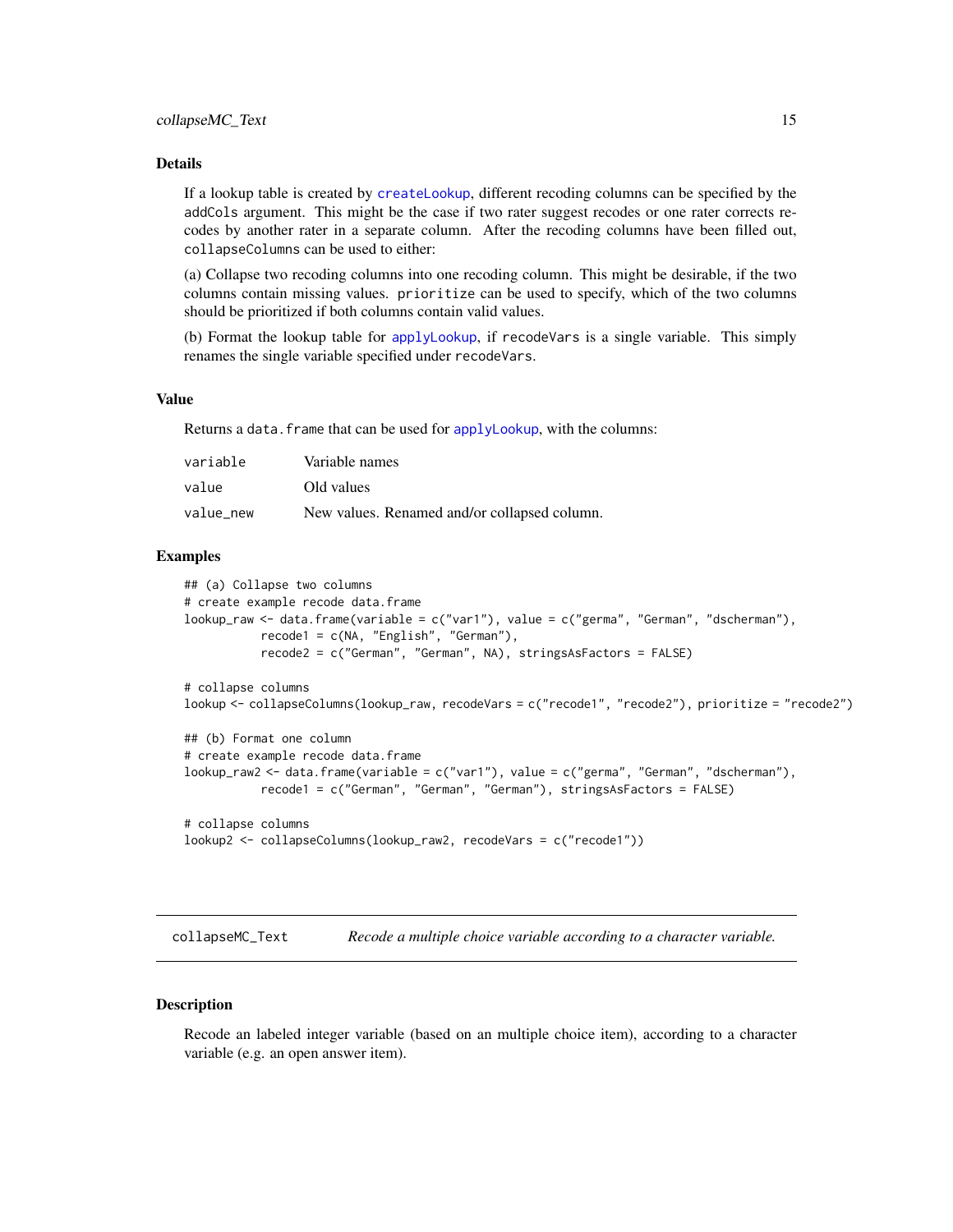## Usage

```
collapseMC_Text(
  GADSdat,
  mc_var,
  text_var,
  mc_code4text,
  var_suffix = "_r",
  label_suffix = "(recoded)"
)
```
#### Arguments

| GADSdat      | A GADSdat object.                                                                                                  |
|--------------|--------------------------------------------------------------------------------------------------------------------|
| mc_var       | The variable name of the multiple choice variable.                                                                 |
| text_var     | The variable name of the text variable.                                                                            |
| mc_code4text | The value label in mc_var that indicates that information from the text variable<br>should be used.                |
| var_suffix   | Variable name suffix for the newly created variables. If NULL, variables are over-<br>written.                     |
| label_suffix | Variable label suffix for the newly created variable (only added in the meta data).<br>If NULL no suffix is added. |

## Details

Multiple choice variables can be represented as labeled integer variables in a GADSdat. Multiple choice items with a forced choice frequently contain an open answer category. However, sometimes open answers overlap with the existing categories in the multiple choice item. collapseMC\_Text allows recoding the multiple choice variable based on the open answer variable.

mc\_code4text indicates when entries in the text\_var should be used. Additionally, entries in the text\_var are also used when there are missings on the mc\_var. New values for the mc\_var are added in the meta data, while preserving the initial ordering of the value labels. Newly added value labels are sorted alphabetically.

For more details see the help vignette: vignette("recoding\_forcedChoice", package = "eatGADS").

## Value

Returns a GADSdat containing the newly computed variable.

```
# Example gads
example_df <- data.frame(ID = 1:5, mc = c("blue", "blue", "green", "other", "other"),
                        open = c(NA, NA, NA, "yellow", "blue"),
                        stringsAsFactors = FALSE)
example_df$mc <- as.factor(example_df$mc)
gads <- import_DF(example_df)
```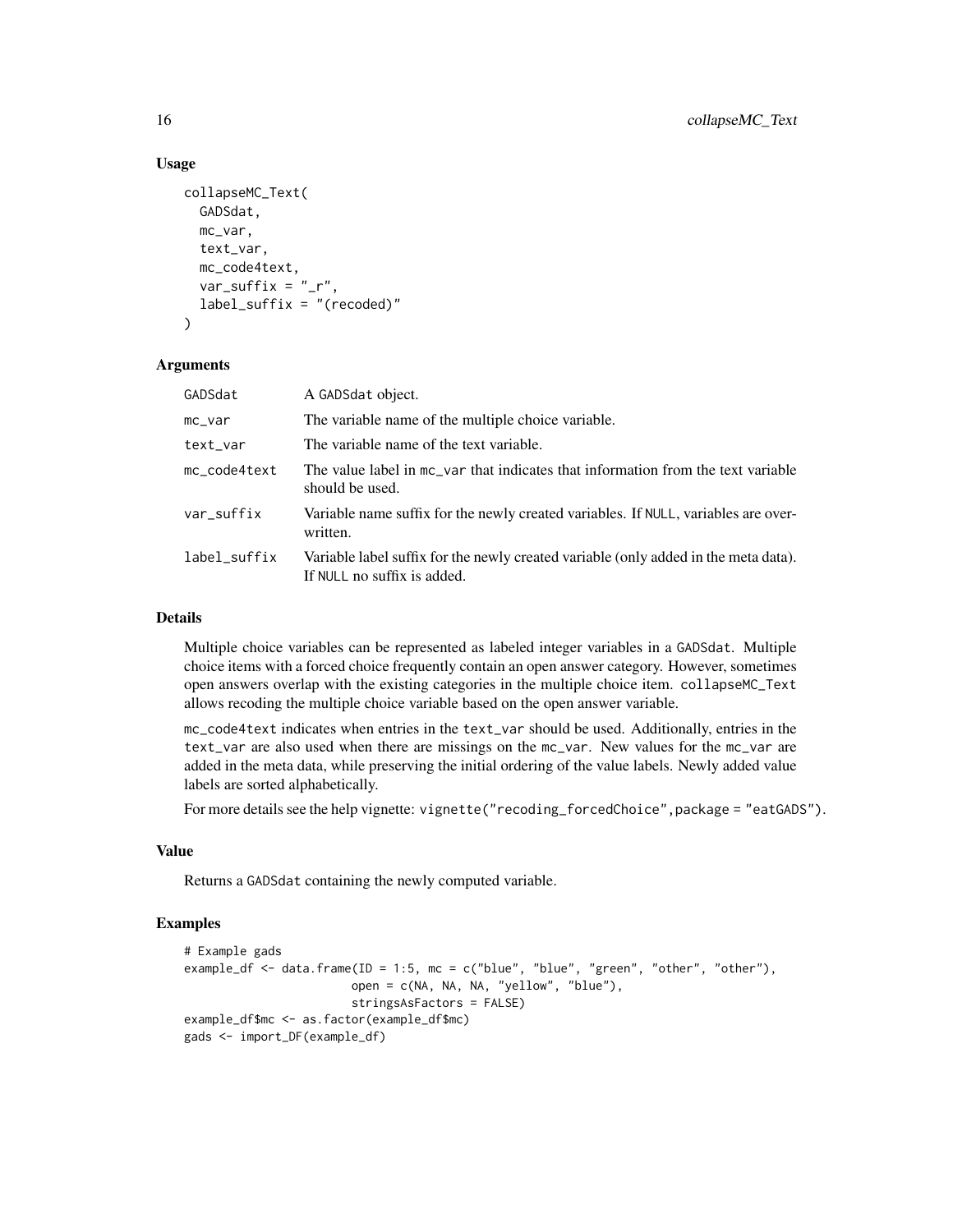```
# recode
gads2 <- collapseMC_Text(gads, mc_var = "mc", text_var = "open",
                        mc_code4text = "other")
```
<span id="page-16-1"></span>collapseMultiMC\_Text *Recode multiple choice variable with multiple variables.*

#### Description

Recode multiple variables (representing a single multiple choice item) based on multiple character variables (representing a text field).

## Usage

```
collapseMultiMC_Text(
 GADSdat,
 mc_vars,
 text_vars,
 mc_var_4text,
  var_suffix = "_r",
  label_suffix = "(recoded)",
  invald_miss\_code = -98,
  invalid_miss_label = "Missing: Invalid response",
 notext\_miss\_code = -99,
 notext_miss_label = "Missing: By intention"
\mathcal{E}
```
## Arguments

| GADSdat           | A GADSdat object.                                                                                                                                                                                                                                      |
|-------------------|--------------------------------------------------------------------------------------------------------------------------------------------------------------------------------------------------------------------------------------------------------|
| mc_vars           | A character vector with the variable names of the multiple choice variable.<br>Names of the character vector are the corresponding values that are represented<br>by the individual variables. Creation by match Values_varLabels is recom-<br>mended. |
| text_vars         | A character vector with the names of the text variables which should be col-<br>lapsed.                                                                                                                                                                |
| mc_var_4text      | The name of the multiple choice variable that signals that information from the<br>text variable should be used. This variable is recoded according to the final<br>status of the text variables.                                                      |
| var_suffix        | Variable suffix for the newly created GADSdat. If an empty character, the existing<br>variables are overwritten.                                                                                                                                       |
| label_suffix      | Suffix added to variable label for the newly created or modified variables in the<br>GADSdat.                                                                                                                                                          |
| invalid_miss_code |                                                                                                                                                                                                                                                        |
|                   | Missing code which is given to new character variables if all text entries where<br>recoded into the dichotomous variables.                                                                                                                            |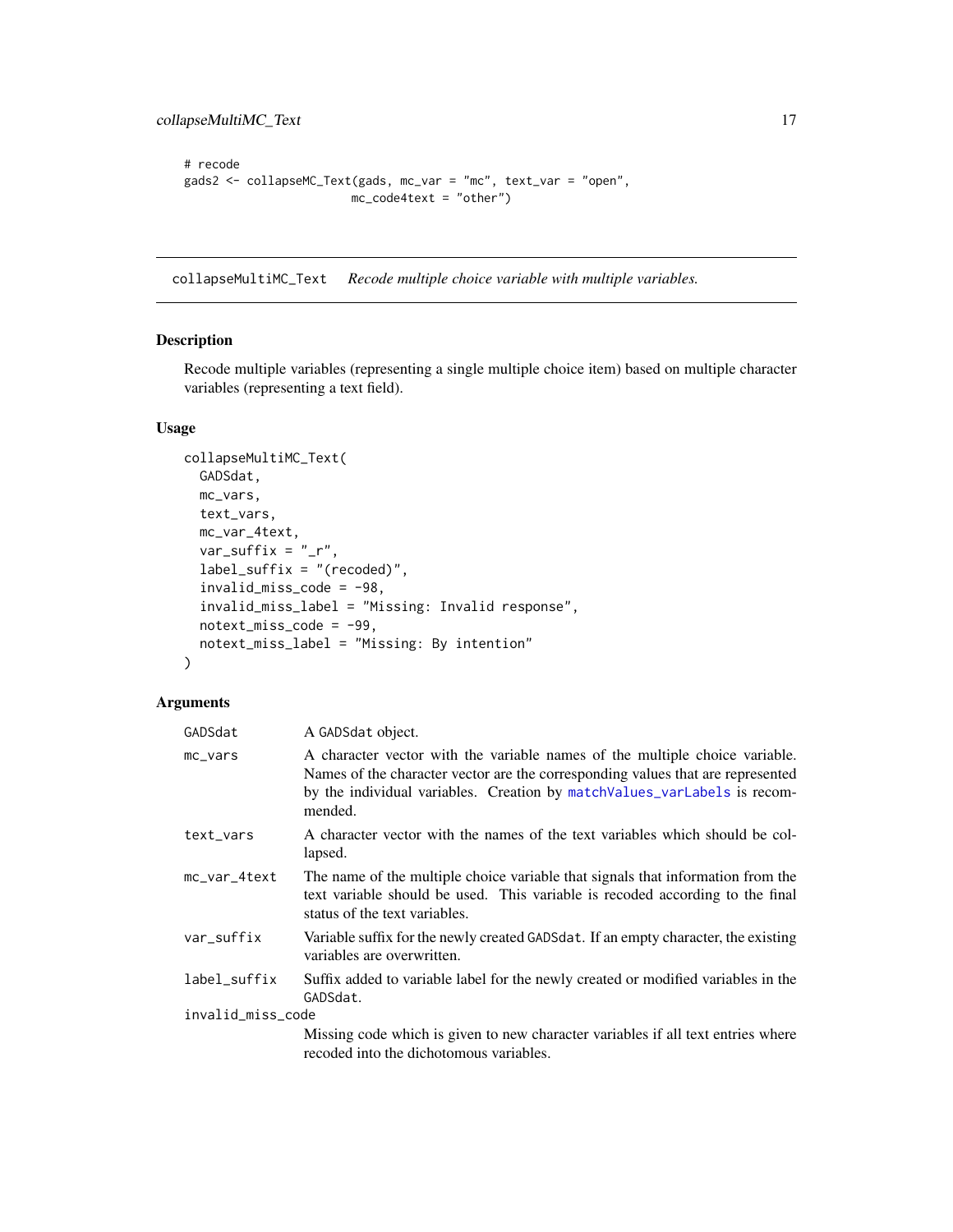```
invalid_miss_label
                 Value label for invalid_miss_code.
notext_miss_code
                 Missing code which is given to empty character variables.
notext_miss_label
                 Value label for notext_miss_code.
```
#### Details

If a multiple choice item can be answered with ticking multiple boxes, multiple variables in the data set are necessary to represent this item. In this case, an additional text field for further answers can also contain multiple values at once. However, some of the answers in the text field might be redundant to the dummy variables. collapseMultiMC\_Text allows to recode multiple MC items of this kind based on multiple text variables. The recoding can be prepared by expanding the single text variable ([createLookup](#page-19-1) and [applyLookup\\_expandVar](#page-4-1)) and by matching the dummy variables to its underlying values stored in variable labels ([matchValues\\_varLabels](#page-35-1)).

The function recodes the dummy variables according to the character variables. Additionally, the mc\_var\_4text variable is recoded according to the final status of the text\_vars (exception: if the text variables were originally NA, mc\_var\_4text is left as it was).

Missing values in the character variables can be represented either by NAs or by empty characters. The multiple choice variables specified with  $mc_\text{vars}$  can only contain the values 0, 1 and missing codes. The value 1 must always represent "this category applies". If necessary, use [recodeGADS](#page-41-1) for recoding.

For cases for which the text\_vars contain only values that can be recoded into the mc\_vars, all new text\_vars are given specific missing codes (see invalid\_miss\_code and invalid\_miss\_label). All remaining NAs on the character variables are given a specific missing code (notext\_miss\_code).

## Value

Returns a GADSdat containing the newly computed variables.

```
# Prepare example data
mt2 <- data.frame(ID = 1:4, mc1 = c(1, 0, 0, 0), mc2 = c(0, 0, 0, 0), mc3 = c(0, 1, 1, 0),
                 text1 = c(NA, "Eng", "Aus", "Aus2"), text2 = c(NA, "Franz", NA, "Ger"),
                 stringsAsFactors = FALSE)
mt2_gads <- import_DF(mt2)
mt3_gads <- changeVarLabels(mt2_gads, varName = c("mc1", "mc2", "mc3"),
                            varLabel = c("Lang: Eng", "Aus spoken", "other"))
## All operations (see also respective help pages of functions for further explanations)
mc_vars <- matchValues_varLabels(mt3_gads, mc_vars = c("mc1", "mc2", "mc3"),
           values = c("Aug", "Eng"), label_by\_hand = c("other" = "mc3"))out_gads <- collapseMultiMC_Text(mt3_gads, mc_vars = mc_vars,
            text_vars = c("text1", "text2"), mc_var_4text2 += "mc3")out_gads2 <- multiChar2fac(out_gads, vars = c("text1_r", "text2_r"))
```
<span id="page-17-0"></span>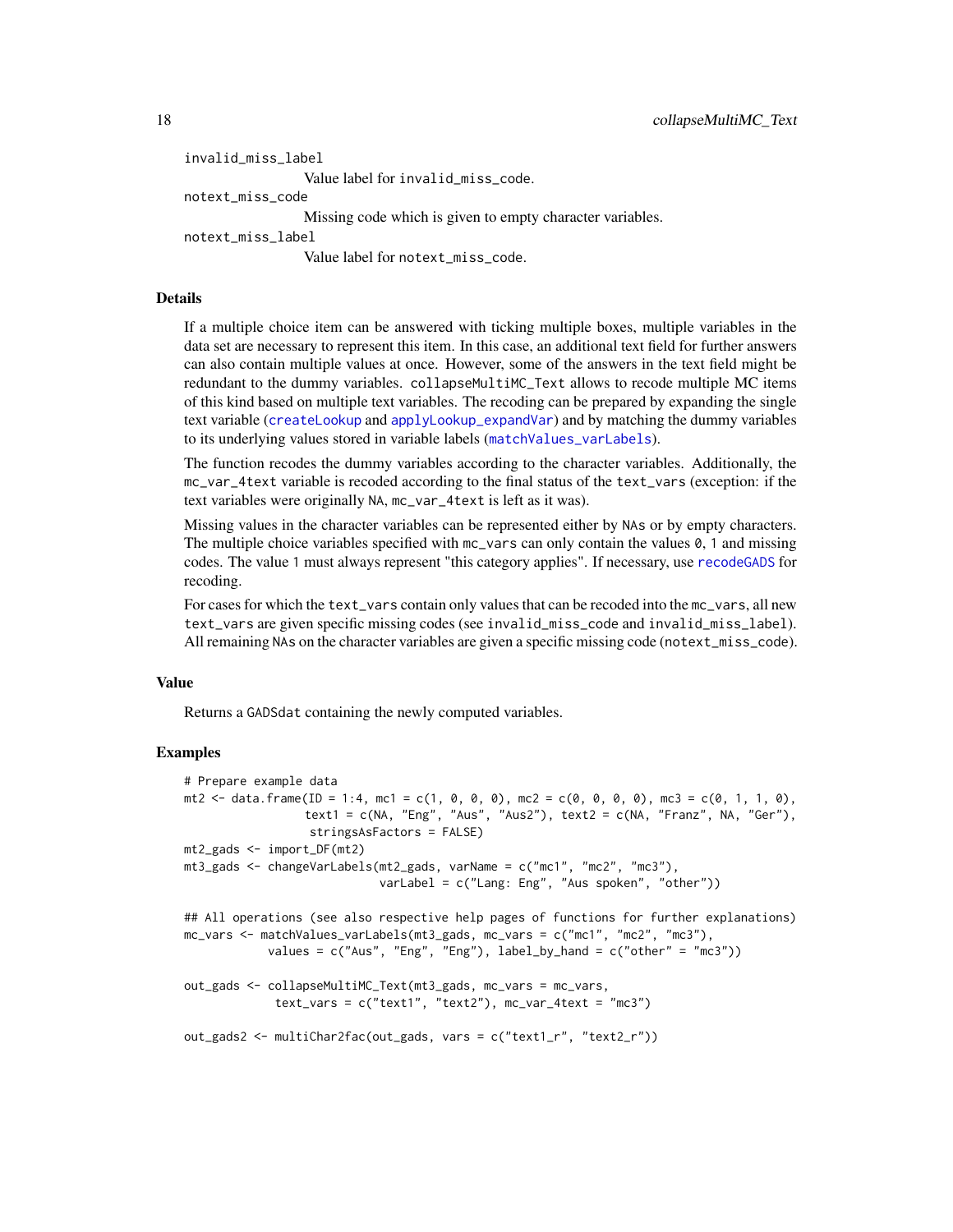## <span id="page-18-0"></span>createGADS 19

```
final_gads <- remove2NAchar(out_gads2, vars = c("text1_r_r", "text2_r_r"),
                     max_num = 1, na_value = -99, na_label = "missing: excessive answers")
```
<span id="page-18-1"></span>createGADS *Create an* eatGADS *data base.*

## Description

Creates a relational data base containing hierarchically stored data with meta information (e.g. value and variable labels).

## Usage

createGADS(allList, pkList, fkList, filePath)

## Arguments

| allList  | An object created via mergelabels.                                  |
|----------|---------------------------------------------------------------------|
| pkList   | List of primary keys.                                               |
| fkList   | List of foreign keys.                                               |
| filePath | Path to the db file to write (including name); has to end on '.db'. |

#### Details

Uses [createDB](#page-0-0) from the eatDB package to create a relational data base. For details on how to define keys see the documentation of [createDB](#page-0-0).

## Value

Creates a data base in the given path, returns NULL.

#### Examples

# see createDB vignette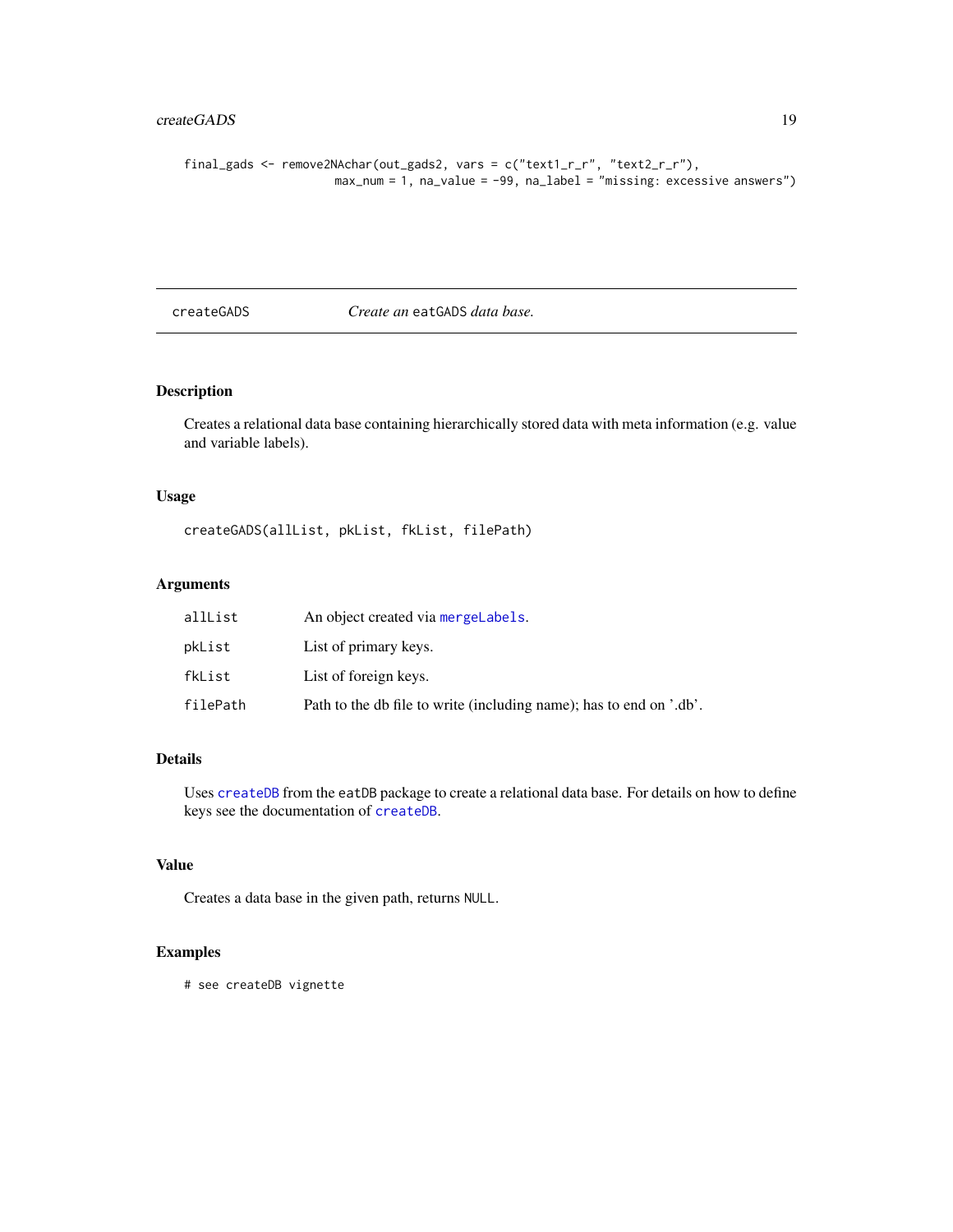<span id="page-19-1"></span><span id="page-19-0"></span>

Extract unique values from one or multiple variables of a GADSdat object for recoding (e.g. via an Excel spreadsheet).

#### Usage

```
createLookup(GADSdat, recodeVars, sort_by = NULL, addCols = c("value_new"))
```
## Arguments

| GADSdat    | A GADSdat object.                                                                                                          |
|------------|----------------------------------------------------------------------------------------------------------------------------|
| recodeVars | Character vector of variable names which should be recoded.                                                                |
| sort_by    | By which column (variable and/or value) should the long format data. frame<br>be sorted? If NULL, no sorting is performed. |
| addCols    | Character vector of additional column names for recoding purposes.                                                         |

## Details

If recoding of one or multiple variables is more complex, a lookup table can be created for later application via [applyLookup](#page-2-1) or [applyLookup\\_expandVar](#page-4-1). The function allows the extraction of the values of multiple variables and sorting of these unique values via variable and/or values. If addCols are specified the lookup table has to be formatted via [collapseColumns](#page-13-1), before it can be applied to recode data.

## Value

Returns a data frame in long format with the following variables:

| variable  | Variables as specified in recode Vars                                                                            |
|-----------|------------------------------------------------------------------------------------------------------------------|
| value     | Unique values of the variables specified in recode Vars                                                          |
| value_new | This is the default for addCols. If different additional column names are sup-<br>plied, this column is missing. |

#### Examples

```
# create example GADS
dat \leq data.frame(ID = 1:4, var1 = c(NA, "Eng", "Aus", "Aus2"),
                  var2 = c(NA, "French", "Ger", "Ita"),stringsAsFactors = FALSE)
gads <- import_DF(dat)
# create Lookup table for recoding
```
lookup <- createLookup(gads, recodeVars = c("var1", "var2"), sort\_by = c("value", "variable"))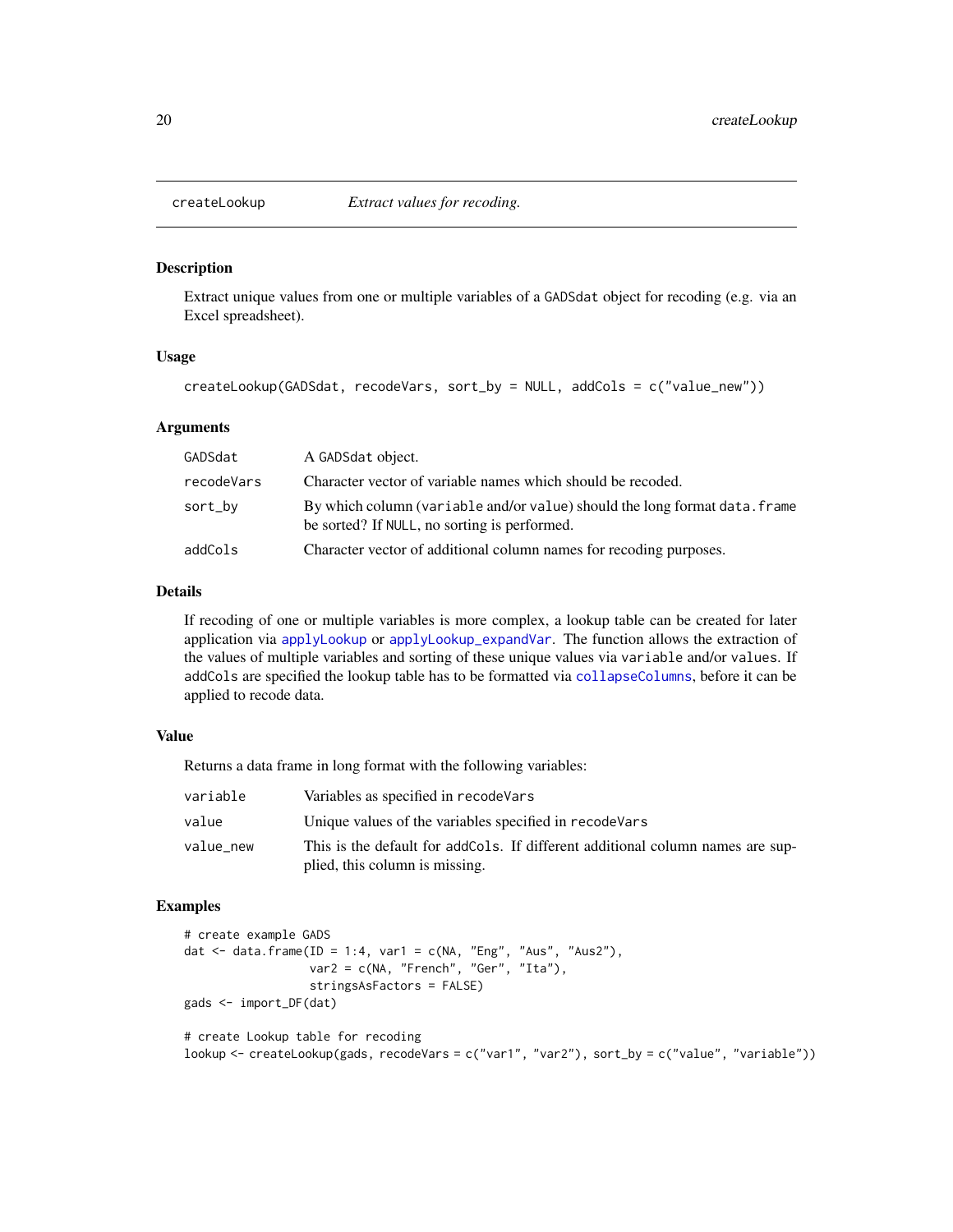```
# create Lookup table for recoding by multiple recoders
lookup2 <- createLookup(gads, recodeVars = c("var1", "var2"), sort_by = c("value", "variable"),
                        addCols = c("value_recoder1", "value_recoder2"))
```
<span id="page-20-1"></span>createNumCheck *Create data.frame for specification of numerical plausibility checks.*

## Description

All numerical variables without value labels in a GADSdat are selected and a data.frame is created, which allows the specification of minima and maxima.

#### Usage

createNumCheck(GADSdat)

## Arguments

GADSdat A GADSdat object.

## Details

This function is currently under development.

#### Value

A data.frame with the following variables:

| variable  | All numerical variables in the GADSdat                               |
|-----------|----------------------------------------------------------------------|
| varLabel  | Corresponding variable labels                                        |
| min       | Minimum value for the specific variable.                             |
| max       | Maximum value for the specific variable.                             |
| value_new | Which value should be inserted if values exceed the specified range? |

## Examples

# tbd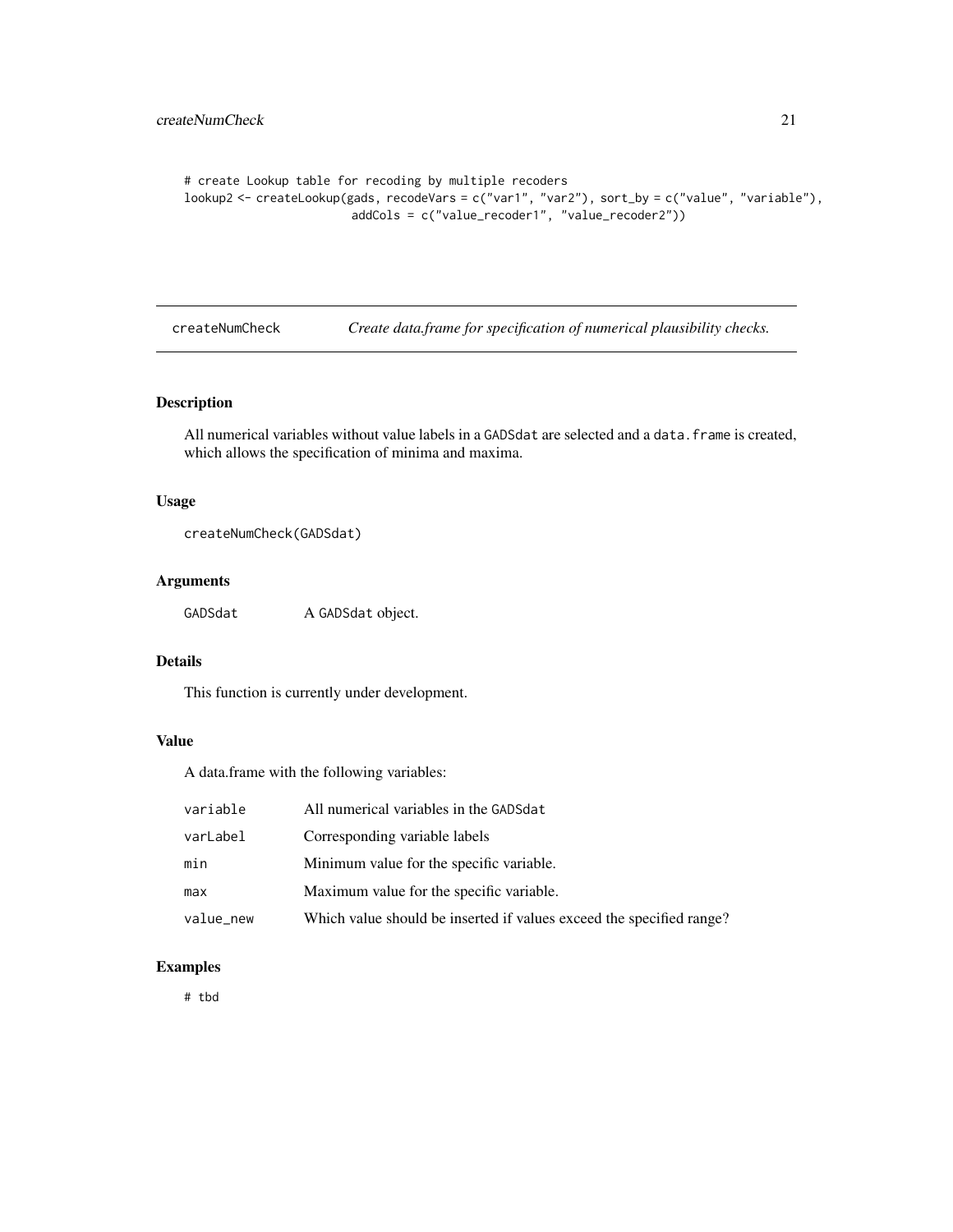<span id="page-21-0"></span>eatGADS *eatGADS: Data management of hierarchical SPSS files via R and SQLite*

## **Description**

The eatGADS package provides various groups of functions: importing data (mainly sav-files), handling and modifying meta data on variable level, creating a fixed form SQLite data base and using the SQLite data base.

#### Importing data

SPSS data can be imported via [import\\_spss](#page-33-1), R data.frames via [import\\_DF](#page-30-1).

## Creating the GADS

Hierarchical data sets are combined via [mergeLabels](#page-37-1) and the data base is created via [createGADS](#page-18-1). For this, the package eatDB is utilized. See also [createDB](#page-0-0).

#### Using the GADS

The content of a data base can be obtained via [namesGADS](#page-39-1). Data is extracted from the data base via [getGADS](#page-26-1) for a single GADS and via [getTrendGADS](#page-28-1) for trend analysis. The resulting object is a GADSdat object. Meta data can be extracted via [extractMeta](#page-24-1), either from the GADSdat object or directly from the data base. Data can be extracted from the GADSdat object via [extractData](#page-22-1).

export\_tibble *Transform a* GADSdat *to a* tibble

## **Description**

haven's [read\\_spss](#page-0-0) stores data together with meta data (e.g. value and variable labels) in a tibble with attributes on variable level. This function transforms a GADSdat object to such a tibble.

#### Usage

```
export_tibble(GADSdat)
```
## Arguments

GADSdat GADSdat object imported via eatGADS.

## **Details**

This function is mainly intended for internal use.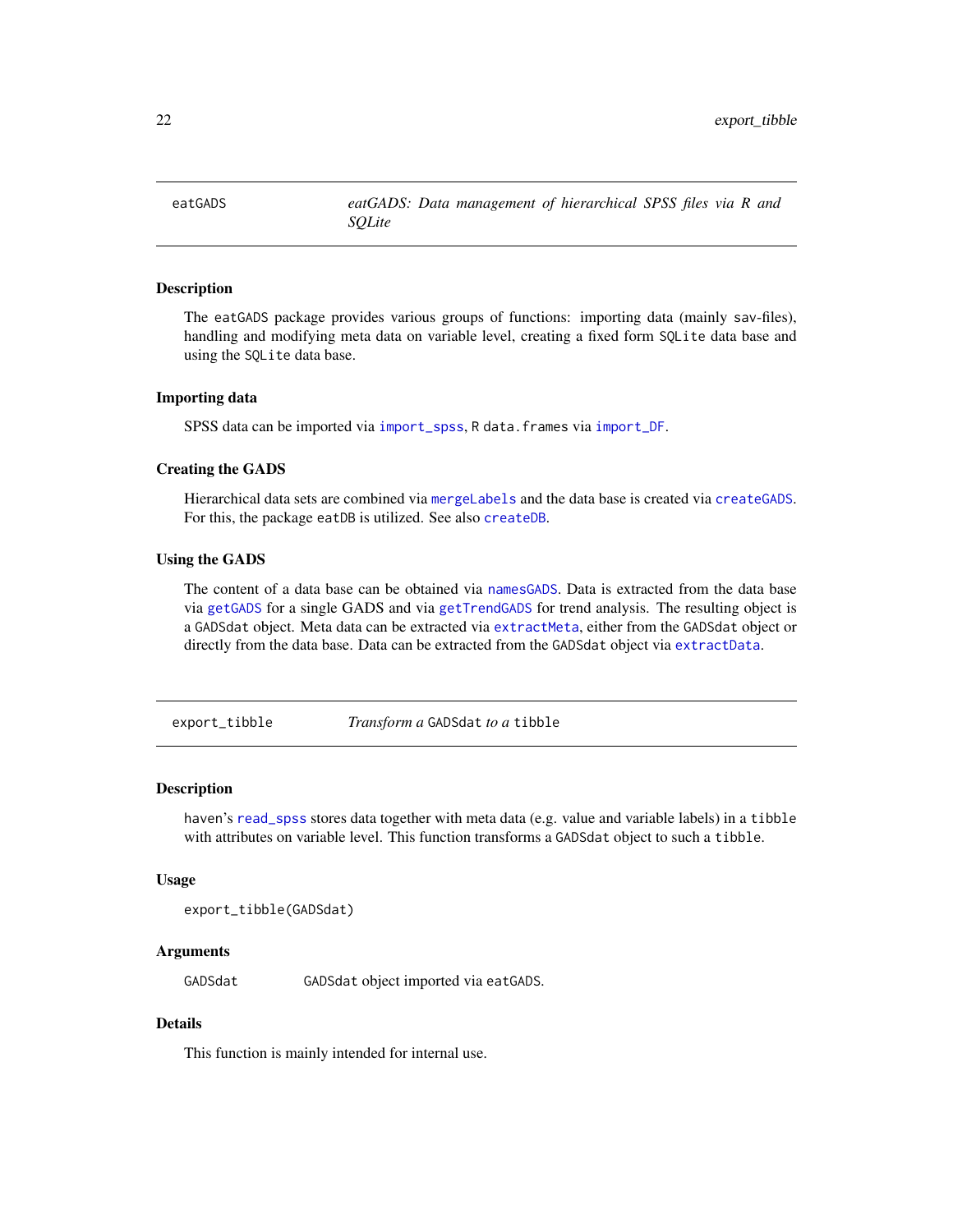#### <span id="page-22-0"></span>extractData 23

## Value

Returns a tibble.

## Examples

pisa\_tbl <- export\_tibble(pisa)

<span id="page-22-1"></span>extractData *Extract Data*

## Description

Extract data. frame from a GADSdat object for analyses in R. For extracting meta data see [extractMeta](#page-24-1).

#### Usage

```
extractData(
  GADSdat,
  convertMiss = TRUE,
  convertLabels = "character",
  dropPartialLabels = TRUE,
  convertVariables
)
```
#### Arguments

| GADSdat           | A GADSdat object.                                                                                                                                                                                    |  |
|-------------------|------------------------------------------------------------------------------------------------------------------------------------------------------------------------------------------------------|--|
| convertMiss       | Should values coded as missing values be recoded to NA?                                                                                                                                              |  |
| convertLabels     | If "numeric", values remain as numerics. If "factor" or "character", values<br>are recoded to their labels. Corresponding variable type is applied.                                                  |  |
| dropPartialLabels |                                                                                                                                                                                                      |  |
|                   | Should value labels for partially labeled variables be dropped? If TRUE, the<br>partial labels will be dropped. If FALSE, the variable will be converted to the<br>class specified in convertLabels. |  |
| convertVariables  |                                                                                                                                                                                                      |  |
|                   | Character vector of variables names, which labels should be applied to. If not                                                                                                                       |  |

specified (default), value labels are applied to all variables for which labels are available. Variable names not in the actual GADS are silently dropped.

## Details

A GADSdat object includes actual data (GADSdat\$dat) and the corresponding meta data information (GADSdat\$labels). extractData extracts the data and applies relevant meta data (missing conversion, value labels), so the data can be used for analyses in R.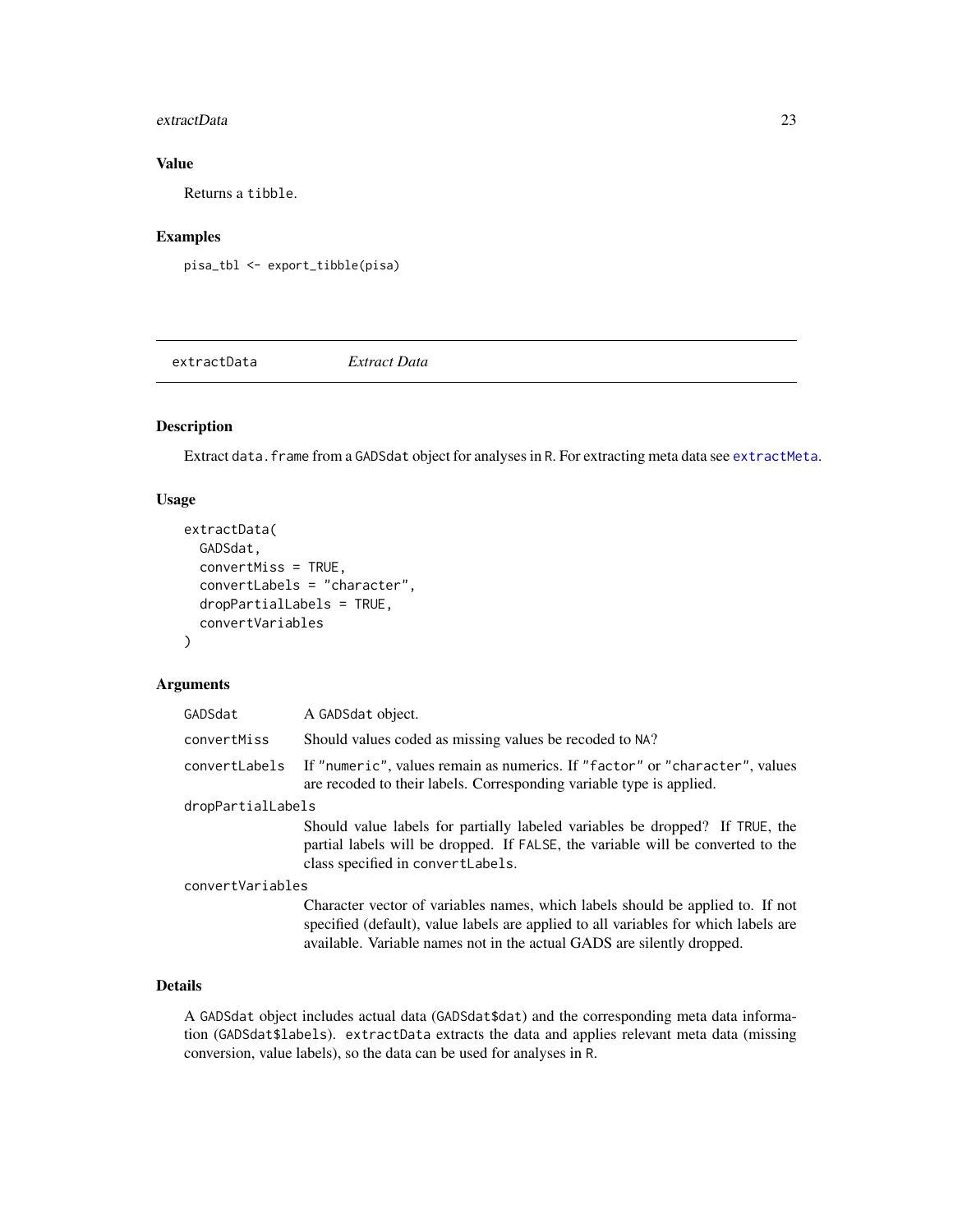If factor are extracted via convertLabels == "factor", the underlying integers will be tried to preserved. If this is not possible, a warning is issued. As SPSS has almost no limitations regarding the underlying values of labeled integers and R's factor format is very strict (no 0, only integers increasing by + 1), this procedure can lead to frequent problems.

## Value

Returns a data frame.

#### Examples

```
# Extract Data for Analysis
dat <- extractData(pisa)
# convert labeled variables to factors
dat <- extractData(pisa, convertLabels = "factor")
# convert only some variables to factor
dat <- extractData(pisa, convertLabels = "factor", convertVariables = c("schtype", "ganztag"))
```
extractGADSdat *Extract single* GADSdat *from* all\_GADSdat

#### Description

Function to extract a single GADSdat from an all\_GADSdat object.

#### Usage

```
extractGADSdat(all_GADSdat, name)
```
## Arguments

| all_GADSdat | all_GADSdat object                                            |
|-------------|---------------------------------------------------------------|
| name        | A character vector with length 1 with the name of the GADSdat |

#### Details

GADSdat objects can be merged into a single all\_GADSdat object via [mergeLabels](#page-37-1). This function, performs the reverse action, extracting a single GADSdat object.

## Value

Returns an GADSdat object.

#### Examples

# see createGADS vignette

<span id="page-23-0"></span>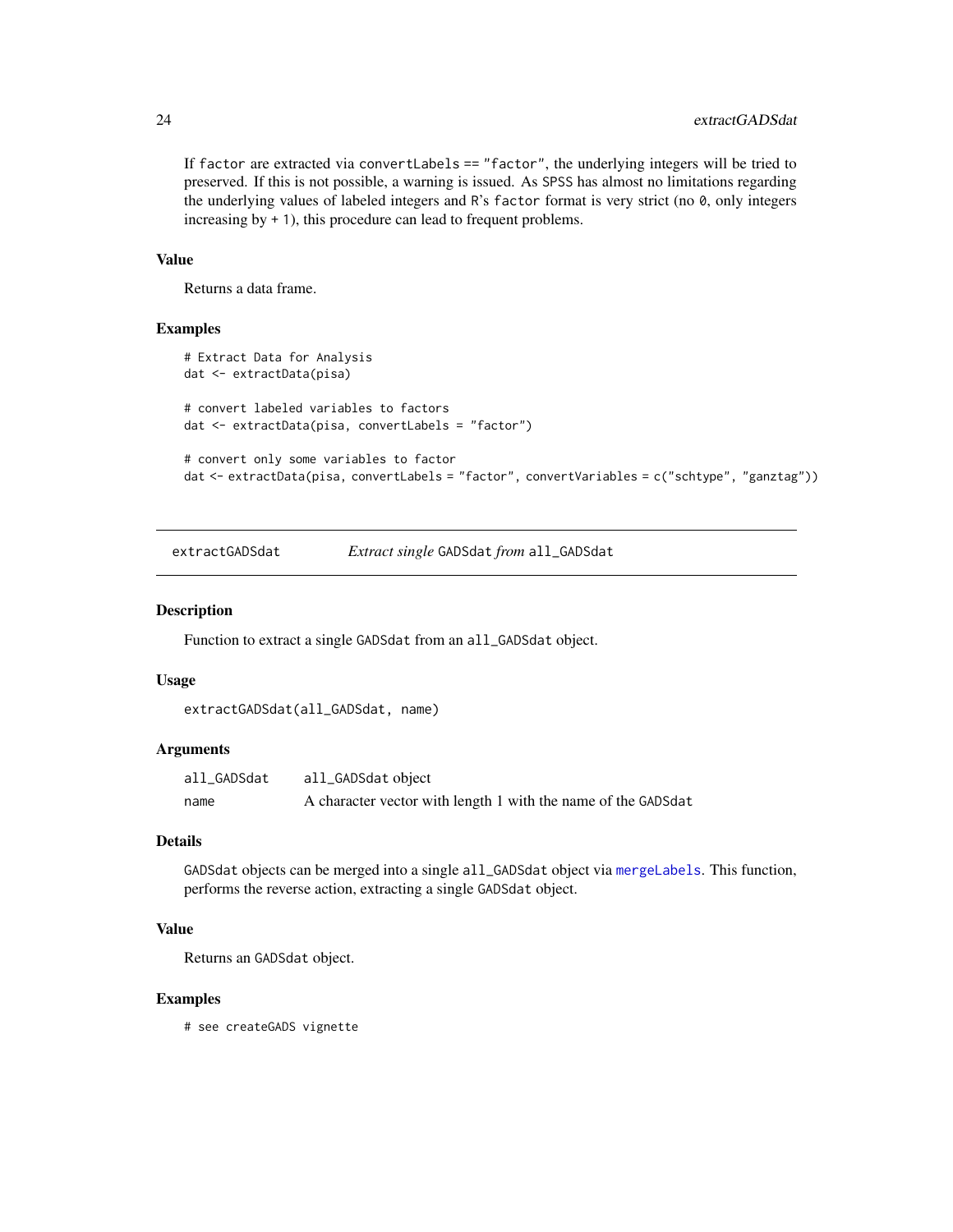<span id="page-24-1"></span><span id="page-24-0"></span>

Extract meta data (e.g. variable and values labels) from an eatGADS object. This can be a GADSdat, an all\_GADSdat, a labels data.frame, or the path to an existing data base.

## Usage

```
extractMeta(GADSobject, vars = NULL)
```
#### Arguments

| GADSobject | Either a GADS data object or a path to an existing eat GADS data base.                                          |
|------------|-----------------------------------------------------------------------------------------------------------------|
| vars       | A character vector containing variable names. If NULL (default), all available<br>meta information is returned. |

## Details

Meta data is stored tidily in all GADSdat objects as a separate long format data frame. This information can be extracted for a single or multiple variables.

# Value

Returns a long format data frame with meta information.

## Examples

```
# Extract Meta data from data base
db_path <- system.file("extdata", "pisa.db", package = "eatGADS")
extractMeta(db_path, vars = c("schtype", "sameteach"))
```

```
# Extract Meta data from loaded/imported GADS
extractMeta(pisa, vars = c("schtype", "sameteach"))
```
extractVars *Extract or remove variables from a* GADSdat*.*

## Description

Extract or remove variables and their meta data from a GADSdat object.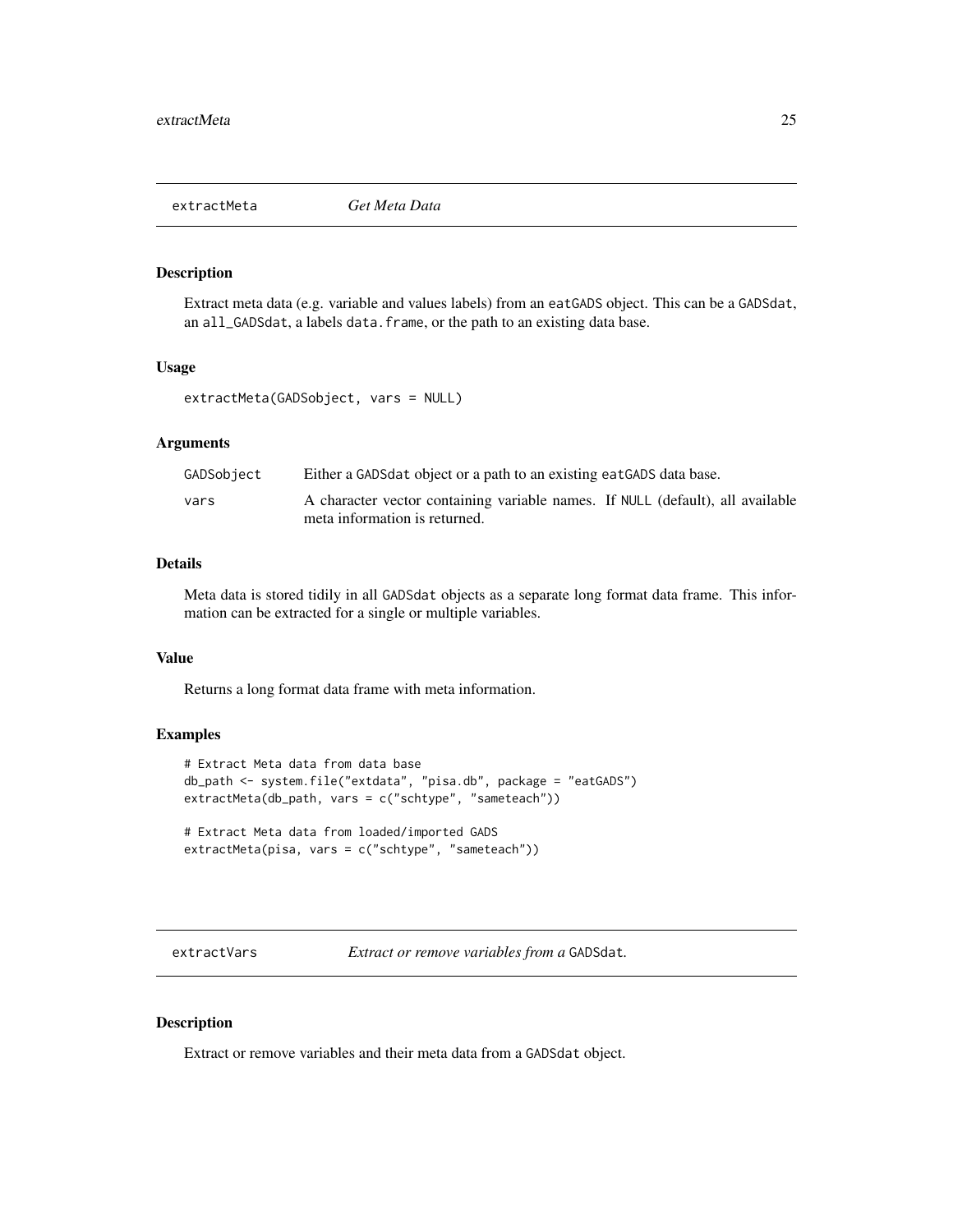#### <span id="page-25-0"></span>Usage

```
extractVars(GADSdat, vars)
```
removeVars(GADSdat, vars)

#### Arguments

| GADSdat | GADSdat object.                                                   |
|---------|-------------------------------------------------------------------|
| vars    | A character vector containing the variables names in the GADSdat. |

## Details

Both functions simply perform the variable removal or extraction from the underlying data.frame in the GADSdat object followed by calling [updateMeta](#page-47-1).

#### Value

Returns a GADSdat object.

#### Examples

```
## create an example GADSdat
example_df <- data.frame(ID = 1:4,
                        age = c(12, 14, 16, 13),
                        citizenship1 = c("German", "English", "Polish", "Chinese"),
                        citizenship2 = c(NA, "German", "Chinese", "Polish"),
                        stringsAsFactors = TRUE)
gads <- import_DF(example_df)
## remove variables from GADSdat
gads2 <- removeVars(gads, vars = c("citizenship2", "age"))
## extract GADSdat with specific variables
gads3 <- extractVars(gads, vars = c("ID", "citizenship1"))
```
<span id="page-25-1"></span>getChangeMeta *Extract table for Meta Data Changes.*

## Description

Function to obtain a data frame from a GADSdat object for for changes to meta data on variable or on value level.

#### Usage

```
getChangeMeta(GADSdat, level = "variable")
```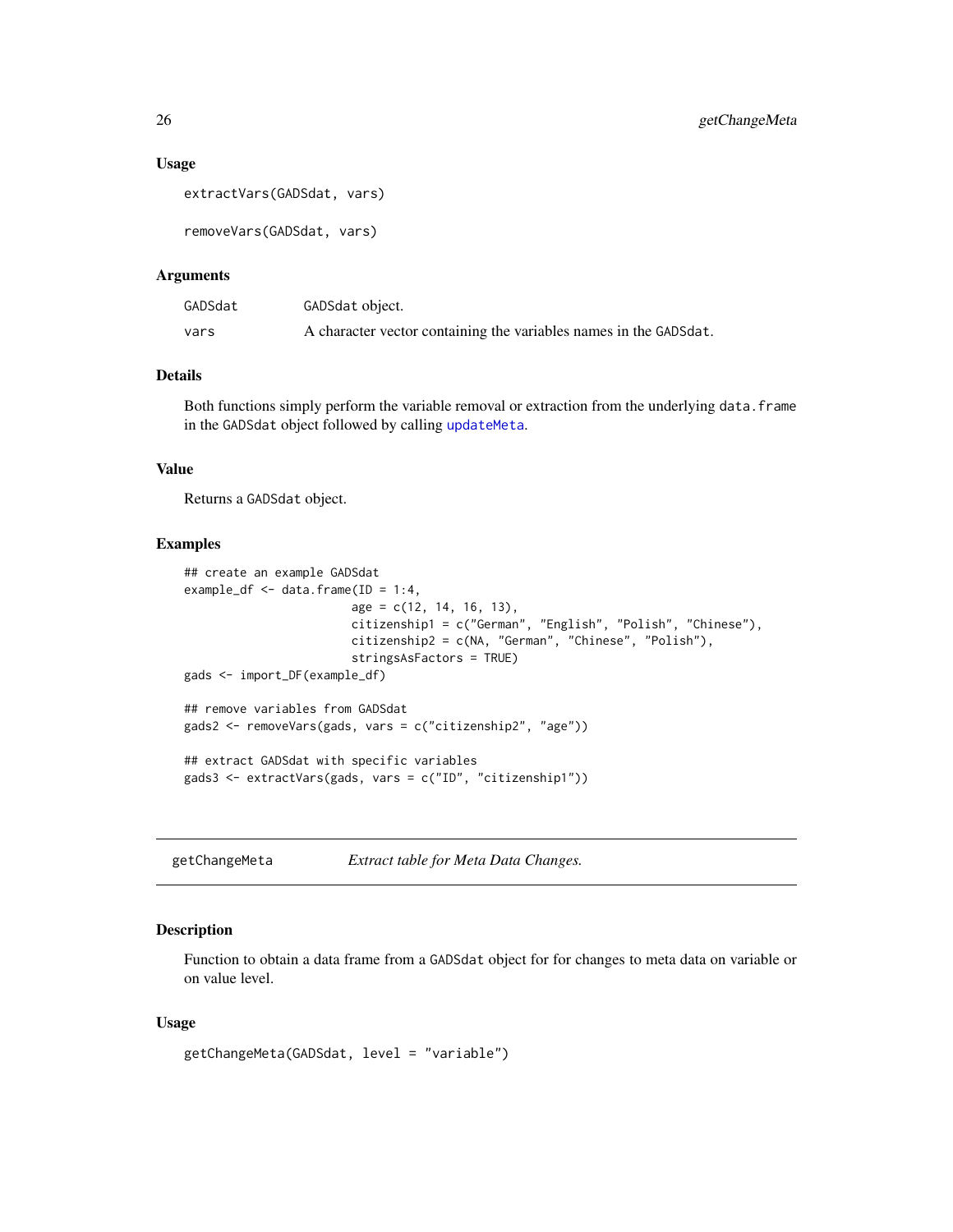#### <span id="page-26-0"></span>getGADS 27

#### **Arguments**

| GADSdat | GADSdat object imported via eatGADS. |
|---------|--------------------------------------|
| level   | 'variable' or 'value'.               |

## Details

Changes on variable level include variable names (varName), variable labels (varLabel), SPSS format ((format)) and display width (display\_width). Changes on value level include values (value), value labels (valLabel) and missing codes (missings).

## Value

Returns the meta data sheet for all variables including the corresponding change columns.

#### Examples

```
# For changes on variable level
varChangeTable <- getChangeMeta(pisa, level = "variable")
```

```
# For changes on value level
valChangeTable <- getChangeMeta(pisa, level = "value")
```
<span id="page-26-1"></span>getGADS *Get data from GADS data base.*

## Description

Extracts variables from a GADS data base. Only the specified variables are extracted. Note that this selection determines the format of the data. frame that is extracted.

#### Usage

getGADS(vSelect = NULL, filePath)

#### Arguments

| vSelect  | Character vector of variable names.           |
|----------|-----------------------------------------------|
| filePath | Path of the existing eat GADS data base file. |

#### Details

See [createDB](#page-0-0) and [dbPull](#page-0-0) for further explanation of the query and merging processes.

## Value

Returns a GADSdat object.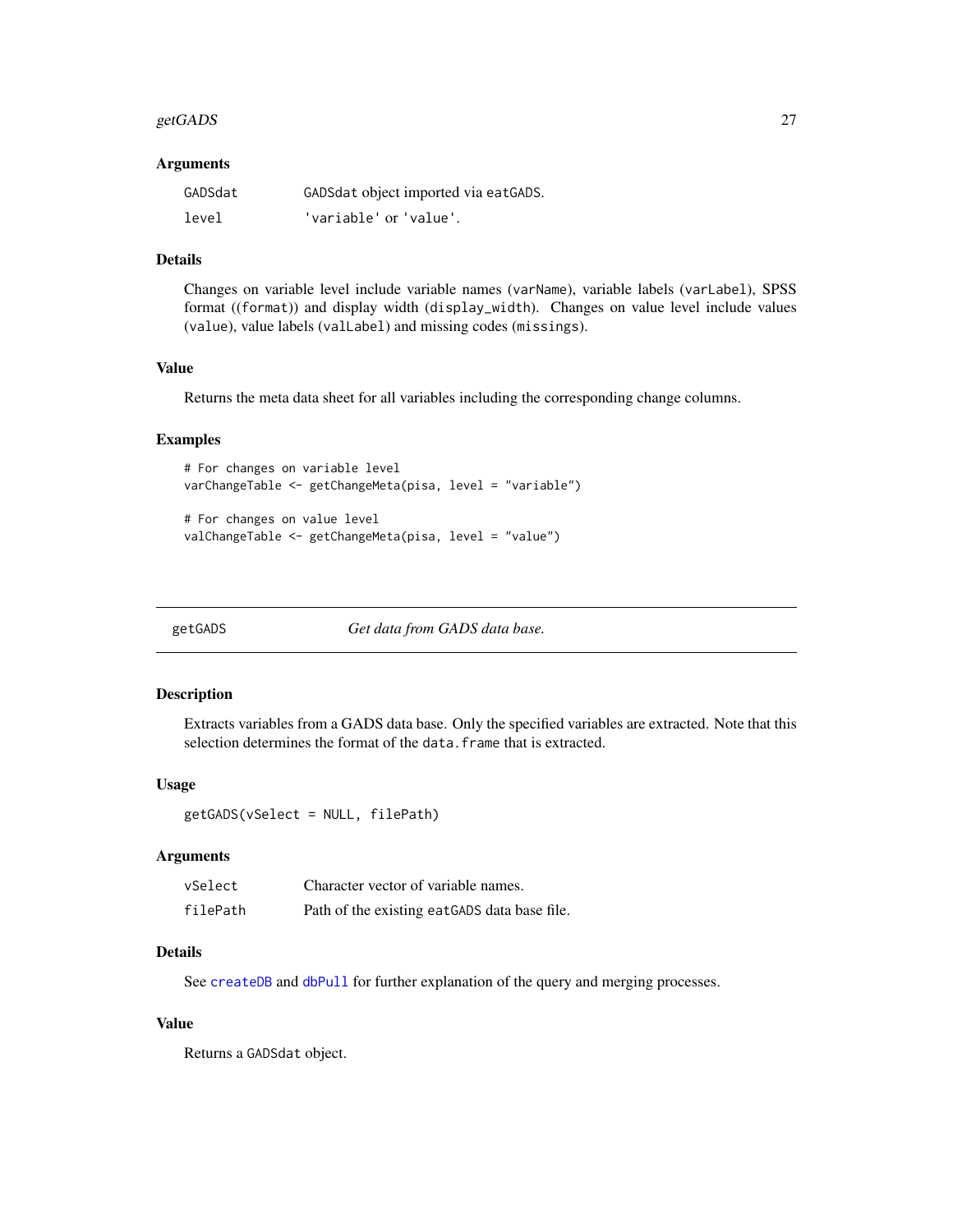#### Examples

```
# Use data base within package
db_path <- system.file("extdata", "pisa.db", package = "eatGADS")
pisa_gads <- getGADS(db_path, vSelect = c("schtype", "sameteach"))
```
<span id="page-27-1"></span>

getGADS\_fast *Get data from GADS data base fast from server directory.*

## Description

Extracts variables from a eatGADS data base. Only the specified variables are extracted. Note that this selection determines the format of the data.frame that is extracted. CAREFUL: This function uses a local temporary directory to speed up loading the data base from a server and caches the data base locally for a running R session. The temporary data base is removed automatically when the running R session is terminated.

#### Usage

```
getGADS_fast(vSelect = NULL, filePath, tempPath = tempdir())
```
## Arguments

| vSelect  | Character vector of variable names.                                                                    |  |
|----------|--------------------------------------------------------------------------------------------------------|--|
| filePath | Path of the existing eatGADS data base file.                                                           |  |
| tempPath | Local directory in which the data base can temporarily be stored. Using the<br>default is recommended. |  |

## Details

A random temporary directory is used for caching the data base and is removed, when the R sessions terminates. See [createDB](#page-0-0) and [dbPull](#page-0-0) for further explanation of the query and merging processes.

#### Value

Returns a GADSdat object.

<span id="page-27-0"></span>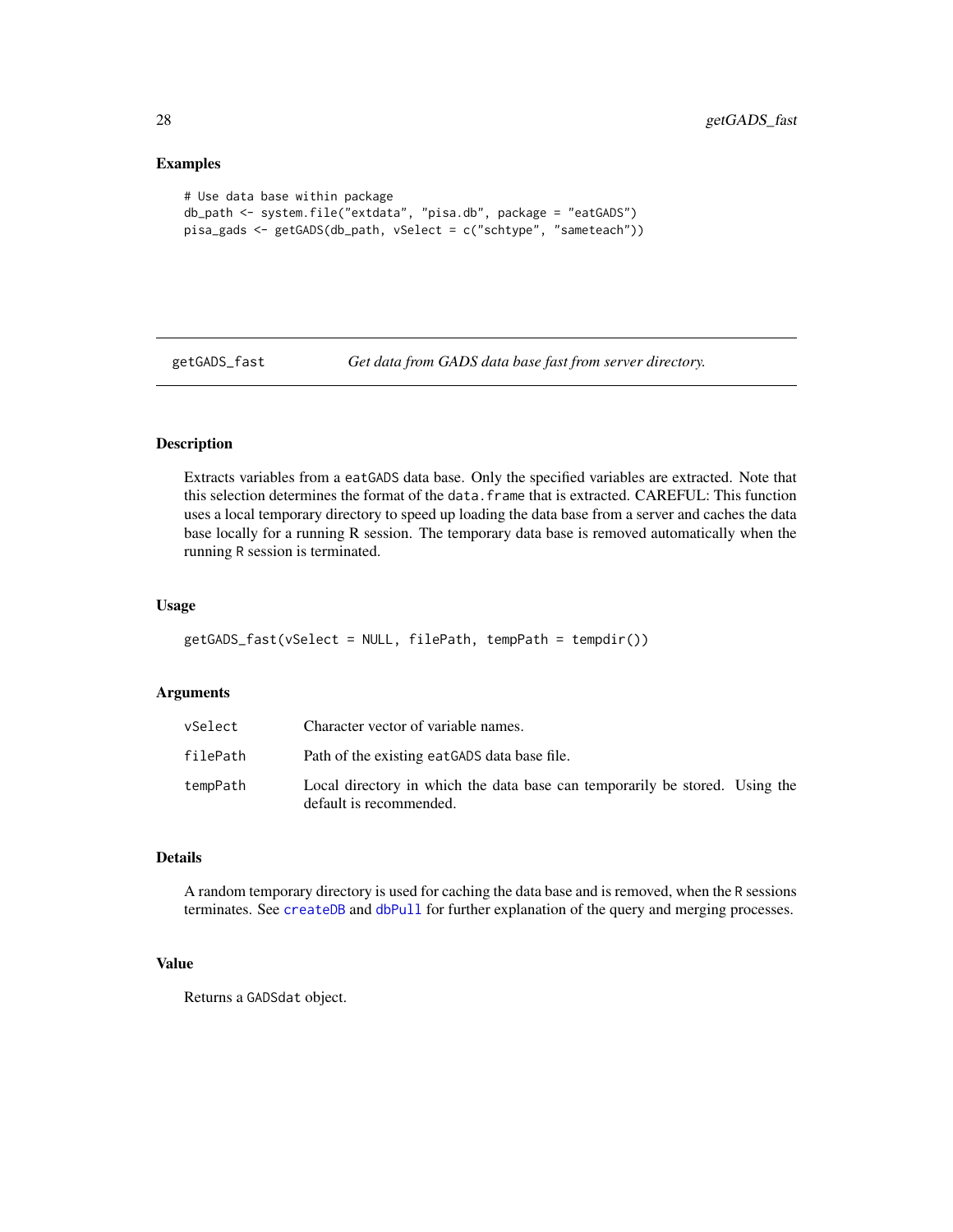<span id="page-28-1"></span><span id="page-28-0"></span>

Extracts variables from two eatGADS data bases and a linking error data base. Data can then be extracted from the GADSdat object via [extractData](#page-22-1). For extracting meta data from a data base or a GADSdat object see [extractMeta](#page-24-1). To speed up the data loading, [getGADS\\_fast](#page-27-1) is used per default.

#### Usage

```
getTrendGADS(
  filePath1,
  filePath2,
  lePath = NULL,vSelect = NULL,
  years,
  fast = TRUE,tempPath = tempdir())
```
#### **Arguments**

| filePath1 | Path of the first eatGADS db file.                                                                             |
|-----------|----------------------------------------------------------------------------------------------------------------|
| filePath2 | Path of the second eatGADS db file.                                                                            |
| lePath    | Path of the linking error db file. If NULL, no linking errors are added to the data.                           |
| vSelect   | Variables from both GADS to be selected (as character vector).                                                 |
| vears     | A numeric vector of length 2. The first elements corresponds to filePath1, the<br>second element to filePath2. |
| fast      | Should getGADS fast be used for data loading instead of getGADS? Using the<br>default is heavily recommended.  |
| tempPath  | The directory, in which both GADS will be temporarily stored. Using the default<br>is heavily recommended.     |

## Details

This function extracts data from two GADS data bases and a linking error data base. All data bases have to be created via [createGADS](#page-18-1). The two GADS are joined via rbind and a variable year is added, corresponding to the argument years. If lePath is specified, linking errors are also extracted and then merged to the GADS data. Make sure to also extract the key variables necessary for merging the linking errors (the domain variable for all linking errors, additionally the competence level variable for linking errors for competence levels). The GADSdat object can then further be used via [extractData](#page-22-1). See [createDB](#page-0-0) and [dbPull](#page-0-0) for further explanation of the querying and merging processes.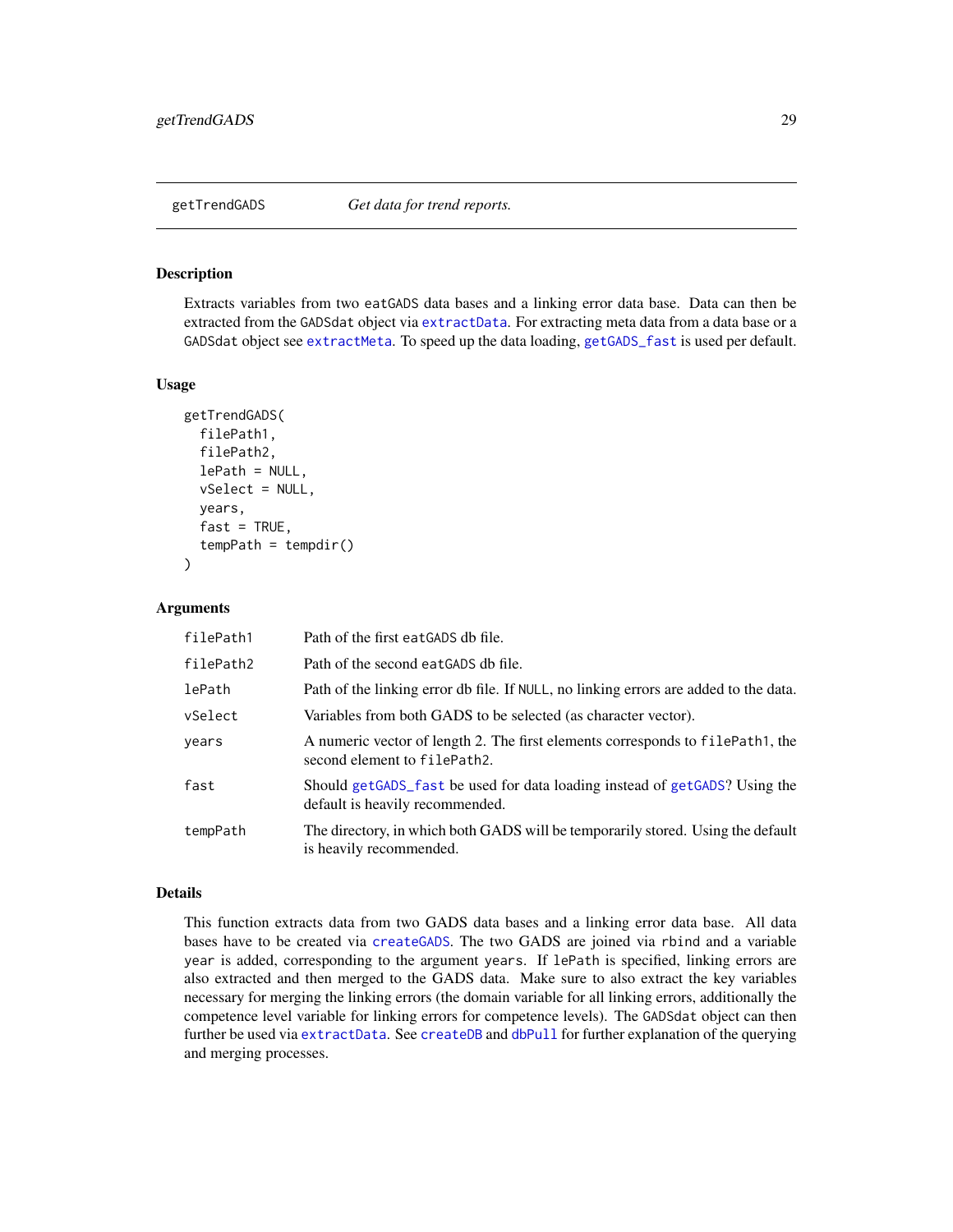## Value

Returns a GADSdat object.

#### Examples

# See getGADS vignette

import\_convertLabel *Import an object imported via* convertLabel

## Description

Function to import a data. frame object created by convertLabel for use in eatGADS. If possible, importing data via [import\\_spss](#page-33-1) should always be preferred.

#### Usage

import\_convertLabel(df, checkVarNames = TRUE)

## Arguments

df A data.frame. checkVarNames Should variable names be checked for violations of SQLite and R naming rules?

## Details

convertLabel from R package eatAnalysis converts an object imported via read.spss (from the foreign package) to a data.frame with factors and variable labels stored in variable attributes.

#### Value

Returns a list with the actual data dat and a data frame with all meta information in long format labels.

<span id="page-29-0"></span>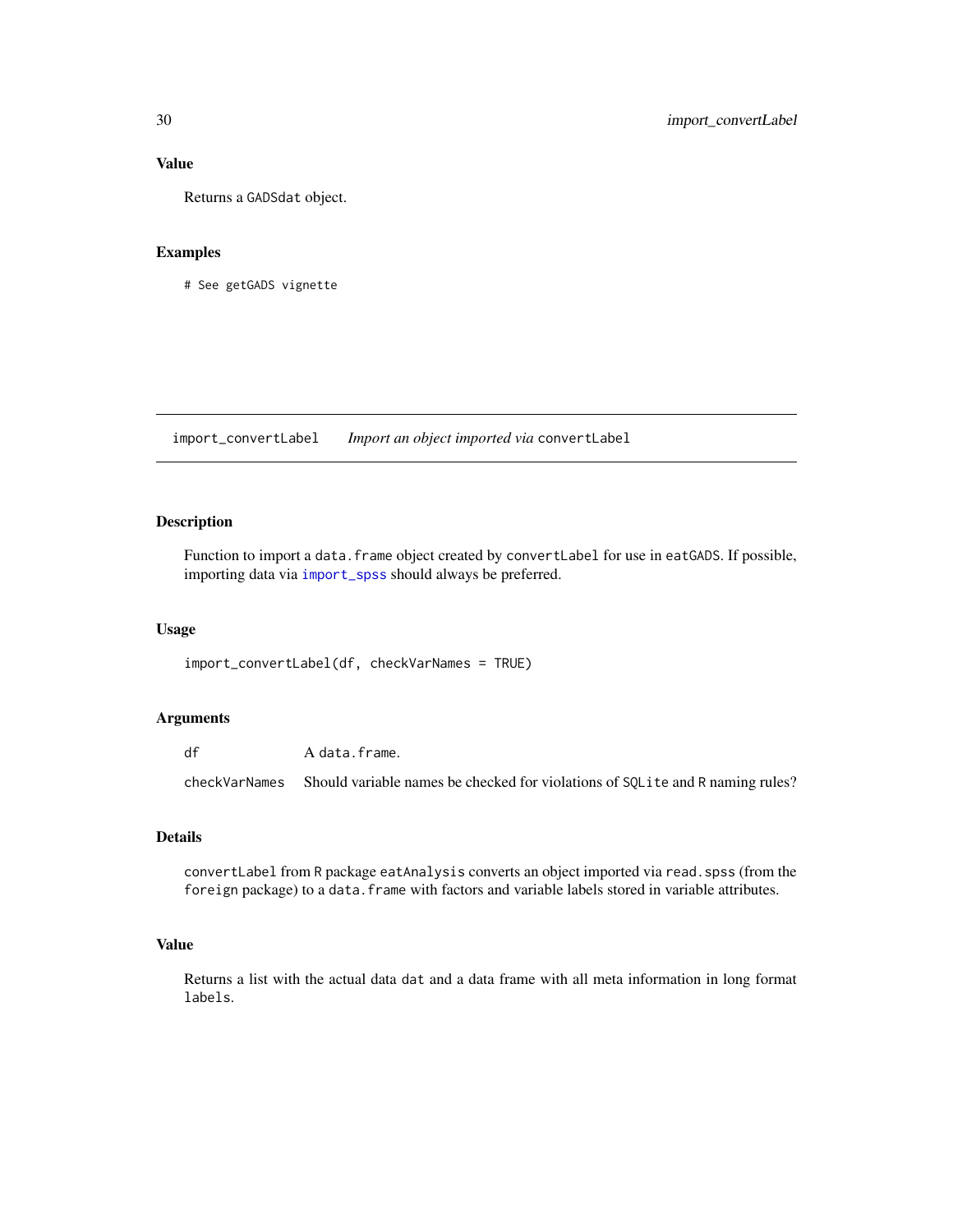<span id="page-30-1"></span><span id="page-30-0"></span>

Function to import a data. frame object for use in eatGADS while extracting value labels from factors.

## Usage

```
import_DF(df, checkVarNames = TRUE)
```
## Arguments

df A data.frame. checkVarNames Should variable names be checked for violations of SQLite and R naming rules?

#### Details

Factors are integers with labeled variable levels. import\_DF extracts these labels and stores them in a separate meta data data.frame. See [import\\_spss](#page-33-1) for detailed information.

## Value

Returns a list with the actual data dat and a data frame with all meta information in long format labels.

```
dat <- import_DF(iris, checkVarNames = FALSE)
# Inspect Meta data
extractMeta(dat)
# Extract Data
dat <- extractData(dat, convertLabels = "character")
```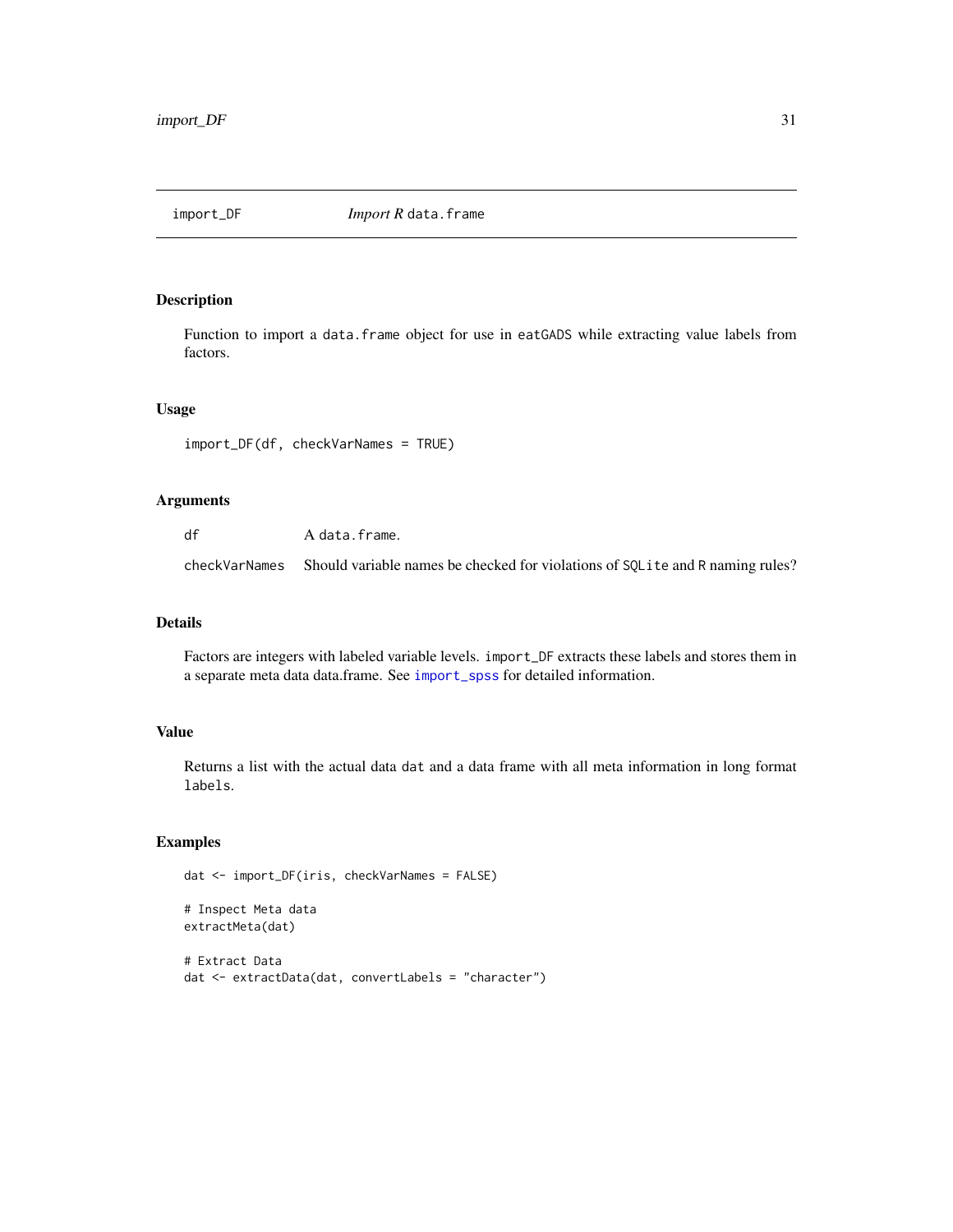<span id="page-31-1"></span><span id="page-31-0"></span>

Function to import a data. frame object for use in eatGADS while adding explicit variable and value meta information through separate data.frames.

#### Usage

import\_raw(df, varLabels, valLabels = NULL, checkVarNames = TRUE)

#### Arguments

| df            | A data.frame.                                                                                                                                                                        |
|---------------|--------------------------------------------------------------------------------------------------------------------------------------------------------------------------------------|
| varLabels     | A data frame containing the variable labels. All variables in the data have to<br>have exactly one column in this data.frame.                                                        |
| valLabels     | A data frame containing the value labels. All referenced variables have to<br>appear in the data, but not all variables in the data have to receive value labels.<br>Can be omitted. |
| checkVarNames | Should variable names be checked for violations of SQLite and R naming rules?                                                                                                        |

## Details

The argument varLables has to contain exactly two variables, namely varName and varLabel. valLables has to contain exactly four variables, namely varName, value, valLabel and missings. The column value can only contain numerical values. The column missings can only contain the values "valid" and "miss". Variables of type factor are not supported in any of the data.frames.

#### Value

Returns a list with the actual data dat and with all meta information in long format labels.

#### Examples

```
dat \le data.frame(ID = 1:5, grade = c(1, 1, 2, 3, 1))
varLabels <- data.frame(varName = c("ID", "grade"),
                       varLabel = c("Person Identifier", "School grade Math"),
                       stringsAsFactors = FALSE)
valLabels <- data.frame(varName = c("grade", "grade", "grade"),
                       value = c(1, 2, 3),valLabel = c("very good", "good", "sufficient"),
                       missings = c("valid", "valid", "valid"),
                       stringsAsFactors = FALSE)
```
gads <- import\_raw(df = dat, varLabels = varLabels, valLabels = valLabels, checkVarNames = FALSE)

# Inspect Meta data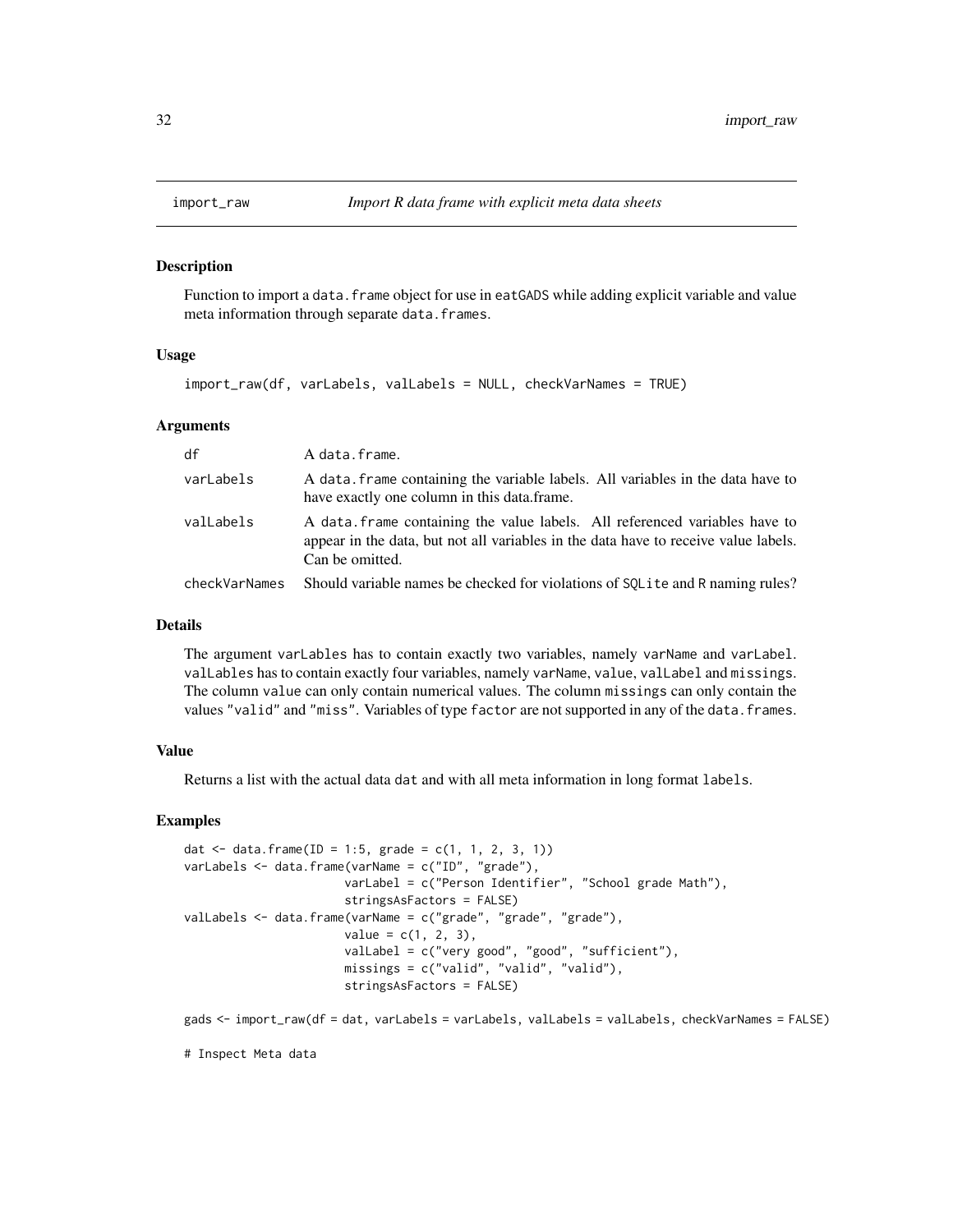## <span id="page-32-0"></span>import\_raw2 33

```
extractMeta(gads)
# Extract Data
dat <- extractData(gads, convertLabels = "character")
```

```
import_raw2 Import R data frame with a explicit meta data sheet
```
#### Description

Function to create a GADSdat object based on a dat data.frame and a labels data.frame.

#### Usage

import\_raw2(dat, labels)

#### Arguments

| dat    | A dat data. frame containing all actual data.  |
|--------|------------------------------------------------|
| labels | A labels data. frame containing all meta data. |

## Details

A GADSdat is basically a list with two elements: a dat and a labels data.frame. If these elements are separated, they can be cleanly tied together again by import\_raw2. The function performs extensive checks on the integrity of the resulting GADSdat object. See [import\\_spss](#page-33-1) and [import\\_raw](#page-31-1) for further details.

## Value

Returns a GADSdat object.

```
dat <- data.frame(ID = 1:5, grade = c(1, 1, 2, 3, 1))
varLabels <- data.frame(varName = c("ID", "grade"),
                       varLabel = c("Person Identifier", "School grade Math"),
                       stringsAsFactors = FALSE)
valLabels <- data.frame(varName = c("grade", "grade", "grade"),
                       value = c(1, 2, 3),valLabel = c("very good", "good", "sufficient"),
                       missings = c("valid", "valid", "valid"),
                       stringsAsFactors = FALSE)
gads <- import_raw(df = dat, varLabels = varLabels, valLabels = valLabels, checkVarNames = FALSE)
# separate the GADSdat object
dat <- gads$dat
```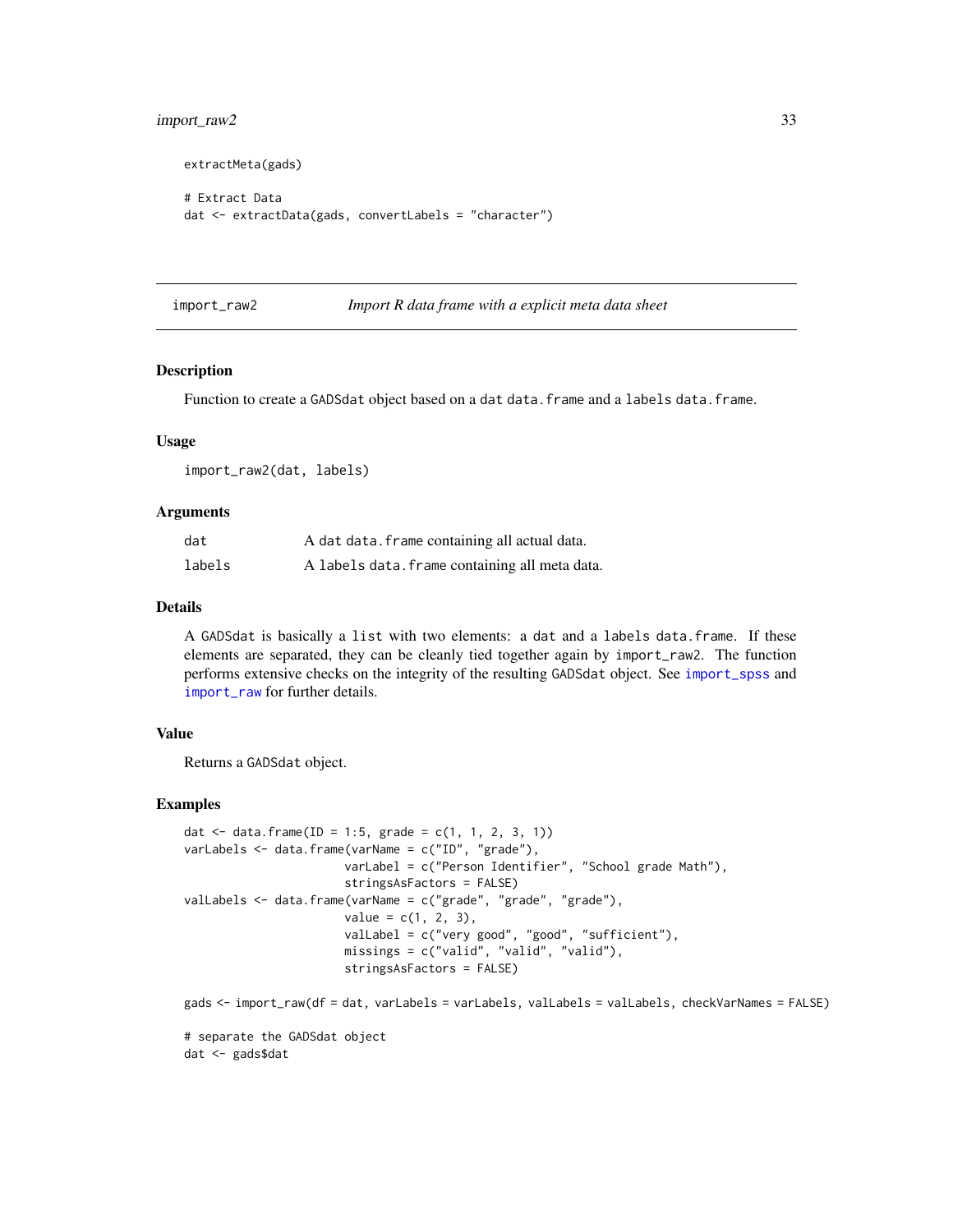```
labels <- gads$labels
# rejoin it
dat <- import_raw2(dat, labels)
```
import\_RDS *Import* RDS *file*

## Description

Function to import a data.frame stored as a .RDS file while extracting value labels from factors.

#### Usage

```
import_RDS(filePath, checkVarNames = TRUE)
```
#### Arguments

| filePath      | Source file location, ending on . RDS.                                         |
|---------------|--------------------------------------------------------------------------------|
| checkVarNames | Should variable names be checked for violations of SQL ite and R naming rules? |

## Details

Factors are integers with labeled variable levels. import\_RDS extracts these labels and stores them in a separate meta data data.frame. See [import\\_DF](#page-30-1) for detailed information. This function is a wrapper around [import\\_DF](#page-30-1).

## Value

Returns a list with the actual data dat and a data frame with all meta information in long format labels.

<span id="page-33-1"></span>import\_spss *Import SPSS data*

## Description

Function to import . sav files while extracting meta information, e.g. variable and value labels.

#### Usage

```
import_spss(filePath, checkVarNames = TRUE, labeledStrings = FALSE)
```
<span id="page-33-0"></span>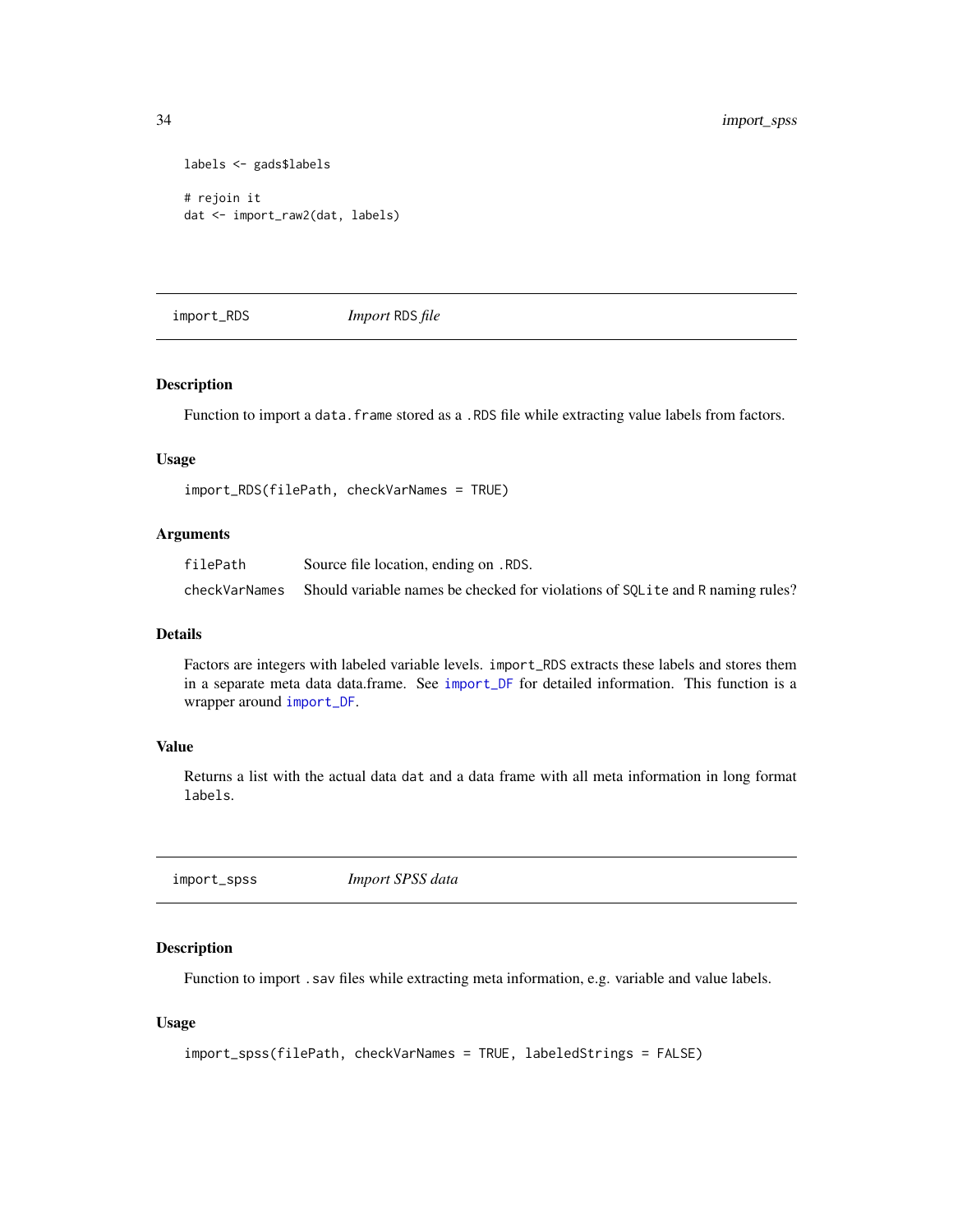#### <span id="page-34-0"></span>labelsGADS 35

#### **Arguments**

| filePath      | Source file location, ending on . sav.                                                         |
|---------------|------------------------------------------------------------------------------------------------|
| checkVarNames | Should variable names be checked for violations of SOL it and R naming rules?                  |
|               | labeledStrings Should strings as labeled values be allowed? This possibly corrupts all labeled |
|               | values.                                                                                        |

## Details

SPSS files (.sav) store variable and value labels and assign specific formatting to variables. import\_spss imports data from SPSS, while storing this meta-information separately in a long format data frame. Value labels and missing labels are used to identify missing values (see [checkMissings](#page-10-1)). Time and date variables are converted to character.

## Value

Returns a list with the actual data dat and a data frame with all meta information in long format labels.

## Examples

```
# Use spss data from within package
spss_path <- system.file("extdata", "pisa.zsav", package = "eatGADS")
pisa_gads <- import_spss(spss_path)
```
labelsGADS *Labels from relational* eatGADS *data base.*

## Description

Returns the variable and value labels of all variables in the eatGADS data base.

#### Usage

```
labelsGADS(filePath)
```
## Arguments

filePath Path of the existing eatGADS data base.

## Details

Variable, value and missing labels as stored in the original SPSS-files and factors from R files are converted to long format for storage in the data base. labelsGADS returns them as a long format data frame.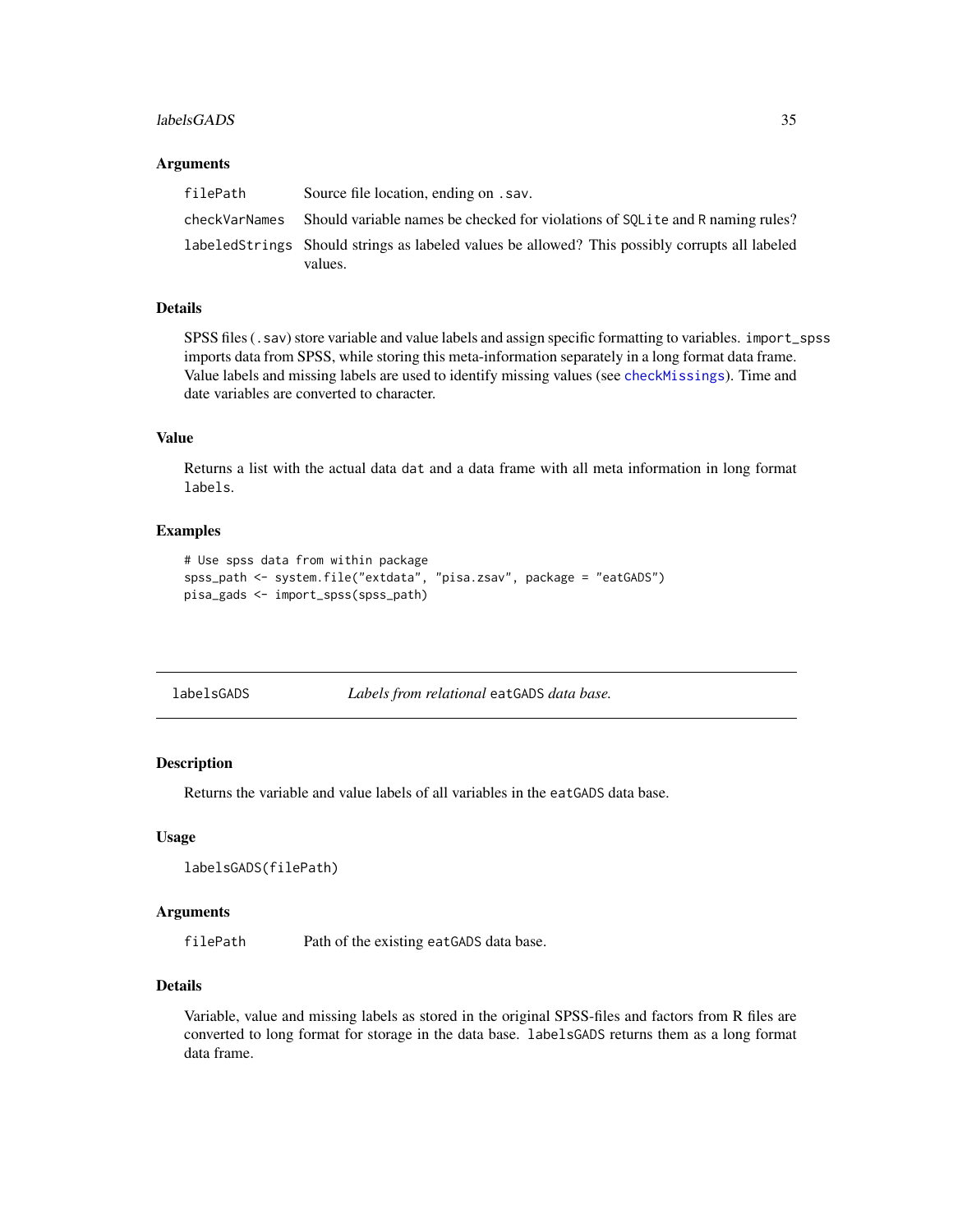## Value

Returns a long format data frame including variable names, labels, values, value labels and missing labels.

#### Examples

```
# Extract Meta data from data base
db_path <- system.file("extdata", "pisa.db", package = "eatGADS")
metaData <- labelsGADS(db_path)
```
<span id="page-35-1"></span>matchValues\_varLabels *Match regular expressions and variable names.*

## **Description**

Using variable labels, matchValues\_varLabels matches a vector of regular expressions to a set of variable names.

#### Usage

```
matchValues_varLabels(GADSdat, mc_vars, values, label_by_hand = character(0))
```
#### Arguments

| GADSdat       | A GADSdat object.                                                                                                |
|---------------|------------------------------------------------------------------------------------------------------------------|
| $mc\_vars$    | A vector containing the names of the variables, which should be matched ac-<br>cording to their variable labels. |
| values        | A character vector containing the regular expressions for which the varlabel<br>column should be searched.       |
| label_by_hand | Additional value - mc_var pairs. Necessary, if for some mc_vars no value exists.                                 |

#### Details

Multiple choice items can be stored as multiple dichotomous variables with the information about the variable stored in the variable labels. The function [collapseMultiMC\\_Text](#page-16-1) can be used to collapse such dichotomous variables and a character variable, but requires a character vector with variables names of the multiple choice variables. matchValues\_varLabels creates such a vector based on matching regular expressions (values) to variable labels.

Note that all variables in mc\_vars have to be assigned exactly one value (and vice versa). If a variable name is missing in the output, an error will be thrown. In this case, the label\_by\_hand argument should be used to specify the regular expression variable name pair manually.

#### Value

Returns a named character vector. Values of the vector are the variable names in the GADSdat, names of the vector are the regular expressions.

<span id="page-35-0"></span>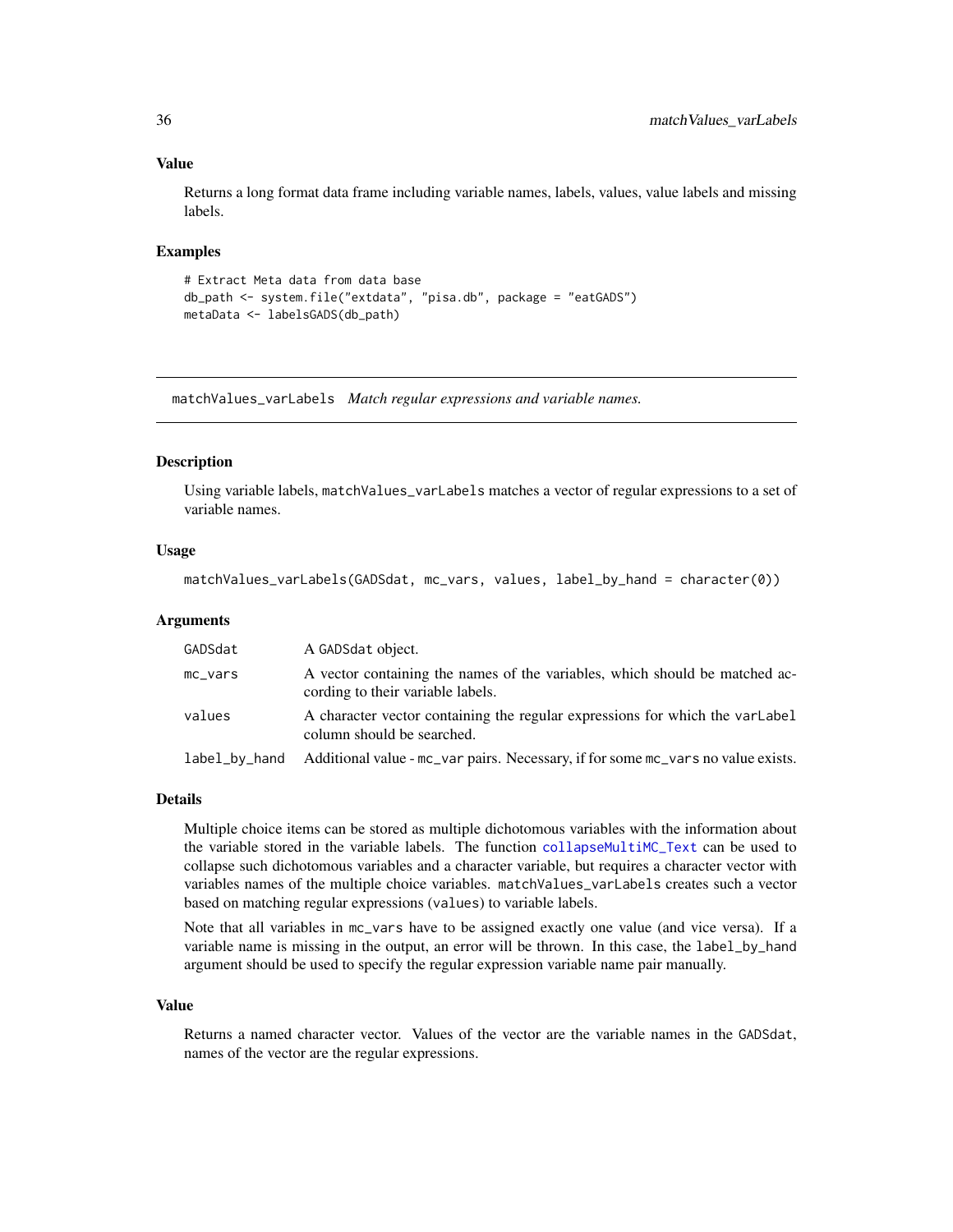## <span id="page-36-0"></span>merge.GADSdat 37

#### Examples

```
# Prepare example data
mt2 <- data.frame(ID = 1:4, mc1 = c(1, 0, 0, 0), mc2 = c(0, 0, 0, 0), mc3 = c(0, 1, 1, 0),
                  text1 = c(NA, "Eng", "Aus", "Aus"), text2 = <math>c(NA, "Franz", NA, NA)</math>,stringsAsFactors = FALSE)
mt2_gads <- import_DF(mt2)
mt3_gads <- changeVarLabels(mt2_gads, varName = c("mc1", "mc2", "mc3"),
                            varLabel = c("Lang: Eng", "Aus spoken", "other"))
out <- matchValues_varLabels(mt3_gads, mc_vars = c("mc1", "mc2", "mc3"),
                            values = c("Aus", "Eng", "Eng"),
                            label_by_hand = c("other" = "mc3"))
```
merge.GADSdat *Merge two* GADSdat *objects into a single* GADSdat *object.*

#### Description

Is a secure way to merge the data and the meta data of two GADSdat objects. Currently, only limited merging options are supported.

#### Usage

## S3 method for class 'GADSdat' merge(x, y, by, all = TRUE, all. $x =$ all, all. $y =$ all, ...)

## **Arguments**

| X     | GADSdat object imported via eatGADS.                                                       |
|-------|--------------------------------------------------------------------------------------------|
| y     | GADSdat object imported via eatGADS.                                                       |
| by    | A character vector.                                                                        |
| all   | A character vector (either a full join or an inner join).                                  |
| all.x | See merge.                                                                                 |
| all.v | See merge.                                                                                 |
|       | Further arguments are currently not supported but have to be included for R CMD<br>checks. |

## Details

If there are duplicate variables (except the variables specified in the by argument), these variables are removed from y. The meta data is joined for the remaining variables via rbind.

#### Value

Returns a GADSdat object.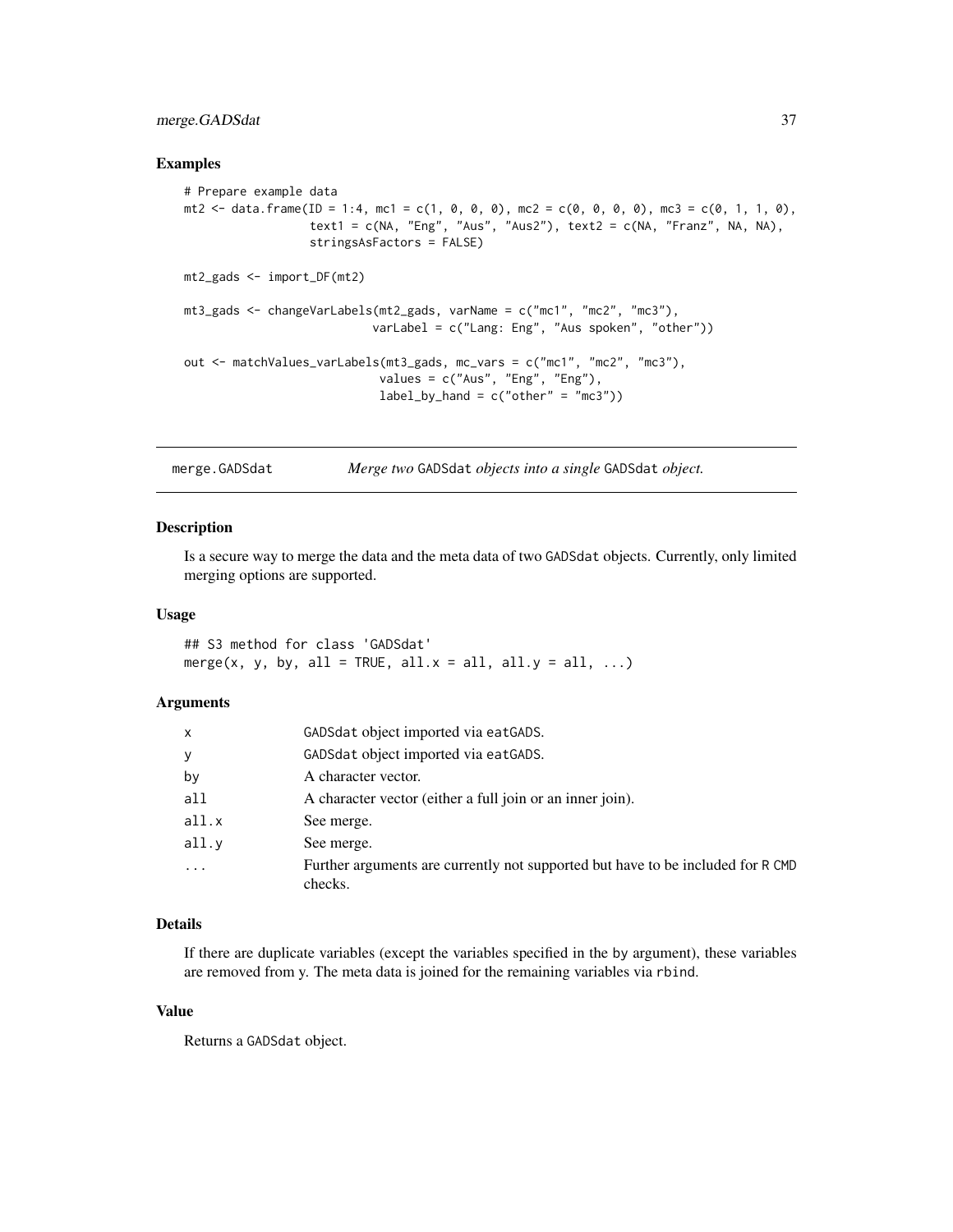<span id="page-37-1"></span><span id="page-37-0"></span>

Transform multiple GADSdat objects into a list ready for data base creation.

## Usage

```
mergeLabels(...)
```
#### Arguments

... GADSdat objects, as named arguments in the correct merge order.

## Details

The function [createGADS](#page-18-1) takes multiple GADSdat objects as input. The function preserves the ordering in which the objects are supplied, which is then used for the merging order in [createGADS](#page-18-1). Additionally, the separate lists of meta information for each GADSdat are merged and a data frame unique identifier is added.

## Value

Returns an all\_GADSdat object, which consists of list with a list of all data frames "datList" and a single data frame containing all meta data information "allLabels".

## Examples

# see createGADS vignette

miss2NA *Recode Missings to* NA

## Description

Recode Missings to NA according to missing labels in label data.frame.

#### Usage

```
miss2NA(GADSdat)
```
#### Arguments

GADSdat A GADSdat object.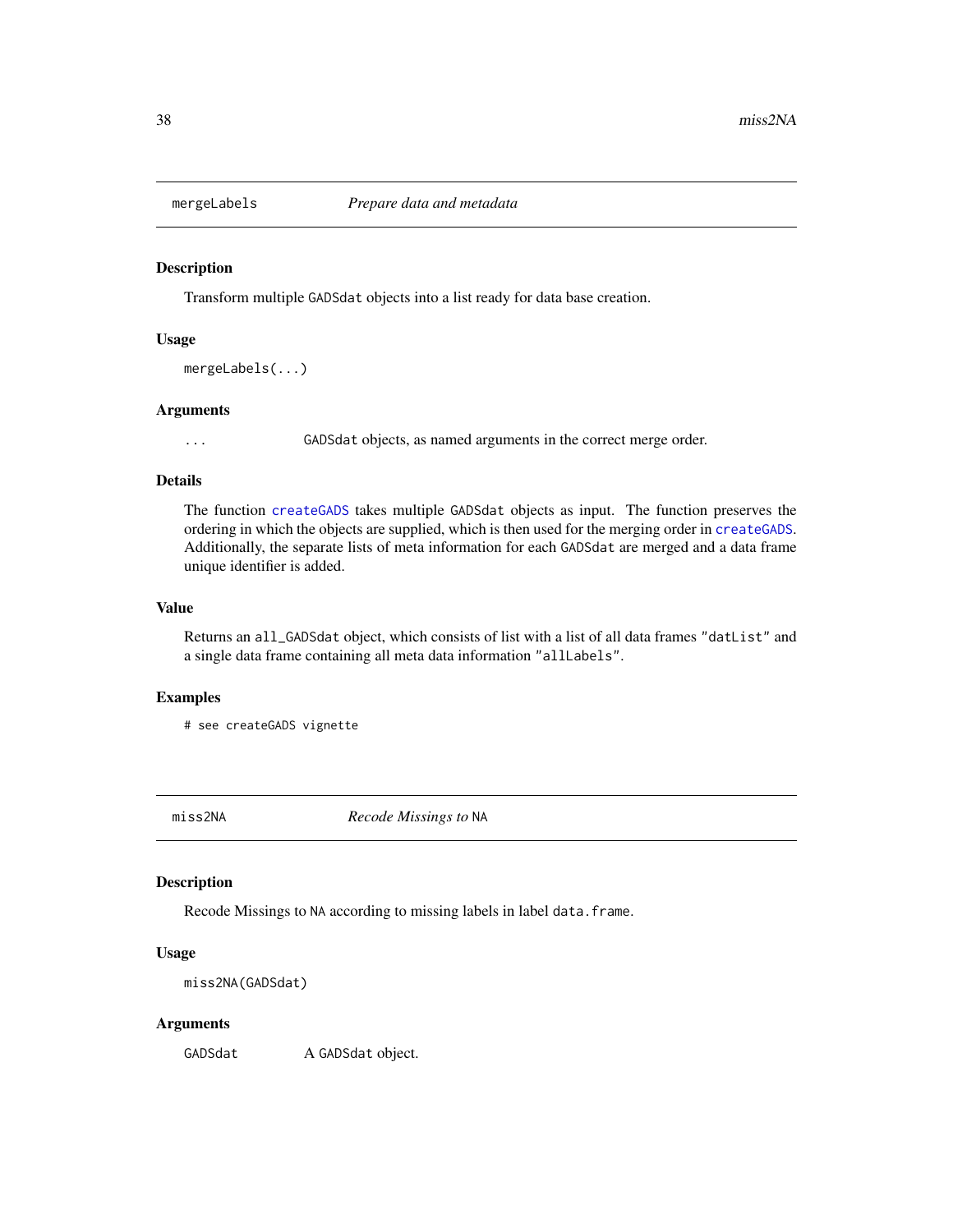## <span id="page-38-0"></span>multiChar2fac 39

## Details

Missings are imported as their values via [import\\_spss](#page-33-1). Using the value labels in the labels data.frame, miss2NA recodes these missings codes to NA. This function is mainly intended for internal use.

#### Value

Returns a data.frame with NA instead of missing codes.

multiChar2fac *Transform multiple character variables to factors with identical levels.*

## Description

Convert multiple character variables to factors, while creating a common set of value labels, which is identical across variables.

#### Usage

multiChar2fac(GADSdat, vars, var\_suffix = "\_r", label\_suffix = "(recoded)")

## Arguments

| GADSdat      | A data. frame or GADSdat object.                                                                                 |
|--------------|------------------------------------------------------------------------------------------------------------------|
| vars         | A character vector with all variables that should be transformed to factor.                                      |
| var_suffix   | Variable suffix for the newly created GADSdat. If an empty character, the existing<br>variables are overwritten. |
| label_suffix | Suffix added to variable label for the newly created variable in the GADSdat.                                    |

#### Details

If a set of variables has the same possible values, it is desirable that these variables share the same value labels, even if some of the values do not occur on the individual variables. This function allows the transformation of multiple character variables to factors while assimilating the value labels. The SPSS format of the newly created variables is set to F10.0.

If necessary, missing codes can be set after transformation via [checkMissings](#page-10-1) for setting missing codes depending on value labels for all variables or [changeMissings](#page-5-1) for setting missing codes for specific values in a specific variable.

#### Value

Returns a GADSdat containing the newly computed variable.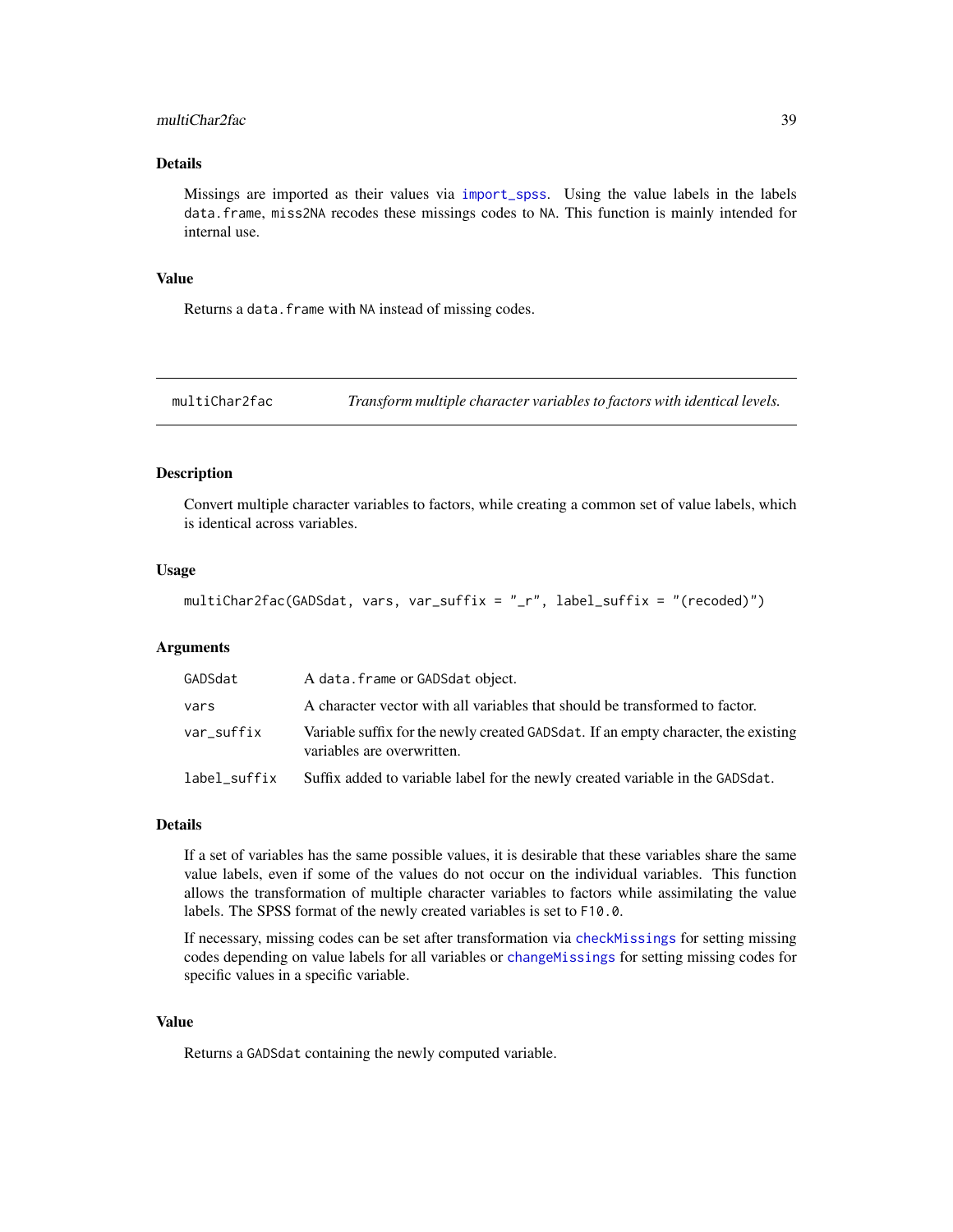## Examples

```
## create an example GADSdat
example_df \leq data.frame(ID = 1:4,
                   citizenship1 = c("German", "English", "missing by design", "Chinese"),
                    citizenship2 = c("missing", "German", "missing by design", "Polish"),
                        stringsAsFactors = FALSE)
gads <- import_DF(example_df)
## transform multiple strings
gads2 <- multiChar2fac(gads, vars = c("citizenship1", "citizenship2"))
## set values to missings
gads3 <- checkMissings(gads2, missingLabel = "missing")
```
<span id="page-39-1"></span>namesGADS *Variables names of a GADS.*

#### Description

Variables names of a GADSdat object, a all\_GADSdat object or a eatGADS data base.

#### Usage

namesGADS(GADS)

#### Arguments

GADS A GADSdat object, a all\_GADSdat or the path to an existing eatGADS data base.

## Details

If the function is applied to a GADSdat object, a character vector with all variable names is returned. If the function is applied to a all\_GADSdat object or to the path of a eatGADS data base, a named list is returned. Each list entry represents a data table in the object.

#### Value

Returns a character vector or a named list of character vectors.

```
# Extract variable names from data base
db_path <- system.file("extdata", "pisa.db", package = "eatGADS")
namesGADS(db_path)
# Extract variable names from loaded/imported GADS
namesGADS(pisa)
```
<span id="page-39-0"></span>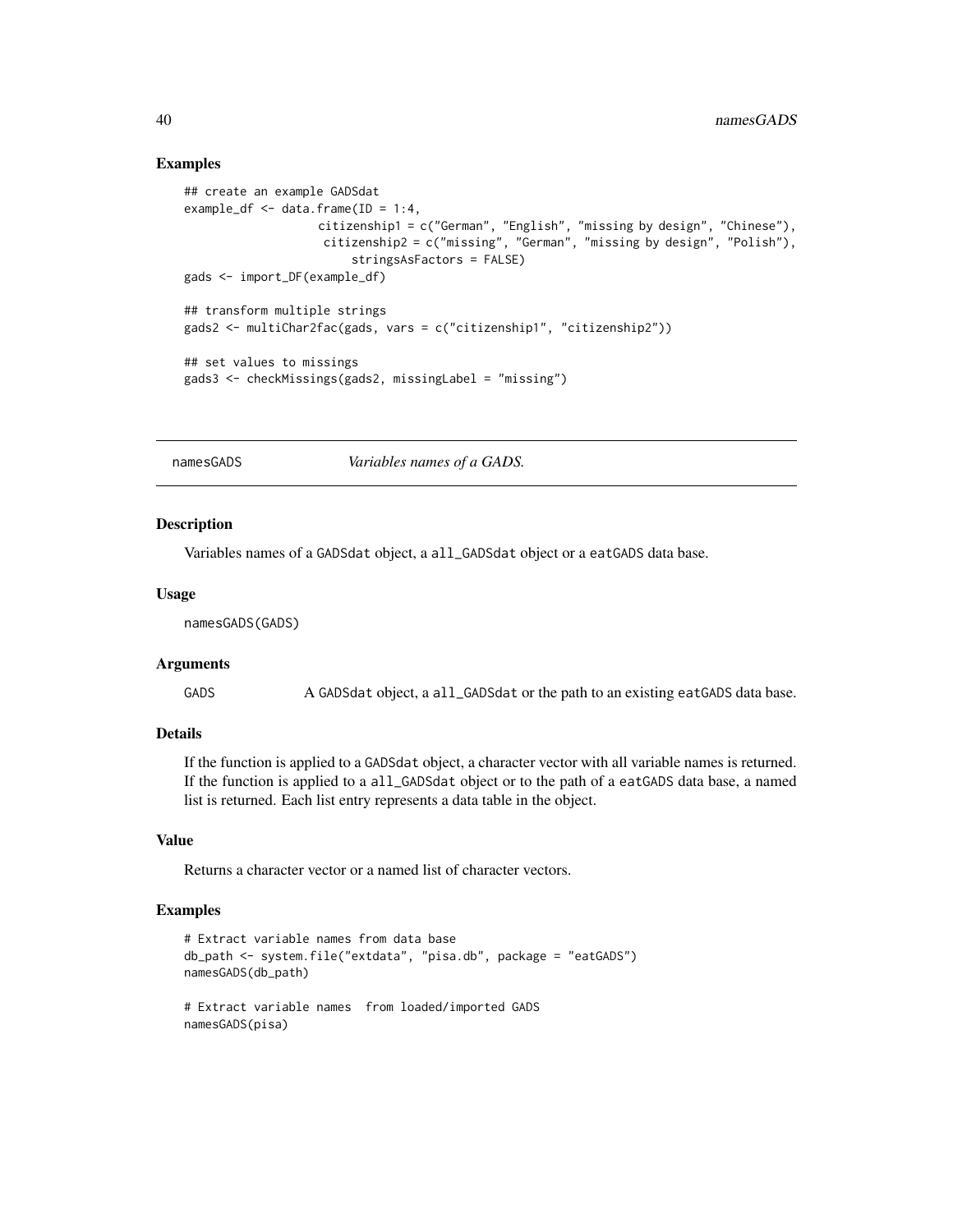<span id="page-40-0"></span>

Order the variables in a GADSdat according to a character vector. If there are discrepancies between the two sets, a warning is issued.

#### Usage

```
orderLike(GADSdat, newOrder)
```
## Arguments

| GADSdat  | A GADSdat object.                                     |
|----------|-------------------------------------------------------|
| newOrder | A character vector containing the order of variables. |

## Details

The variables in the dat and in the labels section are ordered. Variables not contained in the character vector are moved to the end of the data.

## Value

Returns a GADSdat object.

pisa *PISA Plus Example Data*

## Description

A small example data set from the German PISA Plus campus files as distributed by the Forschungsdatenzentrum, IQB.

## Usage

pisa

## Format

A data.frame with 500 rows and 133 variables, including:

idstud Person ID variable

idschool School ID variable

schtype School type

...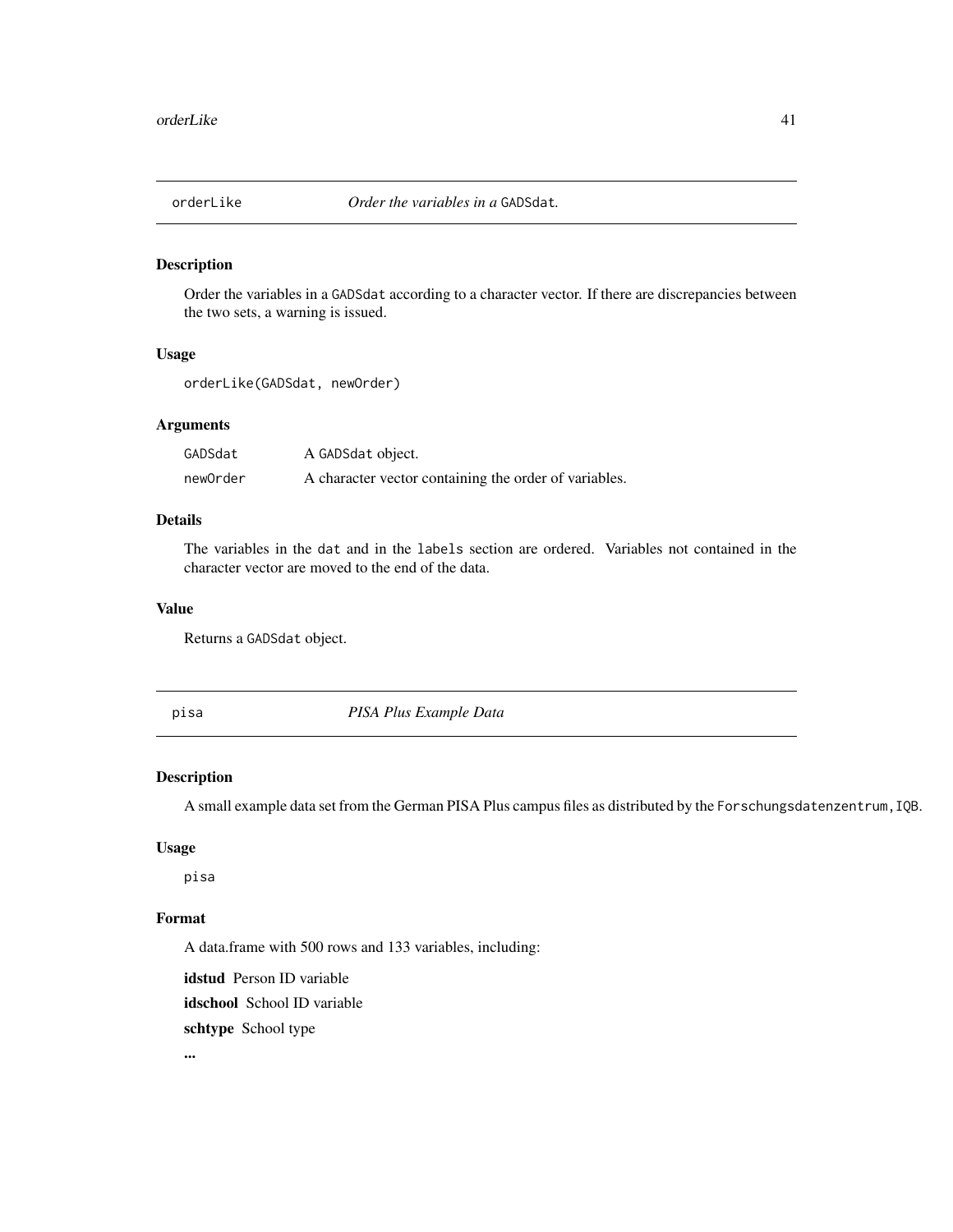#### <span id="page-41-0"></span>Source

Research Data Center at the Institute for Educational Quality Improvement (2020). Programme for International Student Assessment - Plus 2012, 2013 (PISA Plus 2012-2013) - Campus File (Version 1) [Data set]. Berlin: Institute for Educational Quality Improvement. doi: [10.5159/](https://doi.org/10.5159/IQB_PISA_Plus_2012-13_CF_v1) [IQB\\_PISA\\_Plus\\_201213\\_CF\\_v1](https://doi.org/10.5159/IQB_PISA_Plus_2012-13_CF_v1)

<span id="page-41-1"></span>recodeGADS *Recode a labeled variable.*

## Description

Recode a labeled variable as part of a GADSdat or all\_GADSdat object.

#### Usage

recodeGADS(GADSdat, varName, oldValues, newValues, newValueLabels = NULL)

#### Arguments

| GADSdat   | GADSdat object imported via eatGADS.                                                                                                                           |
|-----------|----------------------------------------------------------------------------------------------------------------------------------------------------------------|
| varName   | Name of the variable to be recoded.                                                                                                                            |
| oldValues | Vector containing the old values.                                                                                                                              |
| newValues | Vector containing the new values (in the respective order as old Values).                                                                                      |
|           | newValueLabels [optional] Named vector containing new value labels for the new values. All<br>new values have to get labels. Very experimental implementation. |

## Details

Applied to a GADSdat or all\_GADSdat object, this function is a wrapper of [getChangeMeta](#page-25-1) and [applyChangeMeta](#page-2-2). oldValues and newValues are matched by ordering in the function call.

Functionality including newValueLabels is still very experimental. The argument can be used to simultaneously change value labels. However, all existing (new) values need to be assigned a new label.

For recoding character variables, using lookup tables via [createLookup](#page-19-1) is recommended.

#### Value

Returns a GADSdat.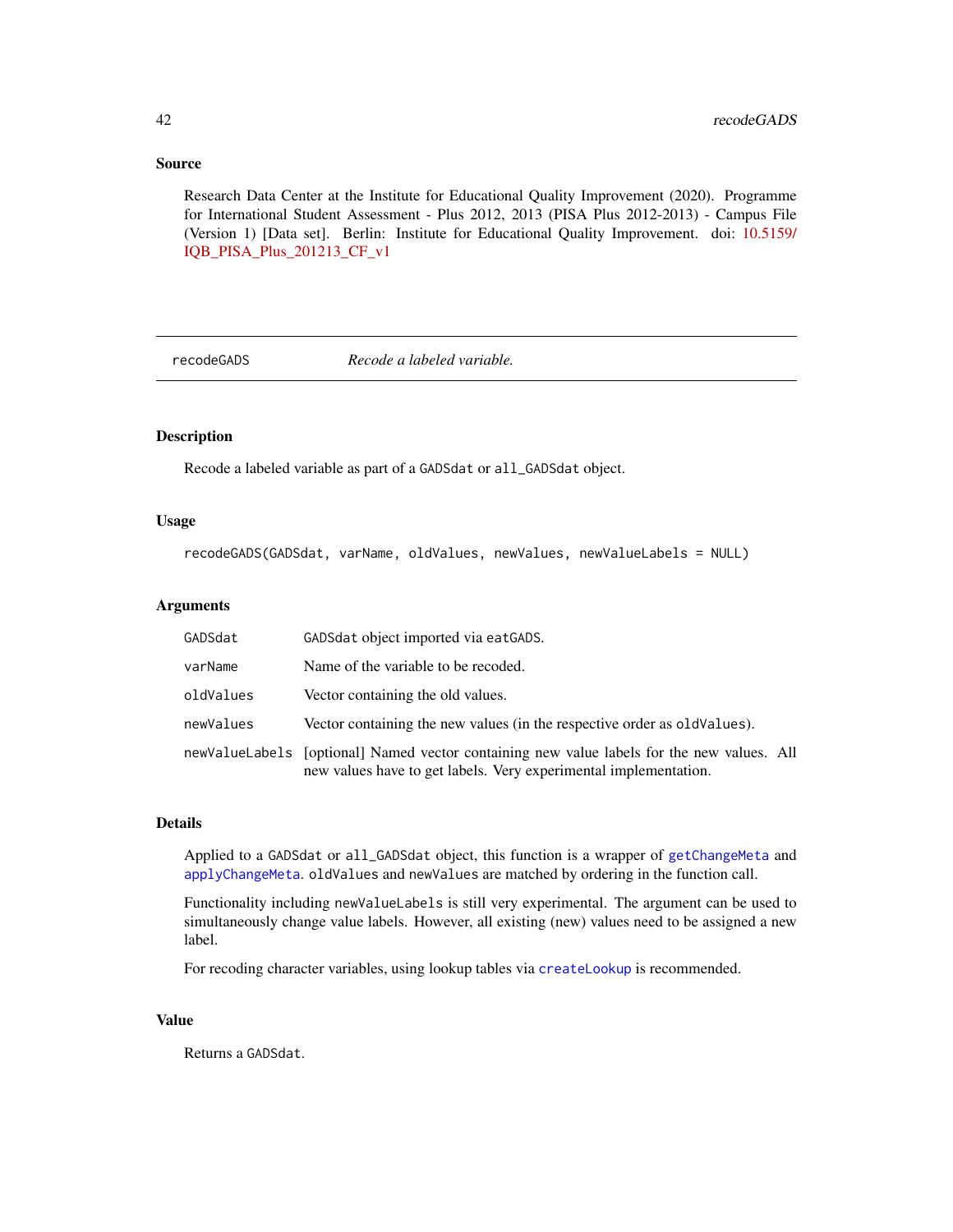## <span id="page-42-0"></span>recodeString2NA 43

#### Examples

```
# Example gads
example_df <- data.frame(ID = 1:5, color = c("blue", "blue", "green", "other", "other"),
                        animal = c("dog", "Dog", "cat", "hors", "horse"),age = c(NA, 16, 15, 23, 50),
                        stringsAsFactors = FALSE)
example_df$animal <- as.factor(example_df$animal)
gads <- import_DF(example_df)
# simple recode
gads2 <- recodeGADS(gads, varName = "animal",
                   oldValues = c(3, 4), newValues = c(2, 5))
# recode while changing value labels
gads3 <- recodeGADS(gads, varName = "animal",
                  oldValues = c(1, 3, 4), newValues = c(1, 2, 5),
                   newValueLabels = c('1' = "cats", '2' = "dogs", '5' = "horses"))
```
recodeString2NA *Recode a string to* NA*.*

#### Description

Recode a string in multiple variables in a GADSdat to NA.

## Usage

```
recodeString2NA(GADSdat, recodeVars = namesGADS(GADSdat), string = "")
```
#### Arguments

| GADSdat    | A GADSdat object.                                           |
|------------|-------------------------------------------------------------|
| recodeVars | Character vector of variable names which should be recoded. |
| string     | Which string should be recoded to NA?                       |

## Details

A check is performed, whether there are no value labels given to the specified string. Number of recodes per variable are reported.

If a data set is imported from .sav character variables frequently contain empty strings. Especially if parts of the data are written to .xlsx this can cause problems (e.g. as look up tables from [createLookup](#page-19-1)), as most function which write to .xlsx convert empty strings to NAs. recodeString2NA can be used to recode all empty strings to NA beforehand.

#### Value

Returns the recoded GADSdat.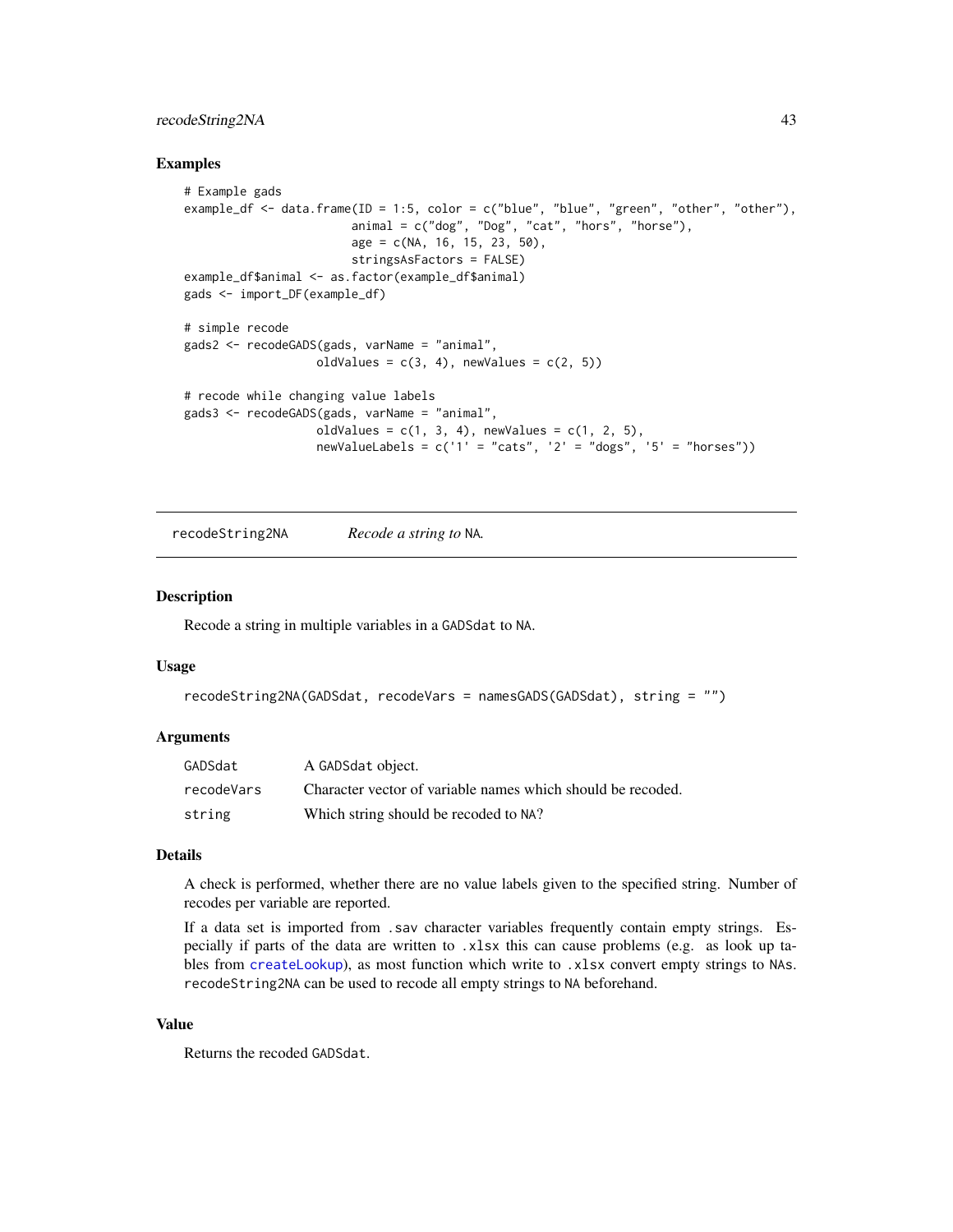#### Examples

```
# create example GADS
dat <- data.frame(ID = 1:4, var1 = c("", "Eng", "Aus", "Aus2"),
                  var2 = c("", "French", "Ger", "Ita"),
                  stringsAsFactors = FALSE)
gads <- import_DF(dat)
# recode empty strings
gads2 <- recodeString2NA(gads)
```
remove2NAchar *Shorten multiple text variables while giving NA codes.*

### Description

Shorten text variables from a certain number on while coding overflowing answers as complete missings.

## Usage

```
remove2NAchar(GADSdat, vars, max_num = 2, na_value, na_label)
```
## Arguments

| GADSdat  | A GADSdat object.                                                                                              |
|----------|----------------------------------------------------------------------------------------------------------------|
| vars     | A character vector with the names of the text variables.                                                       |
| max_num  | Maximum number of text variables. Additional text variables will be removed<br>and NA codes given accordingly. |
| na_value | Which NA value should be given in cases of too many values on text variables.                                  |
| na_label | Which value label should be given to the na_value.                                                             |

#### Details

In some cases, multiple text variables contain the information of one variable (e.g. multiple answers to an open item). If this is a case, sometimes the number text variables displaying this variable should be limited. remove2NAchar allows shortening multiple character variables, this means character variables after max\_num are removed from the GADSdat. Cases, which had valid responses on these removed variables are coded as missings (using na\_value and na\_label).

#### Value

Returns the modified GADSdat.

<span id="page-43-0"></span>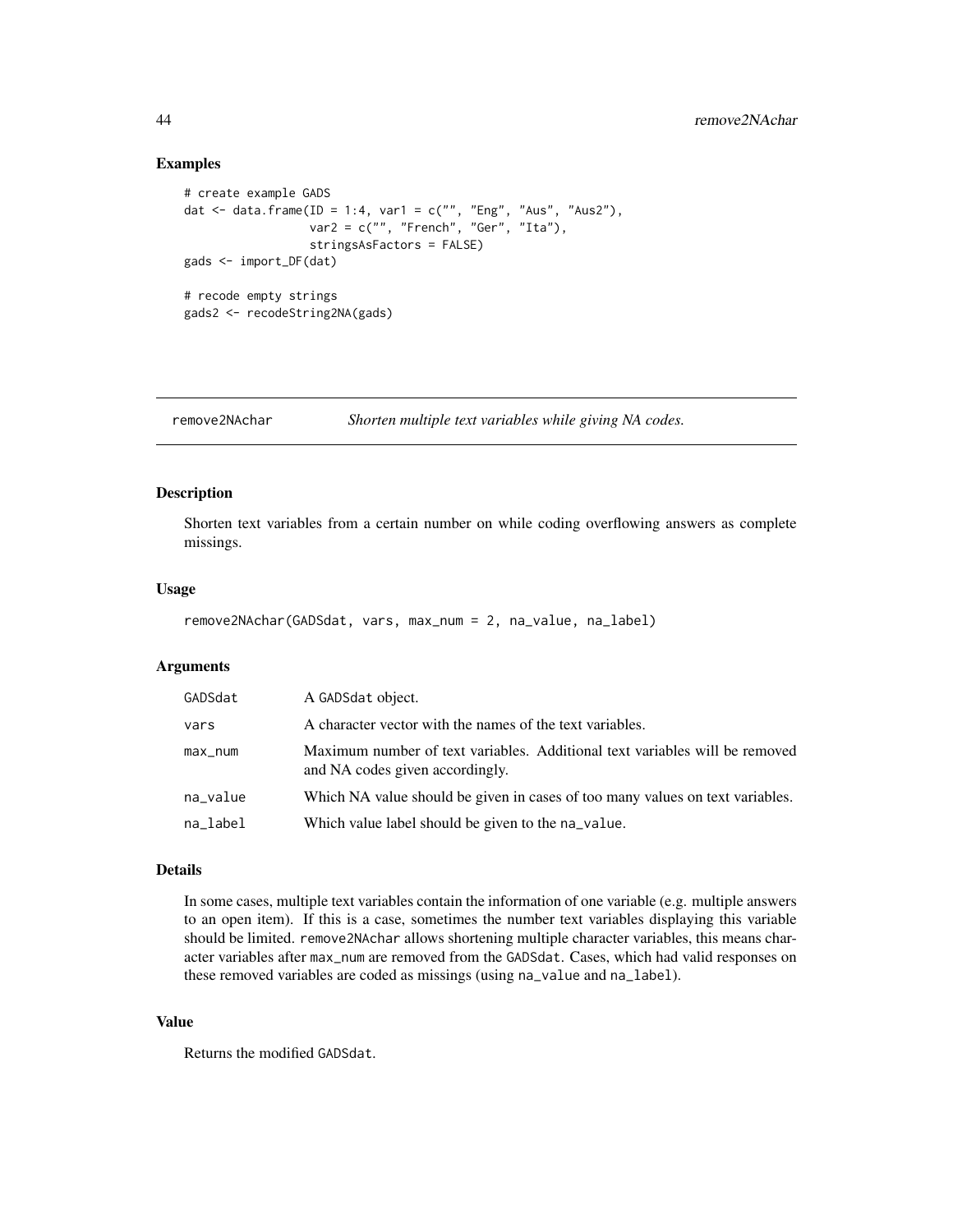## <span id="page-44-0"></span>removeValLabels 45

## Examples

```
## create an example GADSdat
example_df <- data.frame(ID = 1:4,
                   citizenship1 = c("German", "English", "missing by design", "Chinese"),
                        citizenship2 = c(NA, "German", "missing by design", "Polish"),
                        citizenship3 = c(NA, NA, NA, "German"),
                        stringsAsFactors = FALSE)
gads <- import_DF(example_df)
## shorten character variables
gads2 <- remove2NAchar(gads, vars = c("citizenship1", "citizenship2", "citizenship3"),
                     na_value = -99, na_label = "missing: too many answers")
```
removeValLabels *Remove value labels.*

#### Description

Remove value labels of a variable as part of a GADSdat or all\_GADSdat object.

## Usage

```
removeValLabels(GADSdat, varName, value)
```
#### Arguments

| GADSdat | GADSdat object imported via eatGADS. |
|---------|--------------------------------------|
| varName | Character string of a variable name. |
| value   | Numeric values.                      |

#### Value

Returns the GADSdat object with changed meta data.

```
# Example data set
#to be done
```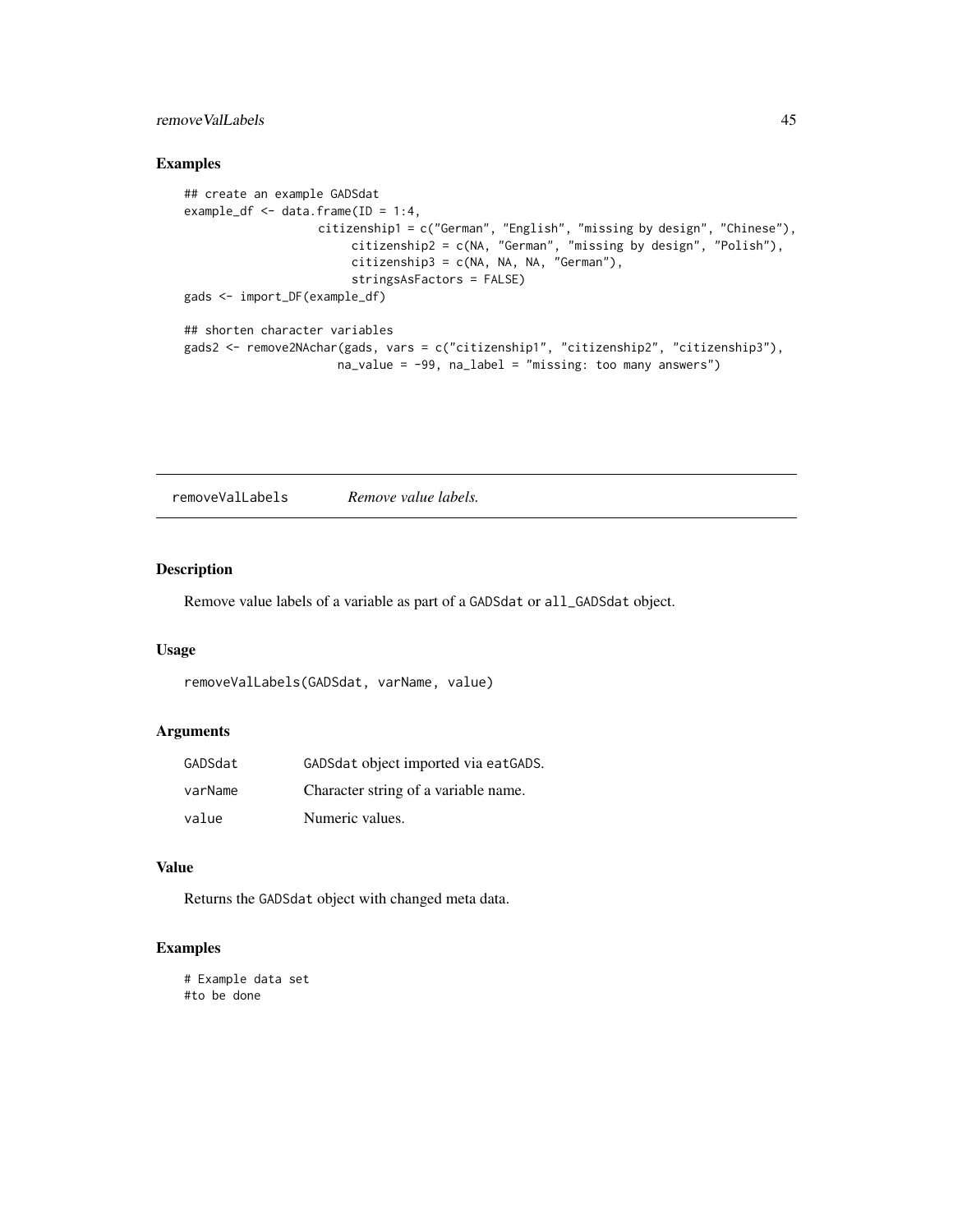<span id="page-45-0"></span>

Transfer meta information from one GADSdat to another.

## Usage

```
reuseMeta(
 GADSdat,
  varName,
 other_GADSdat,
 other_varName = NULL,
 missingLabels = NULL,
  addValueLabels = FALSE
)
```
## Arguments

| GADSdat       | GADSdat object imported via eatGADS.                                                                                                                                                                                                 |
|---------------|--------------------------------------------------------------------------------------------------------------------------------------------------------------------------------------------------------------------------------------|
| varName       | Name of the variable that should get the new meta data.                                                                                                                                                                              |
| other_GADSdat | GADSdat object imported via eatGADS including the desired meta information.<br>Can also be a GADS db or an all_GADSdat object.                                                                                                       |
| other_varName | Name of the variable that should get the new meta data in the other_GADSdat.                                                                                                                                                         |
| missingLabels | How should meta data for missing values be treated? If NULL, missing values<br>are transferred as all other labels. If "drop", missing labels are dropped (useful<br>for imputed data). If "leave", missing labels remain untouched. |
|               | addValueLabels Should only value labels be added and all other meta information retained?                                                                                                                                            |

## Details

Transfer of meta information can mean substituting the complete meta information, only adding value labels, or adding only "valid" missing labels. See the arguments missingLabels and addValueLabels for further information.

## Value

Returns the original object with updated meta data.

## Examples

# see createGADS vignette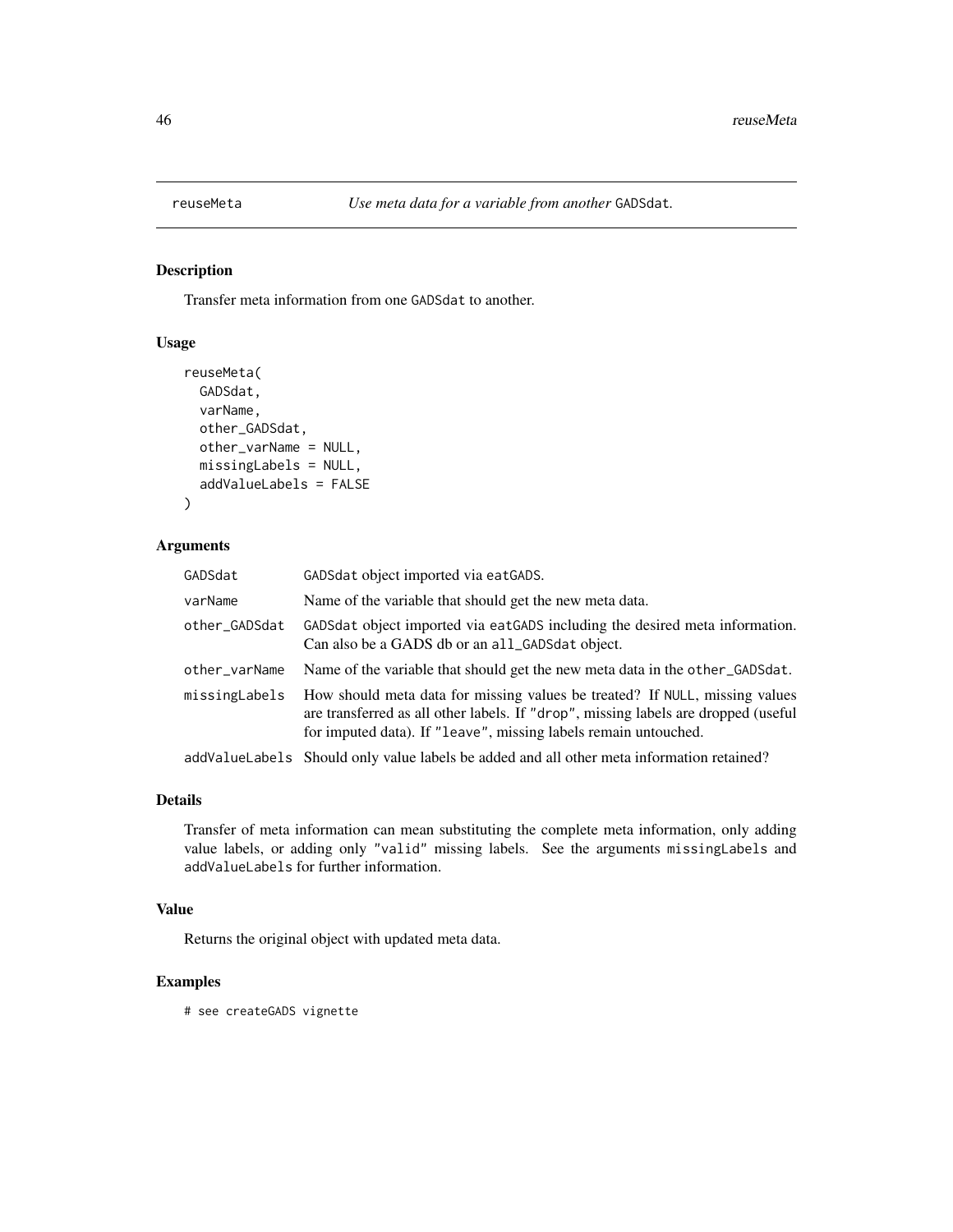<span id="page-46-0"></span>

Split a GADSdat into multiple, specified hierarchical levels.

#### Usage

```
splitGADS(GADSdat, nameList)
```
## Arguments

| GADSdat  | A GADSdat object.                                                                          |
|----------|--------------------------------------------------------------------------------------------|
| nameList | A list of character vectors. The names in the list correspond the the hierarchy<br>levels. |

## Details

The function takes a GADSdat object and splits it into its desired hierarchical levels (a all\_GADSdat object). Hierarchy level of a variable is also accessible in the meta data via the column data\_table. If not all variable names are included in the nameList, the missing variables will be dropped.

#### Value

Returns an all\_GADSdat object, which consists of list with a list of all data frames "datList" and a single data frame containing all meta data information "allLabels". For more details see also [mergeLabels](#page-37-1).

## Examples

# see createGADS vignette

stringAsNumeric *Transform string to numeric.*

## Description

Transform a string variable within a GADSdat or all\_GADSdat object to a numeric variable.

## Usage

stringAsNumeric(GADSdat, varName)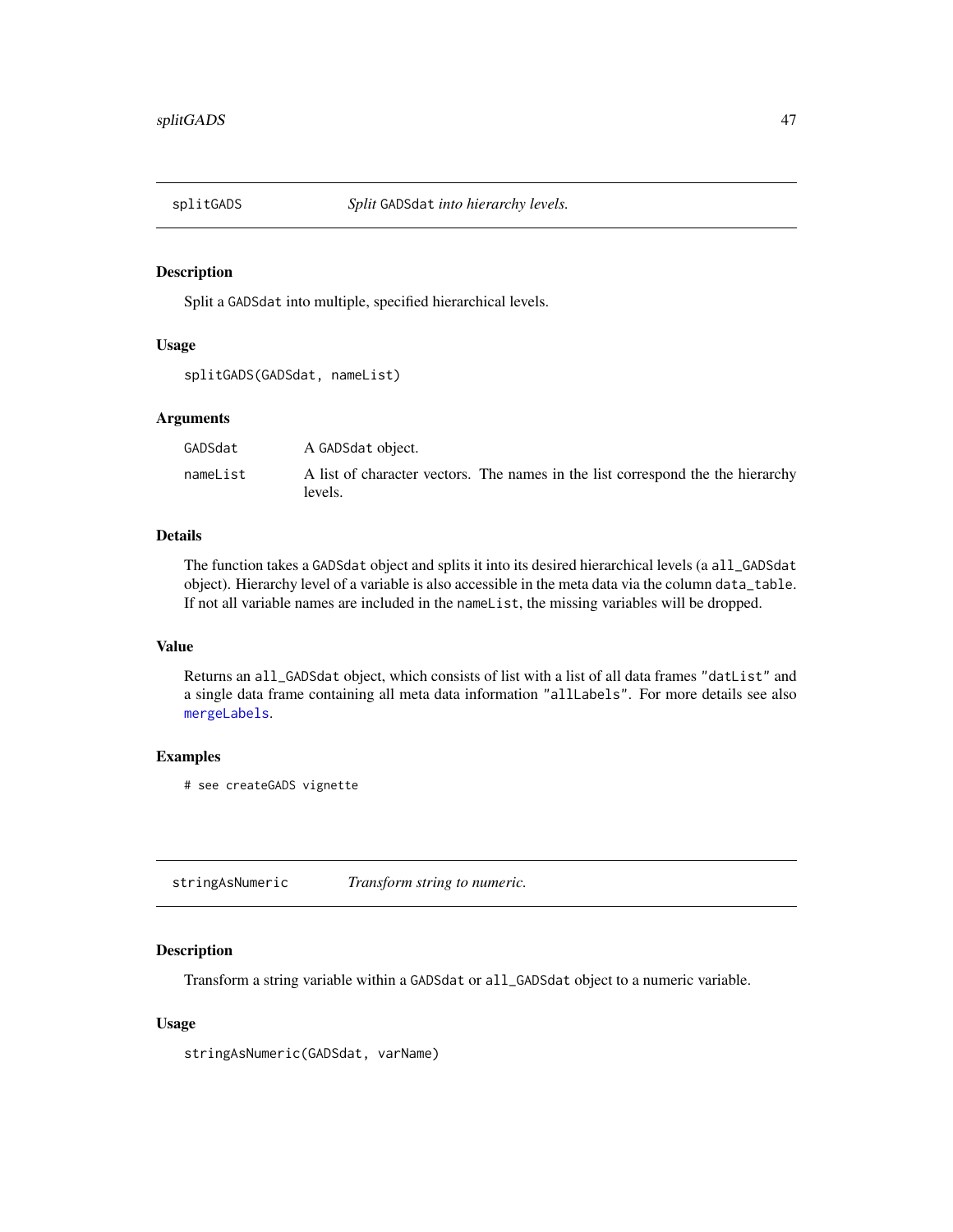#### <span id="page-47-0"></span>**Arguments**

| GADSdat | GADSdat object imported via eatGADS. |
|---------|--------------------------------------|
| varName | Character string of a variable name. |

## Details

Applied to a GADSdat or all\_GADSdat object, this function uses [asNumericIfPossible](#page-0-0) to change the variable class and changes the format column in the meta data.

## Value

Returns the GADSdat object with with the changed variable.

<span id="page-47-1"></span>

|  | Update meta data. | updateMeta |
|--|-------------------|------------|
|--|-------------------|------------|

## Description

Update the meta data of a GADSdat or all\_GADSdat object according to the variables in a new data object.

#### Usage

updateMeta(GADSdat, newDat)

## Arguments

| GADSdat | GADSdat or all_GADSdat object.                                                                                                                                                  |
|---------|---------------------------------------------------------------------------------------------------------------------------------------------------------------------------------|
| newDat  | data. frame or list of data. frames with the modified data. tibbles and data. tables<br>are currently not supported and need to be transformed to data. frames before-<br>hand. |

## Details

If the data of a GADSdat or a all\_GADSdat has changed (supplied via newDat), updateMeta assimilates the corresponding meta data set. If variables have been removed, the corresponding meta data is also removed. If variables have been added, empty meta data is added for these variables. Factors are transformed to numerical and their levels added to the meta data set.

## Value

Returns the original object with updated meta data (and removes factors from the data).

## Examples

# see createGADS vignette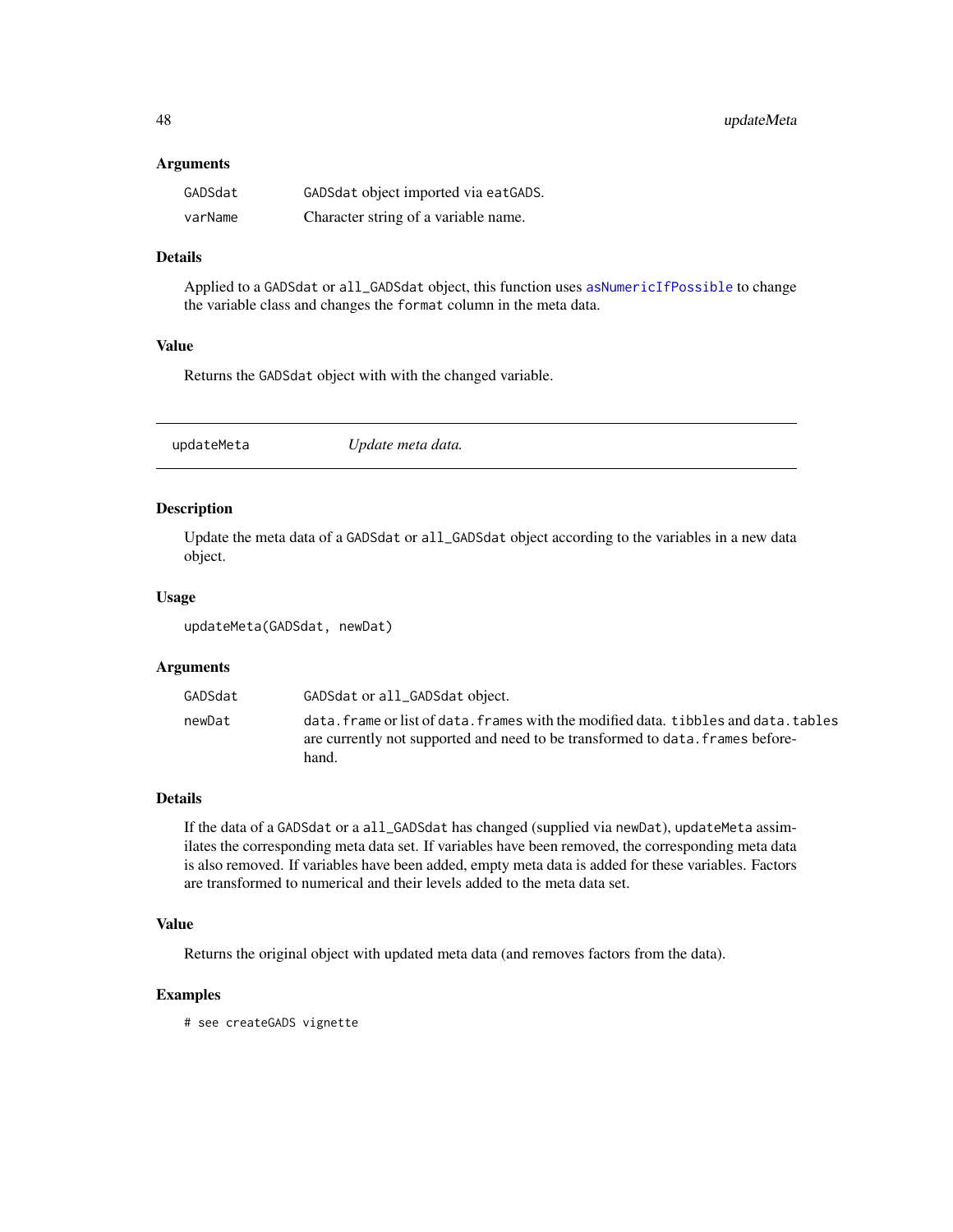<span id="page-48-0"></span>

Write a GADSdat object, which contains meta information as value and variable labels to an SPSS file (sav). See 'details' for some important limitations.

#### Usage

```
write_spss(GADSdat, filePath)
```
## Arguments

| GADSdat  | A GADSdat object.          |
|----------|----------------------------|
| filePath | Path of say file to write. |

#### Details

The provided functionality relies on havens [write\\_sav](#page-0-0) function. Currently known limitations are: (a) Missing codes for all character variables are dropped, (b) value labels for long character variables (> A10) are dropped, (c) under specific conditions very long character variables (> A254) are incorrectly displayed as multiple character variables in SPSS. Furthermore, write\_spss currently does not support exporting date or time variables.

#### Value

Writes sav file to disc, returns NULL.

## Examples

```
tmp <- tempfile(fileext = ".sav")
write_spss(pisa, tmp)
```
write\_spss2 *Write a* GADSdat *object to* txt *and* SPSS *syntax*

#### **Description**

Write a GADSdat object to a text file (txt) and an accompanying SPSS syntax file containing all meta information (e.g. value and variable labels).

#### Usage

```
write_spss2(GADSdat, filePath, syntaxPath)
```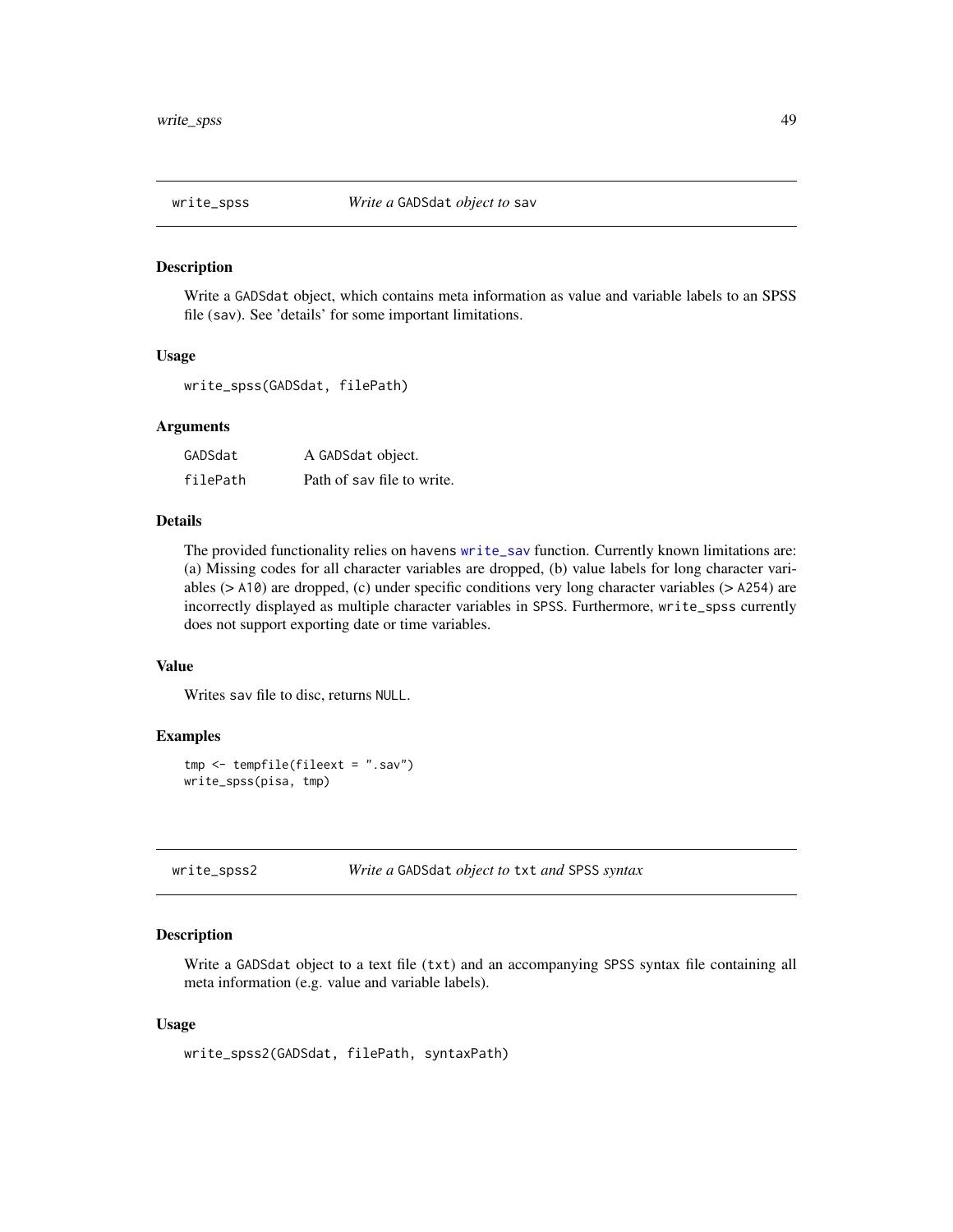# Arguments

| GADSdat    | A GADSdat object.            |
|------------|------------------------------|
| filePath   | Path of . txt file to write. |
| syntaxPath | Path of . sps file to write. |

# Details

This function is based on eatPreps writeSpss function and is currently under development.

# Value

Writes sav file to disc, returns NULL.